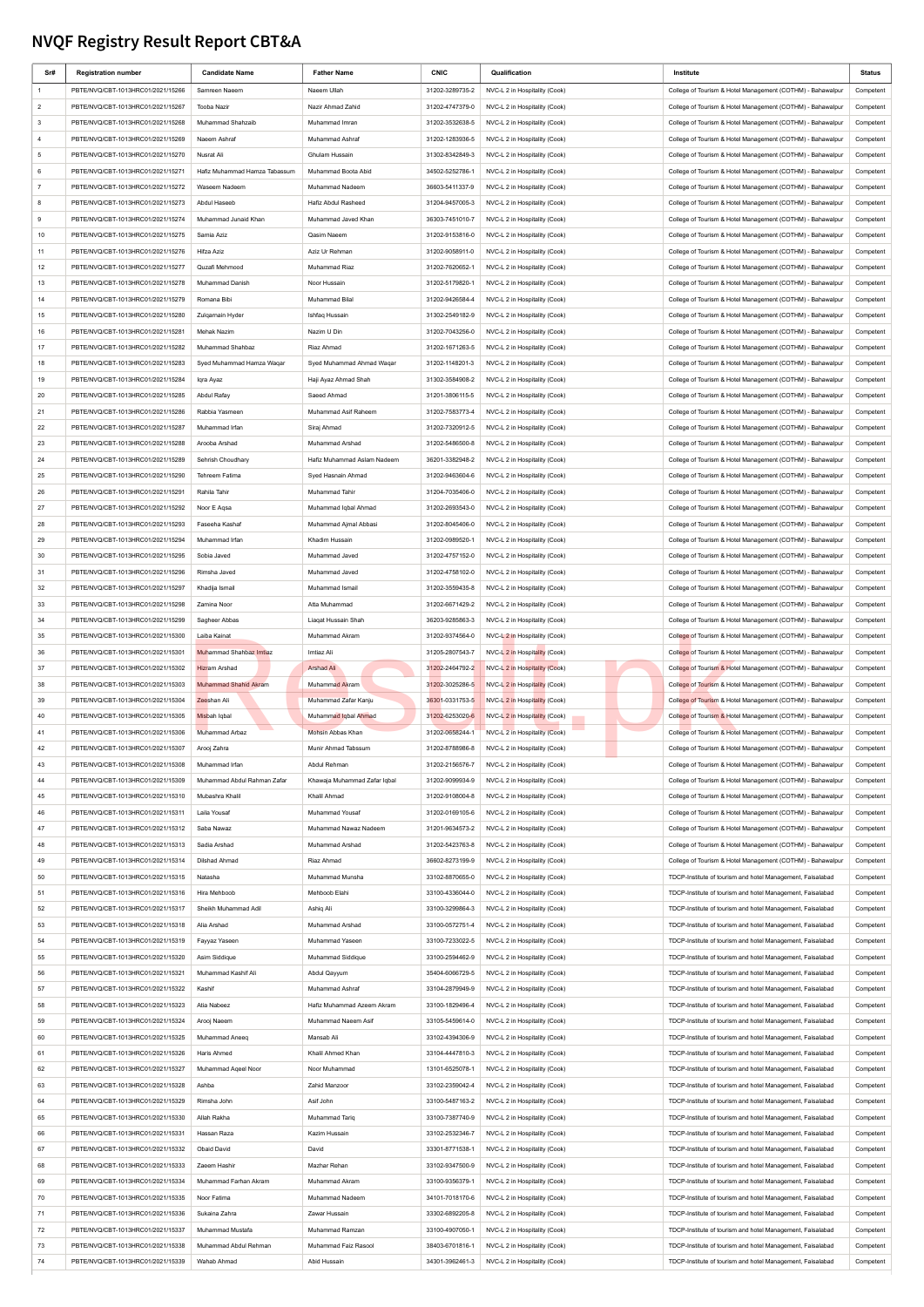| Sr#        | <b>Registration number</b>                                             | <b>Candidate Name</b>             | <b>Father Name</b>                | <b>CNIC</b>                        | Qualification                                                  | Institute                                                                                                      | <b>Status</b>          |
|------------|------------------------------------------------------------------------|-----------------------------------|-----------------------------------|------------------------------------|----------------------------------------------------------------|----------------------------------------------------------------------------------------------------------------|------------------------|
| 75         | PBTE/NVQ/CBT-1013HRC01/2021/15340                                      | Maryam Ramzan                     | Muhammad Ramzan                   | 33302-6411677-8                    | NVC-L 2 in Hospitality (Cook)                                  | TDCP-Institute of tourism and hotel Management, Faisalabad                                                     | Competent              |
| 76         | PBTE/NVQ/CBT-1013HRC01/2021/15341                                      | Mudassir Hussain                  | Nisar Hussain                     | 71103-1609859-1                    | NVC-L 2 in Hospitality (Cook)                                  | Resource Management Group, Lahore                                                                              | Competent              |
| 77         | PBTE/NVQ/CBT-1013HRC01/2021/15342                                      | Bisma Raza                        | Moosa Raza Sheikh                 | 35202-6306384-2                    | NVC-L 2 in Hospitality (Cook)                                  | Resource Management Group, Lahore                                                                              | Competent              |
| 78         | PBTE/NVQ/CBT-1013HRC01/2021/15343                                      | Talha Mushtag                     | Mushtag Ahmad                     | 35201-5369665-1                    | NVC-L 2 in Hospitality (Cook)                                  | Resource Management Group, Lahore                                                                              | Competent              |
| 79         | PBTE/NVQ/CBT-1013HRC01/2021/15344                                      | Shagufta Ibrahim                  | Muhammad Ibrahim                  | 35202-7956127-8                    | NVC-L 2 in Hospitality (Cook)                                  | Resource Management Group, Lahore                                                                              | Competent              |
| 80         | PBTE/NVQ/CBT-1013HRC01/2021/15345                                      | Muhammad Bilal Aziz               | <b>Gul Badshah</b>                | 35202-9720919-7                    | NVC-L 2 in Hospitality (Cook)                                  | Resource Management Group, Lahore                                                                              | Competent              |
| 81         | PBTE/NVQ/CBT-1013HRC01/2021/15346                                      | Rimsha Naseem                     | Naseem Ud Din                     | 38404-8445255-2                    | NVC-L 2 in Hospitality (Cook)                                  | Resource Management Group, Lahore                                                                              | Competent              |
| 82         | PBTE/NVQ/CBT-1013HRC01/2021/15347                                      | Muhammad Kamran Atta              | Chaudhry Atta Muhammad            | 35201-7382444-7                    | NVC-L 2 in Hospitality (Cook)                                  | Resource Management Group, Lahore                                                                              | Absent                 |
| 83         | PBTE/NVQ/CBT-1013HRC01/2021/15348                                      | Malik Muhammad Abdullah           | Malik Naveed Akhter               | 35201-7357850-1                    | NVC-L 2 in Hospitality (Cook)                                  | Resource Management Group, Lahore                                                                              | Competent              |
| 84         | PBTE/NVQ/CBT-1013HRC01/2021/15349                                      | Ahtasham Ali                      | Amjad Ali                         | 35202-4332092-1                    | NVC-L 2 in Hospitality (Cook)                                  | Resource Management Group, Lahore                                                                              | Competent              |
| 85         | PBTE/NVQ/CBT-1013HRC01/2021/15350                                      | Adnan Ali                         | Riaz Ahmad                        | 35202-1624023-9                    | NVC-L 2 in Hospitality (Cook)                                  | Resource Management Group, Lahore                                                                              | Competent              |
| 86         | PBTE/NVQ/CBT-1013HRC01/2021/15351                                      | Emran Wasif                       | Wasif Abdullah Malik              | 35202-4133988-5                    | NVC-L 2 in Hospitality (Cook)                                  | Resource Management Group, Lahore                                                                              | Competent              |
| 87         | PBTE/NVQ/CBT-1013HRC01/2021/15352                                      | Fasih Ur Rahman                   | Muhammad Nadeem                   | 35202-4405542-1                    | NVC-L 2 in Hospitality (Cook)                                  | Resource Management Group, Lahore                                                                              | Competent              |
| 88         | PBTE/NVQ/CBT-1013HRC01/2021/15353                                      | Ayesha Amir                       | Hafiz Muhammad Amir               | 35202-9330724-0                    | NVC-L 2 in Hospitality (Cook)                                  | Resource Management Group, Lahore                                                                              | Competent              |
| 89         | PBTE/NVQ/CBT-1013HRC01/2021/15354                                      | Hafiz Muhammad Saad Bilal         | <b>Bilal Asmat</b>                | 35201-8508339-3                    | NVC-L 2 in Hospitality (Cook)                                  | Resource Management Group, Lahore                                                                              | Competent              |
| 90         | PBTE/NVQ/CBT-1013HRC01/2021/15355                                      | Laiba Hafeez                      | Hafeez UI Din Ahmad               | 35202-7199594-2                    | NVC-L 2 in Hospitality (Cook)                                  | Resource Management Group, Lahore                                                                              | Competent              |
| 91         | PBTE/NVQ/CBT-1013HRC01/2021/15356                                      | Wasif Ali Zaidi                   | Syed Muhammad Esa Zaidi           | 35202-5929275-1                    | NVC-L 2 in Hospitality (Cook)                                  | Resource Management Group, Lahore                                                                              | Competent              |
| 92         | PBTE/NVQ/CBT-1013HRC01/2021/15357                                      | Ahmed Zulfigar Mirza              | Mirza Zulfiqar Ali                | 34601-4946933-7                    | NVC-L 2 in Hospitality (Cook)                                  | Resource Management Group, Lahore                                                                              | Competent              |
| 93         | PBTE/NVQ/CBT-1013HRC01/2021/15358                                      | Muhammad Jazim Rubbani            | Abdul Munam                       | 35201-7915070-3                    | NVC-L 2 in Hospitality (Cook)                                  | Resource Management Group, Lahore                                                                              | Competent              |
| 94         | PBTE/NVQ/CBT-1013HRC01/2021/15359                                      | Agil Amin                         | Amin Ud Din                       | 35202-8084627-5                    | NVC-L 2 in Hospitality (Cook)                                  | Resource Management Group, Lahore                                                                              | Competent              |
| 95         | PBTE/NVQ/CBT-1013HRC01/2021/15360                                      | Ahmad Zaman                       | Qamar Uz Zaman                    | 35202-1798022-5                    | NVC-L 2 in Hospitality (Cook)                                  | Resource Management Group, Lahore                                                                              | Competent              |
| 96         | PBTE/NVQ/CBT-1013HRC01/2021/15361                                      | Mustafa Jaan                      | Muhammad Iqbal Bhatti             | 35202-2438357-9                    | NVC-L 2 in Hospitality (Cook)                                  | Resource Management Group, Lahore                                                                              | Competent              |
| 97         | PBTE/NVQ/CBT-1013HRC01/2021/15362                                      | Muhammad Tayyab                   | Muhammad Boota                    | 35202-3079336-5                    | NVC-L 2 in Hospitality (Cook)                                  | Resource Management Group, Lahore                                                                              | Competent              |
| 98         | PBTE/NVQ/CBT-1013HRC01/2021/15363                                      | Saima Siddique                    | Muhammad Siddique                 | 35104-0649156-4                    | NVC-L 2 in Hospitality (Cook)                                  | Resource Management Group, Lahore                                                                              | Competent              |
| 99         | PBTE/NVQ/CBT-1013HRC01/2021/15364                                      | Wajahat Hussain                   | Sajid Hussain                     | 35202-1173124-9                    | NVC-L 2 in Hospitality (Cook)                                  | Resource Management Group, Lahore                                                                              | Competent              |
| 100        | PBTE/NVQ/CBT-1013HRC01/2021/15365                                      | <b>Bilawal Akram</b>              | Muhammad Akram                    | 35202-3791971-3                    | NVC-L 2 in Hospitality (Cook)                                  | Resource Management Group, Lahore                                                                              | Competent              |
| 101        | PBTE/NVQ/CBT-1013HRC01/2021/15366                                      | Rukhsar Fatima                    | Jameel Hussain                    | 35202-0636586-8                    | NVC-L 2 in Hospitality (Cook)                                  | Resource Management Group, Lahore                                                                              | Competent              |
| 102        | PBTE/NVQ/CBT-1013HRC01/2021/15367                                      | Fatima                            | Ghulam Nabi                       | 35103-0324701-4                    | NVC-L 2 in Hospitality (Cook)                                  | Resource Management Group, Lahore                                                                              | Competent              |
| 103        | PBTE/NVQ/CBT-1013HRC01/2021/15368                                      | Muhammad Hassan                   | Muhammad Javid                    | 35401-3400515-3                    | NVC-L 2 in Hospitality (Cook)                                  | Resource Management Group, Lahore                                                                              | Competent              |
| 104        | PBTE/NVQ/CBT-1013HRC01/2021/15369                                      | Syed Riaz Ul Hasnain Shah         | Syed Muzaffar Ali Shah            | 35201-9503318-5                    | NVC-L 2 in Hospitality (Cook)                                  | Resource Management Group, Lahore                                                                              | Competent              |
| 105        | PBTE/NVQ/CBT-1013HRC01/2021/15370                                      | Rimsha Muneer                     | Muneer Ahmed                      | 35202-7548909-4                    | NVC-L 2 in Hospitality (Cook)                                  | Resource Management Group, Lahore                                                                              | Competent              |
| 106        | PBTE/NVQ/CBT-1013HRC01/2021/15371                                      | Nouman Yousaf                     | Sultan Yousaf                     | 35202-9307237-5                    | NVC-L 2 in Hospitality (Cook)                                  | Resource Management Group, Lahore                                                                              | Competent              |
| 107        | PBTE/NVQ/CBT-1013HRC01/2021/15372                                      | Muhammad Umair                    | Muhammad Riaz                     | 35202-6457425-1                    | NVC-L 2 in Hospitality (Cook)                                  | Resource Management Group, Lahore                                                                              | Absent                 |
| 108        | PBTE/NVQ/CBT-1013HRC01/2021/15373                                      | Muhammad Umer                     | Muhammad Riaz                     | 35202-4782129-3                    | NVC-L 2 in Hospitality (Cook)                                  | Resource Management Group, Lahore                                                                              | Absent                 |
| 109        | PBTE/NVQ/CBT-1013HRC01/2021/15374                                      | Hamza Irfan                       | Muhammad Irfan                    | 35202-0638761-9                    | NVC-L 2 in Hospitality (Cook)                                  | Resource Management Group, Lahore                                                                              | Absent                 |
| 110        | PBTE/NVQ/CBT-1013HRC01/2021/15375                                      | Shan Bilal                        | Bilal                             | 36303-9760387-1                    | NVC-L 2 in Hospitality (Cook)                                  | Resource Management Group, Lahore                                                                              | Absent                 |
| 111        | PBTE/NVQ/CBT-1013HRC01/2021/15376                                      | Muhammad Ali Raza                 | Safdar Iqbal                      | 33100-0879165-1                    | NVC-L 2 in Hospitality (Cook)                                  | Resource Management Group, Lahore                                                                              | Competent              |
| 112        | PBTE/NVQ/CBT-1013HRC01/2021/15377                                      | Hamza Baig                        | Mirza Arif Baig                   | 34502-1829477-7                    | NVC-L 2 in Hospitality (Cook)                                  | Resource Management Group, Lahore                                                                              | Competent              |
| 113        | PBTE/NVQ/CBT-1013HRC01/2021/15378                                      | Shehroz Mushtaq                   | Muhammad Mushtaq                  | 35201-2292826-5                    | NVC-L 2 in Hospitality (Cook)                                  | Resource Management Group, Lahore                                                                              | Competent              |
| 114        | PBTE/NVQ/CBT-1013HRC01/2021/15379                                      | <b>Zainab Latif</b>               | Muhammad Latif                    | 35202-2659654-6                    | NVC-L 2 in Hospitality (Cook)                                  | Resource Management Group, Lahore                                                                              | Absent                 |
| 115        | PBTE/NVQ/CBT-1013HRC01/2021/15380                                      | Faizan Faisal                     | Muhammad Faisal                   | 35202-8391322-1                    | NVC-L 2 in Hospitality (Cook)                                  | Resource Management Group, Lahore                                                                              | Competent              |
| 116        | PBTE/NVQ/CBT-1013HRC01/2021/15381                                      | Muhammad Shahzad                  | Muhammad Ashfaq                   | 35202-6623858-3                    | NVC-L 2 in Hospitality (Cook)                                  | Resource Management Group, Lahore                                                                              | Competent              |
| 117        | PBTE/NVQ/CBT-1013HRC01/2021/15382                                      | Zubair Munir                      | <b>Munir Hussain</b>              | 35202-2639297-1                    | NVC-L 2 in Hospitality (Cook)                                  | Resource Management Group, Lahore                                                                              | Competent              |
| 118        | PBTE/NVQ/CBT-1013HRC01/2021/15383                                      | Muhammad Moin                     | Muhammad Javeed                   | 35201-9270459-3                    | NVC-L 2 in Hospitality (Cook)                                  | Resource Management Group, Lahore                                                                              | Competent              |
| 119        | PBTE/NVQ/CBT-1013HRC01/2021/15384                                      | <b>Bilal Akram</b>                | Muhammad Akram Shah               | 35202-8873674-3                    | NVC-L 2 in Hospitality (Cook)                                  | Resource Management Group, Lahore                                                                              | Competent              |
| 120        | PBTE/NVQ/CBT-1013HRC01/2021/15385                                      | Zain Ul Abidin                    | Muhammad Saleem                   | 35401-8479229-3                    | NVC-L 2 in Hospitality (Cook)                                  | Resource Management Group, Lahore                                                                              | Competent              |
| 121        | PBTE/NVQ/CBT-1013HRC01/2021/15386                                      | Nimra Daoud                       | Sheikh Muhammad Daoud             | 35200-1168283-4                    | NVC-L 2 in Hospitality (Cook)                                  | Resource Management Group, Lahore                                                                              | Competent              |
| 122        | PBTE/NVQ/CBT-1013HRC01/2021/15387                                      | Maira Nadeem                      | Malik Muhammad Nadeem Nazir       | 35201-2880477-4                    | NVC-L 2 in Hospitality (Cook)                                  | Resource Management Group, Lahore                                                                              | Competent              |
| 123        | PBTE/NVQ/CBT-1013HRC01/2021/15388                                      | Ayesha Mansoor                    | Muhammad Mansoor                  | 35202-8836045-6                    | NVC-L 2 in Hospitality (Cook)                                  | College of Tourism & Hotel Management (COTHM), Lahore                                                          | Absent                 |
| 124        | PBTE/NVQ/CBT-1013HRC01/2021/15389                                      | Fizra Ajmal                       | Ajmal Saeed                       | 35202-9573961-6                    | NVC-L 2 in Hospitality (Cook)                                  | College of Tourism & Hotel Management (COTHM), Lahore                                                          | Competent              |
| 125<br>126 | PBTE/NVQ/CBT-1013HRC01/2021/15390                                      | Iqra Yaseen<br>Laiba Javed        | Muhammad Yaseen Afzal             | 35202-9134874-8                    | NVC-L 2 in Hospitality (Cook)                                  | College of Tourism & Hotel Management (COTHM), Lahore                                                          | Competent              |
|            | PBTE/NVQ/CBT-1013HRC01/2021/15391                                      |                                   | Javed Iqbal                       | 35202-8733039-2                    | NVC-L 2 in Hospitality (Cook)                                  | College of Tourism & Hotel Management (COTHM), Lahore                                                          | Competent              |
| 127        | PBTE/NVQ/CBT-1013HRC01/2021/15392                                      | Hajra                             | Shahzad Ahmed                     | 35201-0827326-0                    | NVC-L 2 in Hospitality (Cook)<br>NVC-L 2 in Hospitality (Cook) | College of Tourism & Hotel Management (COTHM), Lahore                                                          | Competent              |
| 128<br>129 | PBTE/NVQ/CBT-1013HRC01/2021/15393<br>PBTE/NVQ/CBT-1013HRC01/2021/15394 | <b>Toheed Aleem</b><br>Faiza Bibi | Muhammad Ashraf<br>Muhammad Ayuob | 35201-0917783-6<br>35303-9608044-0 |                                                                | College of Tourism & Hotel Management (COTHM), Lahore                                                          | Competent              |
| 130        | PBTE/NVQ/CBT-1013HRC01/2021/15395                                      | Iffat Shahbaz                     | Shahbaz Ahmed                     | 35202-3173617-2                    | NVC-L 2 in Hospitality (Cook)<br>NVC-L 2 in Hospitality (Cook) | College of Tourism & Hotel Management (COTHM), Lahore<br>College of Tourism & Hotel Management (COTHM), Lahore | Competent<br>Competent |
| 131        | PBTE/NVQ/CBT-1013HRC01/2021/15396                                      | Zarish Eman                       | Abdul Mugeet                      | 35202-4013741-6                    | NVC-L 2 in Hospitality (Cook)                                  | College of Tourism & Hotel Management (COTHM), Lahore                                                          | Competent              |
| 132        | PBTE/NVQ/CBT-1013HRC01/2021/15397                                      | Ayesha Zahoor                     | Zahoor Ahmad                      | 35201-9172723-2                    | NVC-L 2 in Hospitality (Cook)                                  | College of Tourism & Hotel Management (COTHM), Lahore                                                          | Competent              |
| 133        | PBTE/NVQ/CBT-1013HRC01/2021/15398                                      | Muhammad Saad                     | Riaz Ahmed                        | 35101-9826461-9                    | NVC-L 2 in Hospitality (Cook)                                  | College of Tourism & Hotel Management (COTHM), Lahore                                                          | Competent              |
| 134        | PBTE/NVQ/CBT-1013HRC01/2021/15399                                      | Muhammad Abdullah Subhani         | Muhammad Nadeem                   | 35202-5860489-7                    | NVC-L 2 in Hospitality (Cook)                                  | College of Tourism & Hotel Management (COTHM), Lahore                                                          | Competent              |
| 135        | PBTE/NVQ/CBT-1013HRC01/2021/15400                                      | Muhammad Zain UI Abideen          | Muhammad Bashir                   | 35202-7885420-3                    | NVC-L 2 in Hospitality (Cook)                                  | College of Tourism & Hotel Management (COTHM), Lahore                                                          | Competent              |
| 136        | PBTE/NVQ/CBT-1013HRC01/2021/15401                                      | Shahid Iqbal                      | Falak Sher                        | 35501-0465558-1                    | NVC-L 2 in Hospitality (Cook)                                  | College of Tourism & Hotel Management (COTHM), Lahore                                                          | Competent              |
| 137        | PBTE/NVQ/CBT-1013HRC01/2021/15402                                      | Marsad Hussain                    | Muhammad Hussain                  | 35101-9830931-3                    | NVC-L 2 in Hospitality (Cook)                                  | College of Tourism & Hotel Management (COTHM), Lahore                                                          | Competent              |
| 138        | PBTE/NVQ/CBT-1013HRC01/2021/15403                                      | Syed Muhammad Zain UI Abidene     | Zahid Hussain                     | 34301-1427689-7                    | NVC-L 2 in Hospitality (Cook)                                  | College of Tourism & Hotel Management (COTHM), Lahore                                                          | Competent              |
| 139        | PBTE/NVQ/CBT-1013HRC01/2021/15404                                      | Judah Jafferyson                  | Niamat Masih                      | 35201-7755009-9                    | NVC-L 2 in Hospitality (Cook)                                  | College of Tourism & Hotel Management (COTHM), Lahore                                                          | Competent              |
| 140        | PBTE/NVQ/CBT-1013HRC01/2021/15405                                      | Muhammad Basit Saleem             | Muhammad Khalid Saleem            | 35202-5220313-5                    | NVC-L 2 in Hospitality (Cook)                                  | College of Tourism & Hotel Management (COTHM), Lahore                                                          | Competent              |
| 141        | PBTE/NVQ/CBT-1013HRC01/2021/15406                                      | Anas Raza                         | Rehmat Ali                        | 35401-6634945-7                    | NVC-L 2 in Hospitality (Cook)                                  | College of Tourism & Hotel Management (COTHM), Lahore                                                          | Competent              |
| 142        | PBTE/NVQ/CBT-1013HRC01/2021/15407                                      | Fatima Dab                        | Nasir Masood                      | 35201-0659830-4                    | NVC-L 2 in Hospitality (Cook)                                  | College of Tourism & Hotel Management (COTHM), Lahore                                                          | Competent              |
| 143        | PBTE/NVQ/CBT-1013HRC01/2021/15408                                      | Zunaisha Amir                     | Amir Saleem                       | 35202-1630117-8                    | NVC-L 2 in Hospitality (Cook)                                  | College of Tourism & Hotel Management (COTHM), Lahore                                                          | Competent              |
| 144        | PBTE/NVQ/CBT-1013HRC01/2021/15409                                      | Nauman Aziz                       | Aziz Ur Rehman                    | 34502-6105234-3                    | NVC-L 2 in Hospitality (Cook)                                  | College of Tourism & Hotel Management (COTHM), Lahore                                                          | Competent              |
| 145        | PBTE/NVQ/CBT-1013HRC01/2021/15410                                      | Muhammad Zain                     | Muhammad Khalid                   | 35202-8282152-9                    | NVC-L 2 in Hospitality (Cook)                                  | College of Tourism & Hotel Management (COTHM), Lahore                                                          | Competent              |
| 146        | PBTE/NVQ/CBT-1013HRC01/2021/15411                                      | Haseeb Younas                     | Muhammad Younas Bhatti            | 34201-8932222-7                    | NVC-L 2 in Hospitality (Cook)                                  | College of Tourism & Hotel Management (COTHM), Lahore                                                          | Absent                 |
| 147        | PBTE/NVQ/CBT-1013HRC01/2021/15412                                      | Tooba Rehman                      | Rana Ashfaq Ur Rehman             | 35200-5022362-8                    | NVC-L 2 in Hospitality (Cook)                                  | College of Tourism & Hotel Management (COTHM), Lahore                                                          | Competent              |
| 148        | PBTE/NVQ/CBT-1013HRC01/2021/15413                                      | Abeera Ashfaq                     | Ashfaq Ali                        | 35200-2430840-6                    | NVC-L 2 in Hospitality (Cook)                                  | College of Tourism & Hotel Management (COTHM), Lahore                                                          | Competent              |
| 149        | PBTE/NVQ/CBT-1013HRC01/2021/15414                                      | Maria Asif                        | Asif Ali                          | 35202-4611890-4                    | NVC-L 2 in Hospitality (Cook)                                  | College of Tourism & Hotel Management (COTHM), Lahore                                                          | Competent              |
| 150        | PBTE/NVQ/CBT-1013HRC01/2021/15415                                      | Muhammad Adil Chand               | Malik Ali                         | 35501-0344110-9                    | NVC-L 2 in Hospitality (Cook)                                  | College of Tourism & Hotel Management (COTHM), Lahore                                                          | Competent              |
|            |                                                                        |                                   |                                   |                                    |                                                                |                                                                                                                |                        |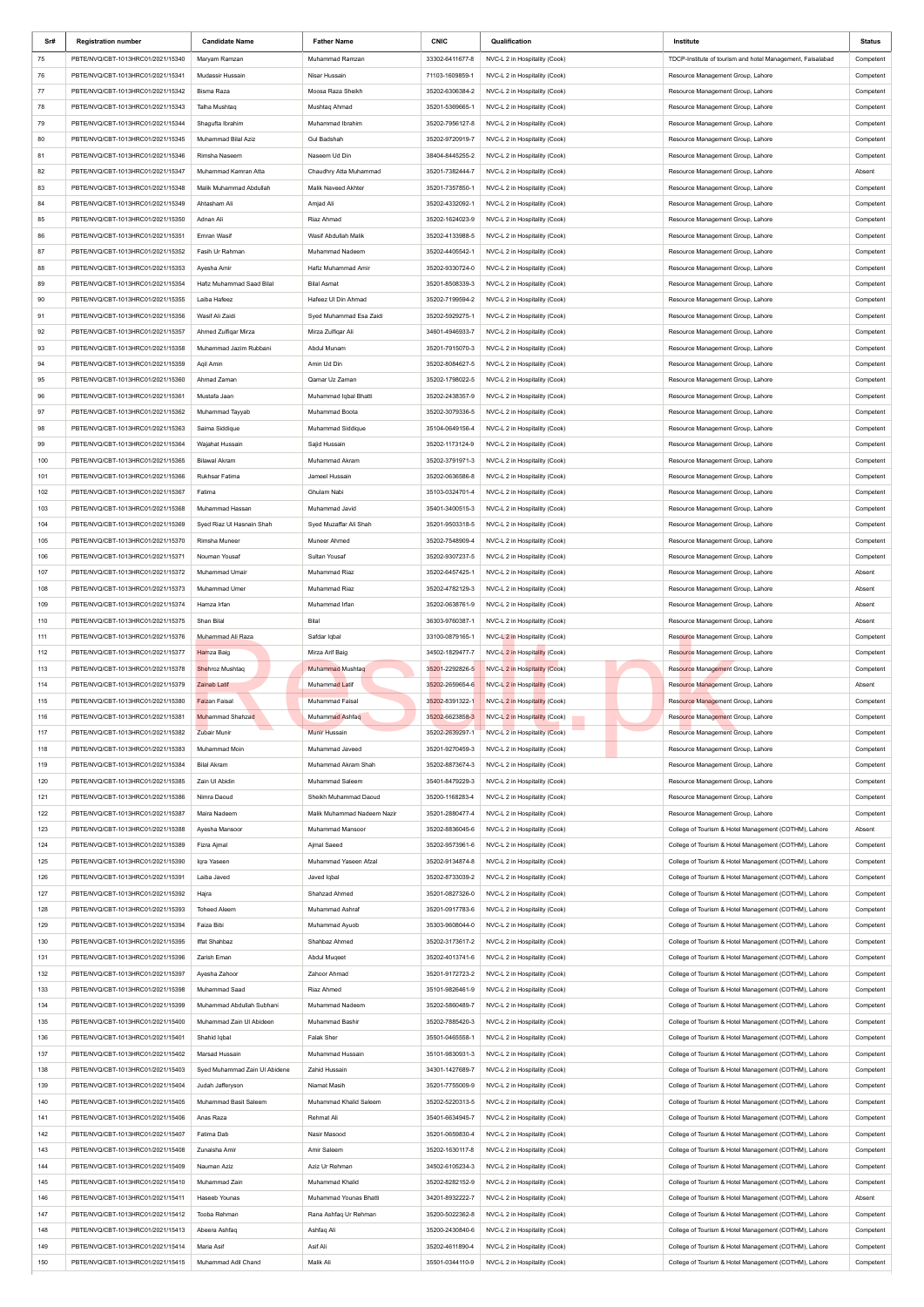| Sr# | <b>Registration number</b>        | <b>Candidate Name</b>          | <b>Father Name</b>                | <b>CNIC</b>     | Qualification                 | Institute                                             | <b>Status</b> |
|-----|-----------------------------------|--------------------------------|-----------------------------------|-----------------|-------------------------------|-------------------------------------------------------|---------------|
| 151 | PBTE/NVQ/CBT-1013HRC01/2021/15416 | Shoaib Ahmad Khan              | Ahmad Ali Khan                    | 35404-1117381-5 | NVC-L 2 in Hospitality (Cook) | College of Tourism & Hotel Management (COTHM), Lahore | Competent     |
| 152 | PBTE/NVQ/CBT-1013HRC01/2021/15417 | Hanan Fatima                   | Khalid Afzal                      | 34301-6041934-8 | NVC-L 2 in Hospitality (Cook) | College of Tourism & Hotel Management (COTHM), Lahore | Competent     |
| 153 | PBTE/NVQ/CBT-1013HRC01/2021/15418 | Mubeen Sarwar                  | Muhammad Sarwar                   | 35103-9667203-6 | NVC-L 2 in Hospitality (Cook) | College of Tourism & Hotel Management (COTHM), Lahore | Competent     |
| 154 | PBTE/NVQ/CBT-1013HRC01/2021/15419 | Wasif Akram                    | Muhammad Akram                    | 34101-1751003-9 | NVC-L 2 in Hospitality (Cook) | College of Tourism & Hotel Management (COTHM), Lahore | Competent     |
| 155 | PBTE/NVQ/CBT-1013HRC01/2021/15420 | Nimra Javed                    | Javed Ahmad                       | 35202-7132648-8 | NVC-L 2 in Hospitality (Cook) | College of Tourism & Hotel Management (COTHM), Lahore | Competent     |
| 156 | PBTE/NVQ/CBT-1013HRC01/2021/15421 | Zubair Ahmad                   | Muhammad Ashraf                   | 35202-0134441-3 | NVC-L 2 in Hospitality (Cook) | College of Tourism & Hotel Management (COTHM), Lahore | Competent     |
| 157 | PBTE/NVQ/CBT-1013HRC01/2021/15422 | Zabiha Shamas                  | Shams Din                         | 35101-6457640-4 | NVC-L 2 in Hospitality (Cook) | College of Tourism & Hotel Management (COTHM), Lahore | Competent     |
| 158 | PBTE/NVQ/CBT-1013HRC01/2021/15423 | Atra Naveed                    | Naveed Alam                       | 33303-3178543-6 | NVC-L 2 in Hospitality (Cook) | College of Tourism & Hotel Management (COTHM), Lahore | Competent     |
| 159 | PBTE/NVQ/CBT-1013HRC01/2021/15424 | Muhammad Bilal                 | Abdul Satar                       | 36104-8166450-7 | NVC-L 2 in Hospitality (Cook) | College of Tourism & Hotel Management (COTHM), Lahore | Competent     |
| 160 | PBTE/NVQ/CBT-1013HRC01/2021/15425 | Hafiz Muhammad Ahmed           | Muhammad Ashraf                   | 35201-8020304-7 | NVC-L 2 in Hospitality (Cook) | College of Tourism & Hotel Management (COTHM), Lahore | Competent     |
| 161 | PBTE/NVQ/CBT-1013HRC01/2021/15426 | Muhammad Fiaz                  | <b>Falak Sher</b>                 | 36401-8235746-1 | NVC-L 2 in Hospitality (Cook) | College of Tourism & Hotel Management (COTHM), Lahore | Competent     |
| 162 | PBTE/NVQ/CBT-1013HRC01/2021/15427 | Muhammad Imran                 | Allah Ditta                       | 38402-5850586-9 | NVC-L 2 in Hospitality (Cook) | College of Tourism & Hotel Management (COTHM), Lahore | Competent     |
|     |                                   |                                |                                   |                 |                               |                                                       |               |
| 163 | PBTE/NVQ/CBT-1013HRC01/2021/15428 | Fatima Fayyaz                  | Mohammad Saqib Hashmi             | 35202-2403530-4 | NVC-L 2 in Hospitality (Cook) | College of Tourism & Hotel Management (COTHM), Lahore | Competent     |
| 164 | PBTE/NVQ/CBT-1013HRC01/2021/15429 | Muhammad Bilal Zia Virk        | Zia Ul Haq Naeem                  | 31301-8355291-3 | NVC-L 2 in Hospitality (Cook) | College of Tourism and Hotel Management, Multan       | Competent     |
| 165 | PBTE/NVQ/CBT-1013HRC01/2021/15430 | Muhammad Mubbashir Nawaz       | Malik Mumtaz Ahmad                | 36302-9730432-7 | NVC-L 2 in Hospitality (Cook) | College of Tourism and Hotel Management, Multan       | Competent     |
| 166 | PBTE/NVQ/CBT-1013HRC01/2021/15431 | Muhammad Daud                  | Khalid Iqbal Ansari               | 36302-8114696-9 | NVC-L 2 in Hospitality (Cook) | College of Tourism and Hotel Management, Multan       | Competent     |
| 167 | PBTE/NVQ/CBT-1013HRC01/2021/15432 | Ibtehaj Ali                    | Khalid Javed                      | 42301-7281313-3 | NVC-L 2 in Hospitality (Cook) | College of Tourism and Hotel Management, Multan       | Competent     |
| 168 | PBTE/NVQ/CBT-1013HRC01/2021/15433 | Kainat Saba                    | Alouddin                          | 36302-0354422-8 | NVC-L 2 in Hospitality (Cook) | College of Tourism and Hotel Management, Multan       | Competent     |
| 169 | PBTE/NVQ/CBT-1013HRC01/2021/15434 | Namil Mumtaz                   | Mumtaz Ahmad                      | 36102-0363235-2 | NVC-L 2 in Hospitality (Cook) | College of Tourism and Hotel Management, Multan       | Competent     |
| 170 | PBTE/NVQ/CBT-1013HRC01/2021/15435 | Ayesha Noor                    | Muhammad Saeed                    | 32303-5377155-6 | NVC-L 2 in Hospitality (Cook) | College of Tourism and Hotel Management, Multan       | Competent     |
| 171 | PBTE/NVQ/CBT-1013HRC01/2021/15436 | Anam Javed                     | Javed Iqbal                       | 36603-9900229-8 | NVC-L 2 in Hospitality (Cook) | College of Tourism and Hotel Management, Multan       | Competent     |
| 172 | PBTE/NVQ/CBT-1013HRC01/2021/15437 | Aleena Saleem                  | Muhammad Saleem                   | 36302-6398410-0 | NVC-L 2 in Hospitality (Cook) | College of Tourism and Hotel Management, Multan       | Competent     |
| 173 | PBTE/NVQ/CBT-1013HRC01/2021/15438 | Fatima Khalid Qureshi          | Muhammad Khalid Qureshi           | 36302-9386202-4 | NVC-L 2 in Hospitality (Cook) | College of Tourism and Hotel Management, Multan       | Competent     |
| 174 | PBTE/NVQ/CBT-1013HRC01/2021/15439 | Shama Nawaz                    | Ali Nawaz                         | 36302-5112094-8 | NVC-L 2 in Hospitality (Cook) | College of Tourism and Hotel Management, Multan       | Competent     |
| 175 | PBTE/NVQ/CBT-1013HRC01/2021/15440 | Kashaf Naveed                  | Muhammad Naveed Tariq             | 36302-6943006-2 | NVC-L 2 in Hospitality (Cook) | College of Tourism and Hotel Management, Multan       | Competent     |
| 176 | PBTE/NVQ/CBT-1013HRC01/2021/15441 | Muhammad Asim                  | Manzoor Hussain                   | 36303-7949098-1 | NVC-L 2 in Hospitality (Cook) | College of Tourism and Hotel Management, Multan       | Competent     |
| 177 | PBTE/NVQ/CBT-1013HRC01/2021/15442 | Abdul Rehman                   | Ch Muhammad Amjad Javed           | 36302-8984663-5 | NVC-L 2 in Hospitality (Cook) | College of Tourism and Hotel Management, Multan       | Competent     |
|     |                                   |                                |                                   |                 |                               |                                                       |               |
| 178 | PBTE/NVQ/CBT-1013HRC01/2021/15443 | Muhammad Ahsan                 | Muhammad Afzal                    | 36302-0626944-9 | NVC-L 2 in Hospitality (Cook) | College of Tourism and Hotel Management, Multan       | Competent     |
| 179 | PBTE/NVQ/CBT-1013HRC01/2021/15444 | Hamza Zahoor                   | Zahoor Ahmad Khan                 | 36302-2176297-9 | NVC-L 2 in Hospitality (Cook) | College of Tourism and Hotel Management, Multan       | Competent     |
| 180 | PBTE/NVQ/CBT-1013HRC01/2021/15445 | Muhammad Usman                 | Malik Muhammad Nawaz              | 36201-6674965-7 | NVC-L 2 in Hospitality (Cook) | College of Tourism and Hotel Management, Multan       | Competent     |
| 181 | PBTE/NVQ/CBT-1013HRC01/2021/15446 | Adeela Hayat                   | Muhammad Hayat                    | 36302-2757587-0 | NVC-L 2 in Hospitality (Cook) | College of Tourism and Hotel Management, Multan       | Competent     |
| 182 | PBTE/NVQ/CBT-1013HRC01/2021/15447 | Humaira Khan Lodhi             | Muzaffar Nawaz Lodhi              | 36302-8166638-0 | NVC-L 2 in Hospitality (Cook) | College of Tourism and Hotel Management, Multan       | Absent        |
| 183 | PBTE/NVQ/CBT-1013HRC01/2021/15448 | Misbah Mazhar                  | Mazhar Usman                      | 36302-1174020-0 | NVC-L 2 in Hospitality (Cook) | College of Tourism and Hotel Management, Multan       | Competent     |
| 184 | PBTE/NVQ/CBT-1013HRC01/2021/15449 | Hafiza Mahnoor Ijaz            | Muhammad ljaz                     | 36302-9363962-6 | NVC-L 2 in Hospitality (Cook) | College of Tourism and Hotel Management, Multan       | Competent     |
| 185 | PBTE/NVQ/CBT-1013HRC01/2021/15450 | Hoor UI Ain                    | Muhammad Sabtain                  | 36302-3690936-8 | NVC-L 2 in Hospitality (Cook) | College of Tourism and Hotel Management, Multan       | Competent     |
| 186 | PBTE/NVQ/CBT-1013HRC01/2021/15451 | Marwa Shahjahan                | Shahjahan Bakhsh                  | 36302-2783761-8 | NVC-L 2 in Hospitality (Cook) | College of Tourism and Hotel Management, Multan       | Competent     |
| 187 | PBTE/NVQ/CBT-1013HRC01/2021/15452 | Sara Khan                      | Muzafar Abbas Khan                | 36302-7812129-6 | NVC-L 2 in Hospitality (Cook) | College of Tourism and Hotel Management, Multan       | Competent     |
| 188 | PBTE/NVQ/CBT-1013HRC01/2021/15453 | Maria Nawaz                    | Ali Nawaz                         | 36302-0284801-2 | NVC-L 2 in Hospitality (Cook) | College of Tourism and Hotel Management, Multan       | Competent     |
|     |                                   |                                |                                   |                 |                               |                                                       |               |
|     |                                   |                                |                                   |                 |                               |                                                       |               |
| 189 | PBTE/NVQ/CBT-1013HRC01/2021/15454 | Nadia Kanwal                   | <b>Ghulam Abbas</b>               | 36302-8058524-8 | NVC-L 2 in Hospitality (Cook) | College of Tourism and Hotel Management, Multan       | Competent     |
| 190 | PBTE/NVQ/CBT-1013HRC01/2021/15455 | Nazia Kanwal                   | Muhammad Akram                    | 36302-0527654-6 | NVC-L 2 in Hospitality (Cook) | College of Tourism and Hotel Management, Multan       | Competent     |
| 191 | PBTE/NVQ/CBT-1013HRC01/2021/15456 | <b>Mahnoor Qasim</b>           | Muhammad Qasim Bhutta             | 36302-3225450-4 | NVC-L 2 in Hospitality (Cook) | College of Tourism and Hotel Management, Multan       | Competent     |
| 192 | PBTE/NVQ/CBT-1013HRC01/2021/15457 | Zaki Shabbir                   | Shabbir Ahmad                     | 36302-5658634-5 | NVC-L 2 in Hospitality (Cook) | College of Tourism and Hotel Management, Multan       | Competent     |
| 193 | PBTE/NVQ/CBT-1013HRC01/2021/15458 | Meer Abdullah                  | Muhammad Akhlaq                   | 36302-1270976-7 | NVC-L 2 in Hospitality (Cook) | College of Tourism and Hotel Management, Multan       | Competent     |
| 194 | PBTE/NVQ/CBT-1013HRC01/2021/15459 | Huma Batool                    | Malik Altaf Hussain               | 32402-0406403-4 | NVC-L 2 in Hospitality (Cook) | College of Tourism and Hotel Management, Multan       | Competent     |
| 195 | PBTE/NVQ/CBT-1013HRC01/2021/15460 | Fatima Batool                  | Ishfaq Hussain                    | 36302-0340932-2 | NVC-L 2 in Hospitality (Cook) | College of Tourism and Hotel Management, Multan       | Competent     |
| 196 | PBTE/NVQ/CBT-1013HRC01/2021/15461 | Iman Fatima                    | Riaz Ahmad                        | 36601-5812803-2 | NVC-L 2 in Hospitality (Cook) | College of Tourism and Hotel Management, Multan       | Absent        |
| 197 | PBTE/NVQ/CBT-1013HRC01/2021/15462 | Naveera Tul Hareem             | Muhammad Saghir                   | 36302-5107845-4 | NVC-L 2 in Hospitality (Cook) | College of Tourism and Hotel Management, Multan       | Competent     |
| 198 | PBTE/NVQ/CBT-1013HRC01/2021/15463 | Muhammad Saif Ur Rehman        | <b>Tanveer Ahmad Malik</b>        | 36302-7984373-7 | NVC-L 2 in Hospitality (Cook) | College of Tourism and Hotel Management, Multan       | Competent     |
| 199 | PBTE/NVQ/CBT-1013HRC01/2021/15464 | Muhammad Ahsan Khan            | Muhammad Nazim Khan               | 36302-1324590-3 | NVC-L 2 in Hospitality (Cook) | College of Tourism and Hotel Management, Multan       | Competent     |
| 200 | PBTE/NVQ/CBT-1013HRC01/2021/15465 | Iqra Saleem                    | Muhammad Saleem                   | 36602-3446962-4 | NVC-L 2 in Hospitality (Cook) | College of Tourism and Hotel Management, Multan       | Competent     |
| 201 | PBTE/NVQ/CBT-1013HRC01/2021/15466 | Muhammad Ilyas Khan            | Muhammad Riaz Khan                | 36302-2788130-7 | NVC-L 2 in Hospitality (Cook) | College of Tourism and Hotel Management, Multan       | Competent     |
| 202 | PBTE/NVQ/CBT-1013HRC01/2021/15467 | Shah Zaman                     | Muhammad Bilal Awan               | 36302-0307786-9 |                               | College of Tourism and Hotel Management, Multan       |               |
|     |                                   |                                |                                   |                 | NVC-L 2 in Hospitality (Cook) |                                                       | Competent     |
| 203 | PBTE/NVQ/CBT-1013HRC01/2021/15468 | Saqlain Saleem                 | Saleem Akhtar                     | 36302-3654793-5 | NVC-L 2 in Hospitality (Cook) | College of Tourism and Hotel Management, Multan       | Competent     |
| 204 | PBTE/NVQ/CBT-1013HRC01/2021/15469 | Paven Ayesha                   | Muhammad Shafi                    | 31203-3389822-2 | NVC-L 2 in Hospitality (Cook) | College of Tourism and Hotel Management, Multan       | Competent     |
| 205 | PBTE/NVQ/CBT-1013HRC01/2021/15470 | Syeda Madiha Zainab            | Ghazanfar Abbas Bukhari           | 36302-4899996-0 | NVC-L 2 in Hospitality (Cook) | College of Tourism and Hotel Management, Multan       | Absent        |
| 206 | PBTE/NVQ/CBT-1013HRC01/2021/15471 | Maryam Muneer                  | Muneer Ahmad                      | 36302-2414039-6 | NVC-L 2 in Hospitality (Cook) | College of Tourism and Hotel Management, Multan       | Competent     |
| 207 | PBTE/NVQ/CBT-1013HRC01/2021/15472 | Muhammad Salman                | Allah Yar                         | 36302-7054035-3 | NVC-L 2 in Hospitality (Cook) | College of Tourism and Hotel Management, Multan       | Competent     |
| 208 | PBTE/NVQ/CBT-1013HRC01/2021/15473 | Muhammad Tayyab                | Ghulam Murtaza                    | 36302-3846360-9 | NVC-L 2 in Hospitality (Cook) | College of Tourism and Hotel Management, Multan       | Competent     |
| 209 | PBTE/NVQ/CBT-1013HRC01/2021/15474 | Urooj Saeed                    | Muhammad Saeed                    | 36302-0943808-4 | NVC-L 2 in Hospitality (Cook) | Centre for Trade and Technician Skills, Multan        | Competent     |
| 210 | PBTE/NVQ/CBT-1013HRC01/2021/15475 | Bisma Islam                    | Muhammad Islam Qureshi            | 36302-0776326-2 | NVC-L 2 in Hospitality (Cook) | Centre for Trade and Technician Skills, Multan        | Competent     |
| 211 | PBTE/NVQ/CBT-1013HRC01/2021/15476 | Sabiha Yaseen                  | Ghulam Yaseen                     | 32402-5582498-8 | NVC-L 2 in Hospitality (Cook) | Centre for Trade and Technician Skills, Multan        | Competent     |
| 212 | PBTE/NVQ/CBT-1013HRC01/2021/15477 | Sadia Tehreem                  | Tanveer Hussain Qasif             | 36302-0535618-6 | NVC-L 2 in Hospitality (Cook) | Centre for Trade and Technician Skills, Multan        | Competent     |
| 213 | PBTE/NVQ/CBT-1013HRC01/2021/15478 | Saeeda Zahara Ejaz             | Syed Ejaz Ahmad Shah              | 32302-8443309-6 | NVC-L 2 in Hospitality (Cook) | Centre for Trade and Technician Skills, Multan        | Competent     |
| 214 | PBTE/NVQ/CBT-1013HRC01/2021/15479 | Kashaf Noor                    | Malik Bashir Ahmad                | 36304-4108323-8 | NVC-L 2 in Hospitality (Cook) | Centre for Trade and Technician Skills, Multan        | Competent     |
| 215 | PBTE/NVQ/CBT-1013HRC01/2021/15480 | Amna Bibi                      | Zahoor Hussain                    | 36302-5995326-2 | NVC-L 2 in Hospitality (Cook) | Centre for Trade and Technician Skills, Multan        | Competent     |
| 216 | PBTE/NVQ/CBT-1013HRC01/2021/15481 | Javeria                        | Muhammad Yaseen                   | 36302-7042215-2 |                               | Centre for Trade and Technician Skills, Multan        |               |
|     |                                   |                                |                                   |                 | NVC-L 2 in Hospitality (Cook) |                                                       | Competent     |
| 217 | PBTE/NVQ/CBT-1013HRC01/2021/15482 | Ayesha Iram                    | Ajmal Hassan Shah                 | 36304-5763326-0 | NVC-L 2 in Hospitality (Cook) | Centre for Trade and Technician Skills, Multan        | Competent     |
| 218 | PBTE/NVQ/CBT-1013HRC01/2021/15483 | Muhammad Usman Ghani           | Ijaz Ahmad Khan Lodhi             | 36302-3005765-1 | NVC-L 2 in Hospitality (Cook) | Centre for Trade and Technician Skills, Multan        | Competent     |
| 219 | PBTE/NVQ/CBT-1013HRC01/2021/15484 | Muhammad Suleman Khan          | Muhammad Iqbal Baluch             | 36302-4466293-7 | NVC-L 2 in Hospitality (Cook) | Centre for Trade and Technician Skills, Multan        | Competent     |
| 220 | PBTE/NVQ/CBT-1013HRC01/2021/15485 | Khizar Hayat                   | Karim Bakhsh                      | 36301-9383058-7 | NVC-L 2 in Hospitality (Cook) | Centre for Trade and Technician Skills, Multan        | Competent     |
| 221 | PBTE/NVQ/CBT-1013HRC01/2021/15486 | Syed Khurram Ejaz              | Syed Ejaz Ahmad Shah              | 32302-0136940-9 | NVC-L 2 in Hospitality (Cook) | Centre for Trade and Technician Skills, Multan        | Competent     |
| 222 | PBTE/NVQ/CBT-1013HRC01/2021/15487 | Zain Ali                       | Fayyaz Hussain                    | 32301-6666423-3 | NVC-L 2 in Hospitality (Cook) | Centre for Trade and Technician Skills, Multan        | Competent     |
| 223 | PBTE/NVQ/CBT-1013HRC01/2021/15488 | Muhammad Shafiq                | Muhammad Yaseen                   | 36303-4553835-7 | NVC-L 2 in Hospitality (Cook) | Centre for Trade and Technician Skills, Multan        | Competent     |
| 224 | PBTE/NVQ/CBT-1013HRC01/2021/15489 | Ghulam Yaseen                  | Abdur Rehman                      | 36102-8828301-1 | NVC-L 2 in Hospitality (Cook) | Centre for Trade and Technician Skills, Multan        | Competent     |
| 225 | PBTE/NVQ/CBT-1013HRC01/2021/15490 | Syed Muhammad Abdullah Hamdani | Syed Muhammad Javed Iqbal Hamdani | 32304-5042419-1 | NVC-L 2 in Hospitality (Cook) | Centre for Trade and Technician Skills, Multan        | Competent     |
| 226 | PBTE/NVQ/CBT-1013HRC01/2021/15491 | Hasnain Sarfraz                | Sarfaraz Ahmad                    | 36302-7052420-3 | NVC-L 2 in Hospitality (Cook) | Centre for Trade and Technician Skills, Multan        | Competent     |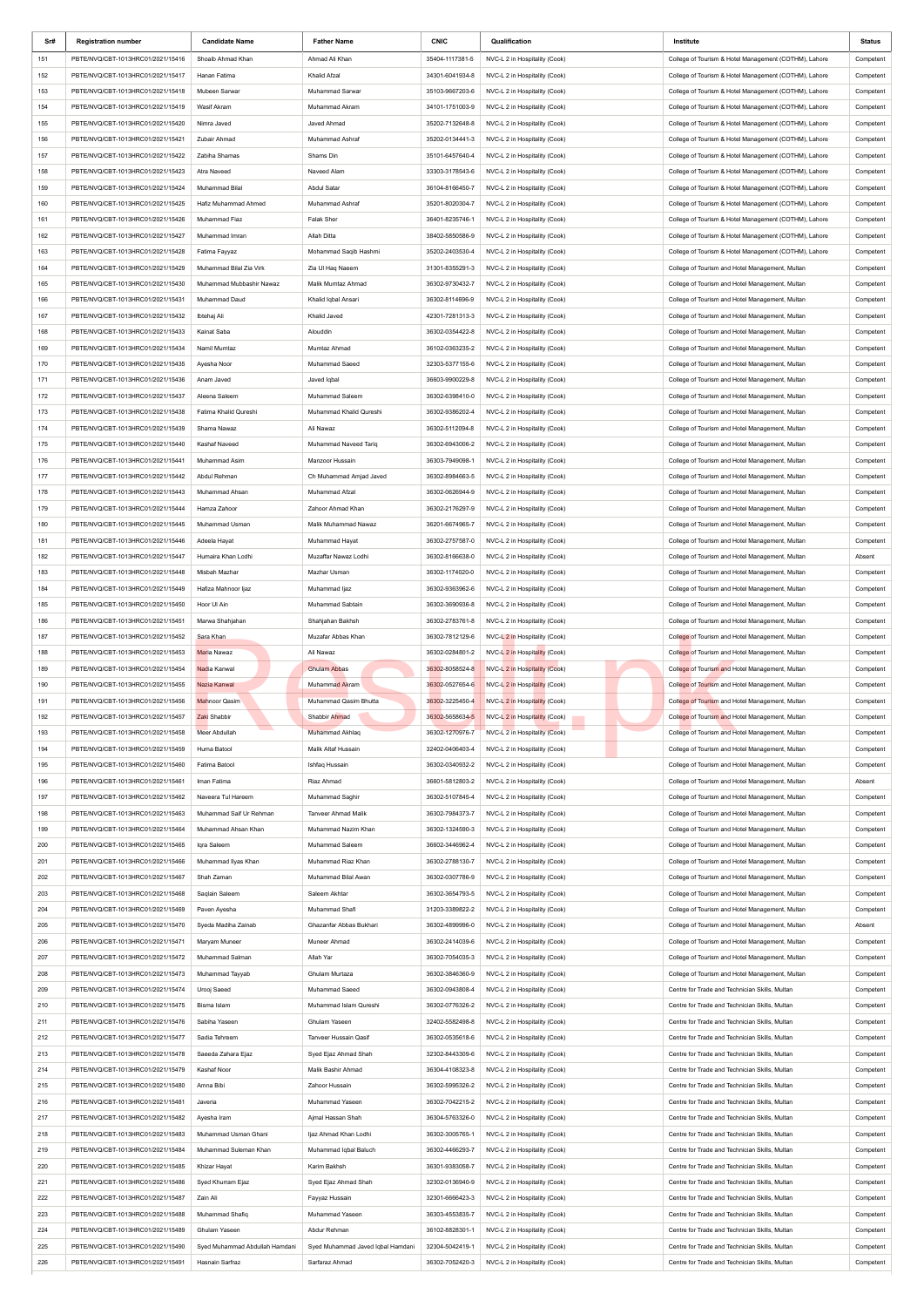| Sr#        | <b>Registration number</b>        | <b>Candidate Name</b>        | <b>Father Name</b>         | <b>CNIC</b>     | Qualification                                                | Institute                                      | Status                 |
|------------|-----------------------------------|------------------------------|----------------------------|-----------------|--------------------------------------------------------------|------------------------------------------------|------------------------|
| 227        | PBTE/NVQ/CBT-1013HRC01/2021/15492 | Shawal Haider                | Nazar Hussain Hashmi       | 36302-1234048-7 | NVC-L 2 in Hospitality (Cook)                                | Centre for Trade and Technician Skills, Multan | Competent              |
| 228        | PBTE/NVQ/CBT-1013HRC01/2021/15493 | Muhammad Abdul Wasay         | Zahid Iqbal                | 36102-8330758-9 | NVC-L 2 in Hospitality (Cook)                                | Centre for Trade and Technician Skills, Multan | Competent              |
| 229        | PBTE/NVQ/CBT-1013HRC01/2021/15494 | Muhammad Qasim               | Umar Farooq                | 36304-9768680-9 | NVC-L 2 in Hospitality (Cook)                                | Centre for Trade and Technician Skills, Multan | Competent              |
| 230        | PBTE/NVQ/CBT-1013HRC01/2021/15495 | Nadeem Sikandar              | Jumma Khan                 | 36304-2056502-9 | NVC-L 2 in Hospitality (Cook)                                | Centre for Trade and Technician Skills, Multan | Competent              |
| 231        | PBTE/NVQ/CBT-1013HRC01/2021/15496 | Muhammad Asad Shahid         | Muhammad Aslam Shahid      | 36302-5010447-5 | NVC-L 2 in Hospitality (Cook)                                | Centre for Trade and Technician Skills, Multan | Competent              |
| 232        | PBTE/NVQ/CBT-1013HRC01/2021/15497 | Naveed Hussain               | Manzoor Hussain            | 36302-8491435-5 | NVC-L 2 in Hospitality (Cook)                                | Centre for Trade and Technician Skills, Multan | Competent              |
| 233        | PBTE/NVQ/CBT-1012HBS04/2021/15498 | Sadia Maryam                 | Arslan                     | 33105-9991599-6 | NVC-L 2 in (Hair & Beauty Services) - Beautician(Women-Men)  | National College of Technology Faisalabad      | Competent              |
| 234        | PBTE/NVQ/CBT-1012HBS04/2021/15499 | Sadaf Azam                   | Muhammad Azam              | 33104-0204681-2 | NVC-L 2 in (Hair & Beauty Services) - Beautician(Women-Men)  | National College of Technology Faisalabad      | Competent              |
| 235        | PBTE/NVQ/CBT-1012HBS04/2021/15500 | Ayesha Rabbani               | Ghaznafar Rabbani          | 33100-4050034-8 | NVC-L 2 in (Hair & Beauty Services) - Beautician(Women-Men)  | National College of Technology Faisalabad      | Competent              |
| 236        | PBTE/NVQ/CBT-1012HBS04/2021/15501 | Samia Perveen                | Sain Falak Sher            | 33101-7640965-6 | NVC-L 2 in (Hair & Beauty Services) - Beautician(Women-Men)  | National College of Technology Faisalabad      | Competent              |
| 237        | PBTE/NVQ/CBT-1012HBS04/2021/15502 | Areej                        | Muhammad Ashraf            | 33101-9148385-0 | NVC-L 2 in (Hair & Beauty Services) - Beautician(Women-Men)  | National College of Technology Faisalabad      | Competent              |
| 238        | PBTE/NVQ/CBT-1012HBS04/2021/15503 | Ramsha Kanwal                | Muhammad Rafig             | 33103-6971402-4 | NVC-L 2 in (Hair & Beauty Services) - Beautician(Women-Men)  | National College of Technology Faisalabad      | Competent              |
| 239        | PBTE/NVQ/CBT-1012HBS04/2021/15504 | Arsa Amanullah               | Amanullah                  | 33104-9296922-4 | NVC-L 2 in (Hair & Beauty Services) - Beautician(Women-Men)  | National College of Technology Faisalabad      | Competent              |
| 240        | PBTE/NVQ/CBT-1012HBS04/2021/15505 | Shahnaz Akhtar               | Ghulam Mustafa             | 33105-7858761-4 | NVC-L 2 in (Hair & Beauty Services) - Beautician(Women-Men)  | National College of Technology Faisalabad      | Competent              |
| 241        | PBTE/NVQ/CBT-1012HBS04/2021/15506 | Nighat Mansha                | Muhammad Mansha            | 38403-8480381-0 | NVC-L 2 in (Hair & Beauty Services) - Beautician(Women-Men)  | National College of Technology Faisalabad      | Competent              |
| 242        | PBTE/NVQ/CBT-1012HBS04/2021/15507 | Shehrisd Gill                | Sabir Masih Gill           | 38403-8693176-6 | NVC-L 2 in (Hair & Beauty Services) - Beautician(Women-Men)  | National College of Technology Faisalabad      | Competent              |
| 243        | PBTE/NVQ/CBT-1012HBS04/2021/15508 | Tayyba Batool                | Muhammad Khurram Naveed    | 33103-5803781-8 | NVC-L 2 in (Hair & Beauty Services) - Beautician(Women-Men)  | National College of Technology Faisalabad      | Competent              |
| 244        | PBTE/NVQ/CBT-1012HBS04/2021/15509 | Sobia Tabasum                | Muhammad Asif Raheem       | 33102-8362823-0 | NVC-L 2 in (Hair & Beauty Services) - Beautician(Women-Men)  | National College of Technology Faisalabad      | Competent              |
| 245        | PBTE/NVQ/CBT-1012HBS04/2021/15510 | Sana Sarwar                  | Muhammad Sarwar            | 33104-9588565-4 | NVC-L 2 in (Hair & Beauty Services) - Beautician(Women-Men)  | National College of Technology Faisalabad      | Competent              |
| 246        | PBTE/NVQ/CBT-1012HBS04/2021/15511 | Sehar Gill                   | Sabir Masih Gill           | 38403-2631207-2 | NVC-L 2 in (Hair & Beauty Services) - Beautician(Women-Men)  | National College of Technology Faisalabad      | Competent              |
| 247        | PBTE/NVQ/CBT-1012HBS04/2021/15512 | Shabana Saleem               | Muhammad Saleem            | 36502-9182064-0 | NVC-L 2 in (Hair & Beauty Services) - Beautician(Women-Men)  | National College of Technology Faisalabad      | Competent              |
| 248        | PBTE/NVQ/CBT-1012HBS04/2021/15513 | Nadra Parveen                | Muhammad Hussain           | 33102-7108062-4 | NVC-L 2 in (Hair & Beauty Services) - Beautician(Women-Men)  | National College of Technology Faisalabad      | Competent              |
| 249        | PBTE/NVQ/CBT-1012HBS04/2021/15514 | Syeda Hina Shahzadi          | Mulazim Hussain            | 33104-0260735-4 | NVC-L 2 in (Hair & Beauty Services) - Beautician(Women-Men)  | National College of Technology Faisalabad      | Competent              |
| 250        | PBTE/NVQ/CBT-1012HBS04/2021/15515 | Nabila Masih                 | Salamat Masih              | 37405-4019887-0 | NVC-L 2 in (Hair & Beauty Services) - Beautician(Women-Men)  | National College of Technology Faisalabad      | Competent              |
| 251        | PBTE/NVQ/CBT-1012HBS04/2021/15516 | Hira Batool                  | Abid Hussain               | 33100-0231741-6 | NVC-L 2 in (Hair & Beauty Services) - Beautician(Women-Men)  | National College of Technology Faisalabad      | Competent              |
| 252        | PBTE/NVQ/CBT-1012HBS04/2021/15517 | Naila Faree                  | Zia Ullah                  | 33102-3042440-0 | NVC-L 2 in (Hair & Beauty Services) - Beautician(Women-Men)  | National College of Technology Faisalabad      | Competent              |
| 253        | PBTE/NVQ/CBT-1012HBS04/2021/15518 | Roopa Ishaq                  | Ishaq Masih                | 33104-2482639-2 | NVC-L 2 in (Hair & Beauty Services) - Beautician(Women-Men)  | National College of Technology Faisalabad      |                        |
| 254        | PBTE/NVQ/CBT-1012HBS04/2021/15519 | Abaida Akram                 | Muhammad Akram             | 33104-8486629-2 | NVC-L 2 in (Hair & Beauty Services) - Beautician(Women-Men)  | National College of Technology Faisalabad      | Competent              |
| 255        | PBTE/NVQ/CBT-1012HBS04/2021/15520 | Sara Razag                   | Abdul Razaq                | 33100-2644022-8 | NVC-L 2 in (Hair & Beauty Services) - Beautician(Women-Men)  | National College of Technology Faisalabad      | Competent<br>Competent |
|            | PBTE/NVQ/CBT-1012HBS04/2021/15521 |                              | Rana Afsar Ali Javed       | 33104-7276663-6 | NVC-L 2 in (Hair & Beauty Services) - Beautician(Women-Men)  | National College of Technology Faisalabad      |                        |
| 256<br>257 | PBTE/NVQ/CBT-1012HBS04/2021/15522 | Areesha Eman<br>Rabbia Nisar | Ghulam Mustafa             | 33104-6891294-8 | NVC-L 2 in (Hair & Beauty Services) - Beautician(Women-Men)  | National College of Technology Faisalabad      | Competent<br>Competent |
| 258        | PBTE/NVQ/CBT-1012HBS04/2021/15523 | Rimsha                       | Ghulam Qadir               | 33102-0455635-6 |                                                              | National College of Technology Faisalabad      |                        |
|            |                                   |                              |                            |                 | NVC-L 2 in (Hair & Beauty Services) - Beautician(Women-Men)  |                                                | Competent              |
| 259        | PBTE/NVQ/CBT-1012HBS04/2021/15524 | Sidra Asif                   | Asif Ali                   | 33104-7801986-6 | NVC-L 2 in (Hair & Beauty Services) - Beautician(Women-Men)  | National College of Technology Faisalabad      | Competent              |
| 260        | PBTE/NVQ/CBT-1012HBS04/2021/15525 | Arbab Gafoor                 | Abdul Gafoor               | 33104-8455470-0 | NVC-L 2 in (Hair & Beauty Services) - Beautician(Women-Men)  | National College of Technology Faisalabad      | Competent              |
| 261        | PBTE/NVQ/CBT-1012HBS04/2021/15526 | Mariam Habib                 | Habib Ullah                | 33104-5071315-2 | NVC-L 2 in (Hair & Beauty Services) - Beautician(Women-Men)  | National College of Technology Faisalabad      | Competent              |
| 262        | PBTE/NVQ/CBT-1012HBS04/2021/15527 | Magddas Tehreem              | Haji Zulfqar Ali Sabri     | 31205-2315991-0 | NVC-L 2 in (Hair & Beauty Services) - Beautician(Women-Men)  | Aiml College, Bahawalpur                       | Competent              |
| 263        | PBTE/NVQ/CBT-1012HBS04/2021/15528 | Saba Tanveer                 | Muhammad Jamshaid          | 31202-7590211-4 | NVC-L 2 in (Hair & Beauty Services) - Beautician (Women-Men) | Aiml College, Bahawalpur                       | Competent              |
| 264        | PBTE/NVQ/CBT-1012HBS04/2021/15529 | Agsa Batool                  | Muhammad Yaseen            | 31202-8515031-2 | NVC-L 2 in (Hair & Beauty Services) - Beautician (Women-Men) | Aiml College, Bahawalpur                       | Competent              |
| 265        | PBTE/NVQ/CBT-1012HBS04/2021/15530 | Nadia Jam                    | Elahi Bux                  | 31302-8210855-2 | NVC-L 2 in (Hair & Beauty Services) - Beautician (Women-Men) | Aiml College, Bahawalpur                       | Competent              |
| 266        | PBTE/NVQ/CBT-1012HBS04/2021/15531 | <b>Gulnaz Bibi</b>           | Muhammad Nawaz Bhati       | 31202-0473168-6 | NVC-L 2 in (Hair & Beauty Services) - Beautician (Women-Men) | Aiml College, Bahawalpur                       | Competent              |
| 267        | PBTE/NVQ/CBT-1012HBS04/2021/15532 | Khadija Rasool               | <b>Ghulam Rasool</b>       | 31202-7896562-2 | NVC-L 2 in (Hair & Beauty Services) - Beautician (Women-Men) | Aiml College, Bahawalpur                       | Competent              |
| 268        | PBTE/NVQ/CBT-1012HBS04/2021/15533 | Alia Rubab                   | Muhammad Yaseen Qadri      | 31202-6735330-4 | NVC-L 2 in (Hair & Beauty Services) - Beautician (Women-Men) | Aiml College, Bahawalpur                       | Competent              |
| 269        | PBTE/NVQ/CBT-1012HBS04/2021/15534 | Ghazala Akram                | Muhammad Akram             | 31204-9977754-2 | NVC-L 2 in (Hair & Beauty Services) - Beautician (Women-Men) | Aiml College, Bahawalpur                       | Competent              |
| 270        | PBTE/NVQ/CBT-1012HBS04/2021/15535 | Ayesha Rani                  | Mazhar Hussain             | 31202-2742951-0 | NVC-L 2 in (Hair & Beauty Services) - Beautician (Women-Men) | Aiml College, Bahawalpur                       | Competent              |
| 271        | PBTE/NVQ/CBT-1012HBS04/2021/15536 | <b>Tehniyat Magsood</b>      | Magsood Ahmad              | 31102-7549710-4 | NVC-L 2 in (Hair & Beauty Services) - Beautician(Women-Men)  | Aiml College, Bahawalpur                       | Competent              |
| 272        | PBTE/NVQ/CBT-1012HBS04/2021/15537 | Nagina Bibi                  | Atta Muhammad              | 31201-3689720-6 | NVC-L 2 in (Hair & Beauty Services) - Beautician(Women-Men)  | Aiml College, Bahawalpur                       | Competent              |
| 273        | PBTE/NVQ/CBT-1012HBS04/2021/15538 | Mariyam                      | Muhammad Ramzan            | 31202-0232231-4 | NVC-L 2 in (Hair & Beauty Services) - Beautician(Women-Men)  | Aiml College, Bahawalpur                       | Competent              |
| 274        | PBTE/NVQ/CBT-1012HBS04/2021/15539 | Nida                         | Muhmmad Ramzan             | 31202-7850632-4 | NVC-L 2 in (Hair & Beauty Services) - Beautician(Women-Men)  | Aiml College, Bahawalpur                       | Competent              |
| 275        | PBTE/NVQ/CBT-1012HBS04/2021/15540 | Nazia Ishaq                  | Muhammad Ishaq             | 31202-4816722-0 | NVC-L 2 in (Hair & Beauty Services) - Beautician(Women-Men)  | Aiml College, Bahawalpur                       | Competent              |
| 276        | PBTE/NVQ/CBT-1012HBS04/2021/15541 | Ayesha Mustafa               | Ghulam Mustafa             | 31202-5265550-8 | NVC-L 2 in (Hair & Beauty Services) - Beautician(Women-Men)  | Aiml College, Bahawalpur                       | Competent              |
| 277        | PBTE/NVQ/CBT-1012HBS04/2021/15542 | Mommna Itfaq                 | Muhammad Itfaq             | 37404-1857946-8 | NVC-L 2 in (Hair & Beauty Services) - Beautician(Women-Men)  | PI Technical Polytechnic Institute,            | Competent              |
| 278        | PBTE/NVQ/CBT-1012HBS04/2021/15543 | Nadia Fida                   | Fida Hussain Abbasi        | 37404-3849800-8 | NVC-L 2 in (Hair & Beauty Services) - Beautician(Women-Men)  | PI Technical Polytechnic Institute,            | Competent              |
| 279        | PBTE/NVQ/CBT-1012HBS04/2021/15544 | Shahnaz Bibi                 | Muhammad Shamraiz Abbasi   | 37404-6471246-0 | NVC-L 2 in (Hair & Beauty Services) - Beautician(Women-Men)  | PI Technical Polytechnic Institute,            | Competent              |
| 280        | PBTE/NVQ/CBT-1012HBS04/2021/15545 | Nabeela Laharasib            | Laharasib Khan             | 61101-5564407-8 | NVC-L 2 in (Hair & Beauty Services) - Beautician(Women-Men)  | PI Technical Polytechnic Institute,            | Competent              |
| 281        | PBTE/NVQ/CBT-1012HBS04/2021/15546 | Zainab Bibi                  | Muhammad Altaf Abbasi      | 61101-7903619-4 | NVC-L 2 in (Hair & Beauty Services) - Beautician(Women-Men)  | PI Technical Polytechnic Institute,            | Competent              |
| 282        | PBTE/NVQ/CBT-1012HBS04/2021/15547 | Tahira Bibi                  | Muhammad Said Zaman Abbasi | 37404-4396676-8 | NVC-L 2 in (Hair & Beauty Services) - Beautician(Women-Men)  | PI Technical Polytechnic Institute,            | Absent                 |
| 283        | PBTE/NVQ/CBT-1012HBS04/2021/15548 | Hafiza Nimra                 | Muhammad Sajid Ali         | 36502-9775061-4 | NVC-L 2 in (Hair & Beauty Services) - Beautician(Women-Men)  | PI Technical Polytechnic Institute,            | Competent              |
| 284        | PBTE/NVQ/CBT-1012HBS04/2021/15549 | Iqra Bibi                    | Muhammad Aftab Abbasi      | 37404-4469355-4 | NVC-L 2 in (Hair & Beauty Services) - Beautician(Women-Men)  | PI Technical Polytechnic Institute,            | Competent              |
| 285        | PBTE/NVQ/CBT-1012HBS04/2021/15550 | Tahira Saleem                | Muhammad Saleem            | 37201-5345683-4 | NVC-L 2 in (Hair & Beauty Services) - Beautician(Women-Men)  | PI Technical Polytechnic Institute,            | Competent              |
| 286        | PBTE/NVQ/CBT-1012HBS04/2021/15551 | Iffat Naz                    | Ziafat Hussain             | 37404-3926778-4 | NVC-L 2 in (Hair & Beauty Services) - Beautician(Women-Men)  | PI Technical Polytechnic Institute,            | Competent              |
| 287        | PBTE/NVQ/CBT-1012HBS04/2021/15552 | <b>Bushra Chaudhary</b>      | Chaudhary Fateh Muhammad   | 37405-5163088-6 | NVC-L 2 in (Hair & Beauty Services) - Beautician(Women-Men)  | PI Technical Polytechnic Institute,            | Competent              |
| 288        | PBTE/NVQ/CBT-1012HBS04/2021/15553 | Maria Imtiaz                 | Imtiaz Ahmed               | 37404-9692873-2 | NVC-L 2 in (Hair & Beauty Services) - Beautician(Women-Men)  | PI Technical Polytechnic Institute,            | Competent              |
| 289        | PBTE/NVQ/CBT-1012HBS04/2021/15554 | Zehra Batool Nagvi           | Kazim Raza Shah            | 38302-2047626-0 | NVC-L 2 in (Hair & Beauty Services) - Beautician(Women-Men)  | PI Technical Polytechnic Institute,            | Competent              |
| 290        | PBTE/NVQ/CBT-1012HBS04/2021/15555 | Sidra Nisar                  | Nisar Ahmed Awan           | 37405-7145458-0 | NVC-L 2 in (Hair & Beauty Services) - Beautician(Women-Men)  | PI Technical Polytechnic Institute,            | Competent              |
| 291        | PBTE/NVQ/CBT-1012HBS04/2021/15556 | Nosheen                      | Muhammad Rafique           | 37405-6586006-8 | NVC-L 2 in (Hair & Beauty Services) - Beautician(Women-Men)  | PI Technical Polytechnic Institute,            | Competent              |
| 292        | PBTE/NVQ/CBT-1012HBS04/2021/15557 | Sunbal Sajid                 | Sajid Ali Shah             | 37404-2449800-6 | NVC-L 2 in (Hair & Beauty Services) - Beautician(Women-Men)  | PI Technical Polytechnic Institute,            | Competent              |
| 293        | PBTE/NVQ/CBT-1012HBS04/2021/15558 | Sonia Tufail                 | Muhammad Tufail            | 33104-0439809-2 | NVC-L 2 in (Hair & Beauty Services) - Beautician(Women-Men)  | PI Technical Polytechnic Institute,            | Competent              |
| 294        | PBTE/NVQ/CBT-1012HBS04/2021/15559 | Saman Zahra                  | Nazir Hussain Shah         | 37405-1015511-2 | NVC-L 2 in (Hair & Beauty Services) - Beautician(Women-Men)  | PI Technical Polytechnic Institute,            | Competent              |
| 295        | PBTE/NVQ/CBT-1012HBS04/2021/15560 | Sobia BiBi                   | Muhammad Arshad            | 37404-3130419-2 | NVC-L 2 in (Hair & Beauty Services) - Beautician(Women-Men)  | PI Technical Polytechnic Institute,            | Competent              |
| 296        | PBTE/NVQ/CBT-1012HBS04/2021/15561 | Sehrish Tahira               | Liagat Ali                 | 61101-9336601-4 | NVC-L 2 in (Hair & Beauty Services) - Beautician(Women-Men)  | PI Technical Polytechnic Institute,            | Competent              |
| 297        | PBTE/NVQ/CBT-1012HBS04/2021/15562 | Iqra Shoukat                 | Shoukat Ali                | 61101-8689971-8 | NVC-L 2 in (Hair & Beauty Services) - Beautician(Women-Men)  | PI Technical Polytechnic Institute,            | Absent                 |
| 298        | PBTE/NVQ/CBT-1012HBS04/2021/15563 | Iram Shahzadi                | Muhammad Afsar             | 37405-7817409-4 | NVC-L 2 in (Hair & Beauty Services) - Beautician(Women-Men)  | PI Technical Polytechnic Institute,            | Competent              |
| 299        | PBTE/NVQ/CBT-1012HBS04/2021/15564 | Hina Kiran                   | Muhammad Usman             | 61101-3284596-8 | NVC-L 2 in (Hair & Beauty Services) - Beautician(Women-Men)  | PI Technical Polytechnic Institute,            | Competent              |
| 300        | PBTE/NVQ/CBT-1012HBS04/2021/15565 | Natasha Khalid               | Khalid Mehmood             | 37404-8180499-8 | NVC-L 2 in (Hair & Beauty Services) - Beautician(Women-Men)  | PI Technical Polytechnic Institute,            | Competent              |
| 301        | PBTE/NVQ/CBT-1012HBS04/2021/15566 | Mugadas Gulzareen            | Gulzareen                  | 37404-0919697-4 | NVC-L 2 in (Hair & Beauty Services) - Beautician(Women-Men)  | PI Technical Polytechnic Institute,            | Competent              |
| 302        | PBTE/NVQ/CBT-1012HBS04/2021/15567 | Munaza Ayoub                 | Muhammad Ayoub             | 32103-2970677-4 | NVC-L 2 in (Hair & Beauty Services) - Beautician(Women-Men)  | PI Technical Polytechnic Institute,            | Competent              |
|            |                                   |                              |                            |                 |                                                              |                                                |                        |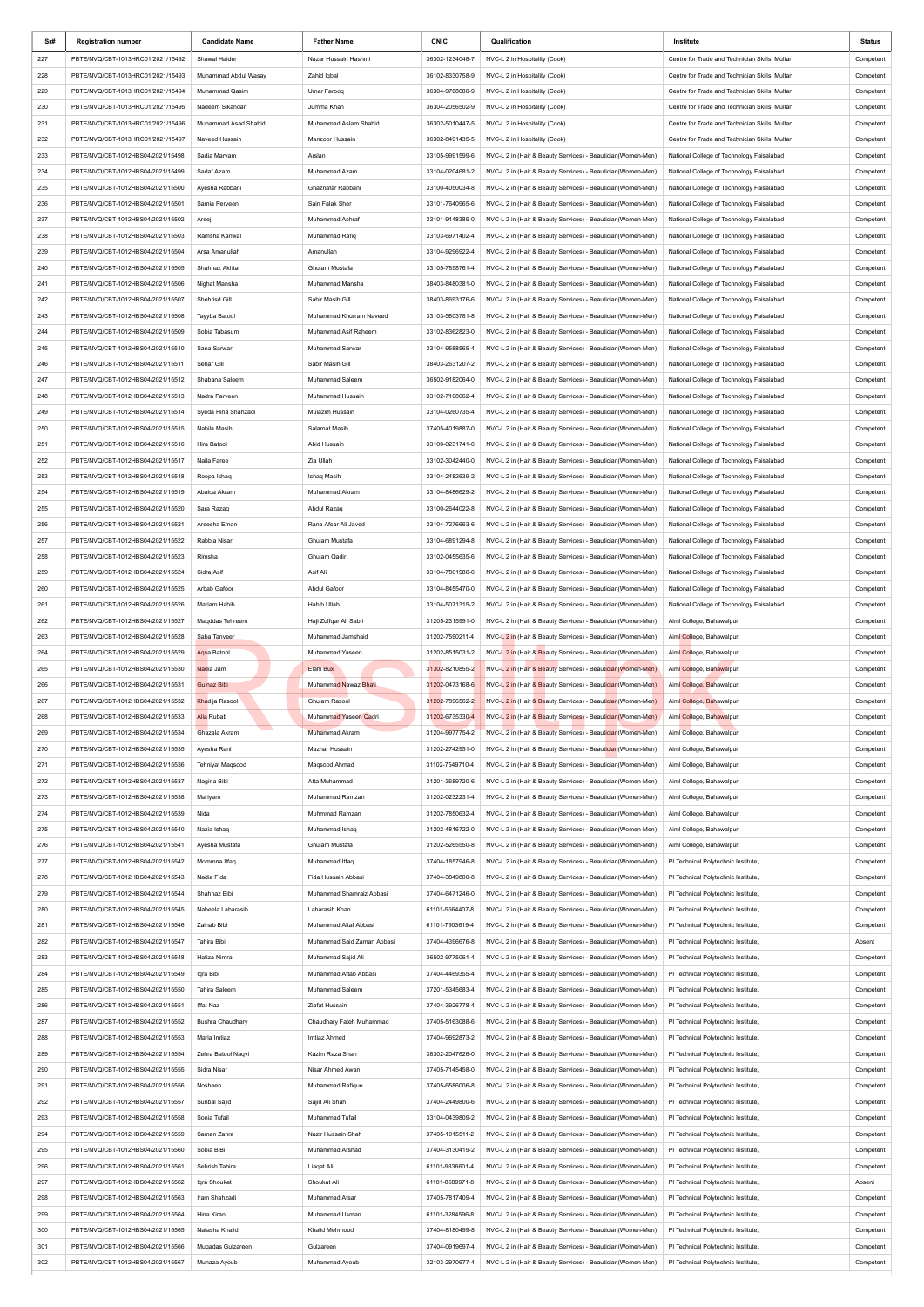| Sr#        | <b>Registration number</b>                                             | <b>Candidate Name</b>     | <b>Father Name</b>                | <b>CNIC</b>                        | Qualification                                                                                                              | Institute                                                                                                          | Status                 |
|------------|------------------------------------------------------------------------|---------------------------|-----------------------------------|------------------------------------|----------------------------------------------------------------------------------------------------------------------------|--------------------------------------------------------------------------------------------------------------------|------------------------|
| 303        | PBTE/NVQ/CBT-1012HBS04/2021/15568                                      | Sanam Bibi                | Muhammad Aftab                    | 37404-6440101-2                    | NVC-L 2 in (Hair & Beauty Services) - Beautician(Women-Men)                                                                | PI Technical Polytechnic Institute,                                                                                | Competent              |
| 304        | PBTE/NVQ/CBT-1012HBS04/2021/15569                                      | Rimsha Ishaq              | Muhammad Ishaq                    | 31304-2827979-6                    | NVC-L 2 in (Hair & Beauty Services) - Beautician(Women-Men)                                                                | Mansol Technical Training Services (PVT) Ltd, Sadiqabad                                                            | Competent              |
| 305        | PBTE/NVQ/CBT-1012HBS04/2021/15570                                      | Farah Yaqoob              | Muhammad Yaqoob                   | 31304-2303341-4                    | NVC-L 2 in (Hair & Beauty Services) - Beautician(Women-Men)                                                                | Mansol Technical Training Services (PVT) Ltd, Sadiqabad                                                            | Competent              |
| 306        | PBTE/NVQ/CBT-1012HBS04/2021/15571                                      | Ayesha Ramzan             | Muhammad Ramzan                   | 31304-2163265-0                    | NVC-L 2 in (Hair & Beauty Services) - Beautician(Women-Men)                                                                | Mansol Technical Training Services (PVT) Ltd, Sadiqabad                                                            | Competent              |
| 307        | PBTE/NVQ/CBT-1012HBS04/2021/15572                                      | Iqra Aslam                | Aslam                             | 31304-8388798-4                    | NVC-L 2 in (Hair & Beauty Services) - Beautician (Women-Men)                                                               | Mansol Technical Training Services (PVT) Ltd, Sadiqabad                                                            | Competent              |
| 308        | PBTE/NVQ/CBT-1012HBS04/2021/15573                                      | Ayesha Nazeer             | Nazeer Mehmood                    | 31304-4984732-4                    | NVC-L 2 in (Hair & Beauty Services) - Beautician(Women-Men)                                                                | Mansol Technical Training Services (PVT) Ltd, Sadiqabad                                                            | Competent              |
| 309        | PBTE/NVQ/CBT-1012HBS04/2021/15574                                      | Maria Khaliq              | Muhammad Khaliq                   | 31304-3700570-8                    | NVC-L 2 in (Hair & Beauty Services) - Beautician(Women-Men)                                                                | Mansol Technical Training Services (PVT) Ltd, Sadiqabad                                                            | Competent              |
| 310        | PBTE/NVQ/CBT-1012HBS04/2021/15575                                      | Ansa Nawaz                | Muhammad Nawaz                    | 31304-4444774-8                    | NVC-L 2 in (Hair & Beauty Services) - Beautician(Women-Men)                                                                | Mansol Technical Training Services (PVT) Ltd, Sadigabad                                                            | Competent              |
| 311        | PBTE/NVQ/CBT-1012HBS04/2021/15576                                      | Sadaf Bibi                | Abdul Majeed                      | 31304-7435145-0                    | NVC-L 2 in (Hair & Beauty Services) - Beautician (Women-Men)                                                               | Mansol Technical Training Services (PVT) Ltd, Sadiqabad                                                            | Competent              |
| 312        | PBTE/NVQ/CBT-1012HBS04/2021/15577                                      | Hamna Maryam              | Sarfraz Ahmad                     | 31304-6425640-4                    | NVC-L 2 in (Hair & Beauty Services) - Beautician(Women-Men)                                                                | Mansol Technical Training Services (PVT) Ltd, Sadiqabad                                                            | Competent              |
| 313        | PBTE/NVQ/CBT-1012HBS04/2021/15578                                      | Saba Khushi               | Khushi Muhammad                   | 31304-1541251-8                    | NVC-L 2 in (Hair & Beauty Services) - Beautician(Women-Men)                                                                | Mansol Technical Training Services (PVT) Ltd, Sadiqabad                                                            | Competent              |
| 314        | PBTE/NVQ/CBT-1012HBS04/2021/15579                                      | Saira Kanwal              | Shabeer Ahmad                     | 31303-3495570-4                    | NVC-L 2 in (Hair & Beauty Services) - Beautician(Women-Men)                                                                | Mansol Technical Training Services (PVT) Ltd, Sadiqabad                                                            | Competent              |
| 315        | PBTE/NVQ/CBT-1012HBS04/2021/15580                                      | Iqra Sabir                | Sabir Hussain                     | 31304-5225044-4                    | NVC-L 2 in (Hair & Beauty Services) - Beautician(Women-Men)                                                                | Mansol Technical Training Services (PVT) Ltd, Sadiqabad                                                            | Competent              |
| 316        | PBTE/NVQ/CBT-1012HBS04/2021/15581                                      | Faiza Ashraf              | Muhammad Ashraf                   | 31304-4712469-6                    | NVC-L 2 in (Hair & Beauty Services) - Beautician (Women-Men)                                                               | Mansol Technical Training Services (PVT) Ltd, Sadiqabad                                                            | Competent              |
| 317        | PBTE/NVQ/CBT-1012HBS04/2021/15582                                      | Mishawal                  | Manzoor Ahmad                     | 31304-9210589-6                    | NVC-L 2 in (Hair & Beauty Services) - Beautician(Women-Men)                                                                | Mansol Technical Training Services (PVT) Ltd, Sadiqabad                                                            | Competent              |
| 318        | PBTE/NVQ/CBT-1012HBS04/2021/15583                                      | Maryam Yaseen             | Yaseen                            | 31304-5714562-0                    | NVC-L 2 in (Hair & Beauty Services) - Beautician(Women-Men)                                                                | Mansol Technical Training Services (PVT) Ltd, Sadiqabad                                                            | Competent              |
| 319        | PBTE/NVQ/CBT-1012HBS04/2021/15584                                      | Farah Shoukat             | Shoukat Ali                       | 31304-1794336-0                    | NVC-L 2 in (Hair & Beauty Services) - Beautician(Women-Men)                                                                | Mansol Technical Training Services (PVT) Ltd, Sadiqabad                                                            | Competent              |
| 320        | PBTE/NVQ/CBT-1012HBS04/2021/15585                                      | Sadia Farooq              | Farooq Ahmad                      | 31304-1635245-8                    | NVC-L 2 in (Hair & Beauty Services) - Beautician(Women-Men)                                                                | Mansol Technical Training Services (PVT) Ltd, Sadiqabad                                                            | Competent              |
| 321        | PBTE/NVQ/CBT-1012HBS04/2021/15586                                      | Sana                      | Imtiaz Ali                        | 31303-3798430-4                    | NVC-L 2 in (Hair & Beauty Services) - Beautician(Women-Men)                                                                | Mansol Technical Training Services (PVT) Ltd, Sadiqabad                                                            | Competent              |
| 322        | PBTE/NVQ/CBT-1012HBS04/2021/15587                                      | Haniya Habib              | Habib Ur Rehman                   | 31304-2925177-0                    | NVC-L 2 in (Hair & Beauty Services) - Beautician(Women-Men)                                                                | Mansol Technical Training Services (PVT) Ltd, Sadiqabad                                                            | Competent              |
| 323        | PBTE/NVQ/CBT-1012HBS04/2021/15588                                      | Sana Rauf                 | Rauf Akbar                        | 31304-4736428-6                    | NVC-L 2 in (Hair & Beauty Services) - Beautician(Women-Men)                                                                | Mansol Technical Training Services (PVT) Ltd, Sadiqabad                                                            | Competent              |
| 324        | PBTE/NVQ/CBT-1012HBS04/2021/15589                                      | Nazish Hanif              | Muhammad Hanif                    | 31303-7725326-2                    | NVC-L 2 in (Hair & Beauty Services) - Beautician (Women-Men)                                                               | Mansol Technical Training Services (PVT) Ltd, Sadiqabad                                                            | Competent              |
| 325        | PBTE/NVQ/CBT-1012HBS04/2021/15590                                      | Samina Bibi               | Abdul Hafeez                      | 31304-4698406-2                    | NVC-L 2 in (Hair & Beauty Services) - Beautician (Women-Men)                                                               | Mansol Technical Training Services (PVT) Ltd, Sadiqabad                                                            | Competent              |
| 326        | PBTE/NVQ/CBT-1012HBS04/2021/15591                                      | Ayesha Parvenn            | Muhammad Hanif Raza               | 31304-2342343-2                    | NVC-L 2 in (Hair & Beauty Services) - Beautician(Women-Men)                                                                | Mansol Technical Training Services (PVT) Ltd, Sadiqabad                                                            | Competent              |
| 327        | PBTE/NVQ/CBT-1012HBS04/2021/15592                                      | Mehwish Parveen           | Arif Ali                          | 31304-3542957-0                    | NVC-L 2 in (Hair & Beauty Services) - Beautician(Women-Men)                                                                | Mansol Technical Training Services (PVT) Ltd, Sadiqabad                                                            | Competent              |
| 328        | PBTE/NVQ/CBT-1012HBS04/2021/15593                                      | Sawaira                   | Fazal U Rehman                    | 31304-6797967-4                    | NVC-L 2 in (Hair & Beauty Services) - Beautician(Women-Men)                                                                | Mansol Technical Training Services (PVT) Ltd, Sadiqabad                                                            | Competent              |
| 329        | PBTE/NVQ/CBT-1012HBS04/2021/15594                                      | Ambreen Abbas             | Anwar                             | 31303-1924026-2                    | NVC-L 2 in (Hair & Beauty Services) - Beautician(Women-Men)                                                                | Mansol Technical Training Services (PVT) Ltd, Sadiqabad                                                            | Competent              |
| 330        | PBTE/NVQ/CBT-1012HBS04/2021/15595                                      | Iqra Ramzan               | Ramzan Ali Shakir                 | 31304-5007604-4                    | NVC-L 2 in (Hair & Beauty Services) - Beautician(Women-Men)                                                                | Mansol Technical Training Services (PVT) Ltd, Sadigabad                                                            | Competent              |
| 331        | PBTE/NVQ/CBT-1012HBS04/2021/15596                                      | Ayesha Razzag             | Abdul Razzaq                      | 31304-4072688-8                    | NVC-L 2 in (Hair & Beauty Services) - Beautician(Women-Men)                                                                | Mansol Technical Training Services (PVT) Ltd, Sadiqabad                                                            | Competent              |
| 332        | PBTE/NVQ/CBT-1012HBS04/2021/15597                                      | Ayesha Maqsood            | Maqsood Hussain Azam              | 31304-8142739-0<br>31303-5387715-4 | NVC-L 2 in (Hair & Beauty Services) - Beautician (Women-Men)                                                               | Mansol Technical Training Services (PVT) Ltd, Sadiqabad                                                            | Competent              |
| 333<br>334 | PBTE/NVQ/CBT-1012HBS04/2021/15598<br>PBTE/NVQ/CBT-1012HBS04/2021/15599 | Sonam Tarig<br>Saima Bibi | <b>Tariq Maseeh</b><br>Jan Masiah | 31304-1755841-0                    | NVC-L 2 in (Hair & Beauty Services) - Beautician(Women-Men)                                                                | Mansol Technical Training Services (PVT) Ltd, Sadiqabad<br>Mansol Technical Training Services (PVT) Ltd, Sadigabad | Competent              |
| 335        | PBTE/NVQ/CBT-1012HBS04/2021/15600                                      | Sheher Bano               | Shabbeer Ahmad                    | 31304-2229490-0                    | NVC-L 2 in (Hair & Beauty Services) - Beautician(Women-Men)<br>NVC-L 2 in (Hair & Beauty Services) - Beautician(Women-Men) | Mansol Technical Training Services (PVT) Ltd, Sadiqabad                                                            | Competent<br>Competent |
| 336        | PBTE/NVQ/CBT-1012HBS04/2021/15601                                      | Anam Azeem                | Muhammad Azeem                    | 31304-2158614-4                    | NVC-L 2 in (Hair & Beauty Services) - Beautician(Women-Men)                                                                | Mansol Technical Training Services (PVT) Ltd, Sadiqabad                                                            | Competent              |
| 337        | PBTE/NVQ/CBT-1012HBS04/2021/15602                                      | Kashaf UI Zuha Maryam     | Shahid Nawaz                      | 31304-7780205-4                    | NVC-L 2 in (Hair & Beauty Services) - Beautician(Women-Men)                                                                | Mansol Technical Training Services (PVT) Ltd, Sadiqabad                                                            | Competent              |
| 338        | PBTE/NVQ/CBT-1012HBS04/2021/15603                                      | Tehmina Riaz              | Riaz Hussain                      | 31304-4595325-6                    | NVC-L 2 in (Hair & Beauty Services) - Beautician(Women-Men)                                                                | Mansol Technical Training Services (PVT) Ltd, Sadigabad                                                            | Competent              |
| 339        | PBTE/NVQ/CBT-1012HBS04/2021/15604                                      | Shabeena Bibi             | Abdul Hafeez                      | 31304-8382547-2                    | NVC-L 2 in (Hair & Beauty Services) - Beautician (Women-Men)                                                               | Mansol Technical Training Services (PVT) Ltd, Sadiqabad                                                            | Competent              |
| 340        | PBTE/NVQ/CBT-1012HBS04/2021/15605                                      | Iqra Hanif                | Muhammad Hanif Raza               | 31304-3085298-0                    | NVC-L 2 in (Hair & Beauty Services) - Beautician (Women-Men)                                                               | Mansol Technical Training Services (PVT) Ltd, Sadiqabad                                                            | Competent              |
| 341        | PBTE/NVQ/CBT-1012HBS04/2021/15606                                      | Rimsha Kanwal             | Allah Ditta                       | 31304-7797152-0                    | NVC-L 2 in (Hair & Beauty Services) - Beautician (Women-Men)                                                               | Mansol Technical Training Services (PVT) Ltd, Sadiqabad                                                            | Competent              |
| 342        | PBTE/NVQ/CBT-1012HBS04/2021/15607                                      | Shamsa Kanwal             | Allah Ditta                       | 31304-0464402-6                    | NVC-L 2 in (Hair & Beauty Services) - Beautician (Women-Men)                                                               | Mansol Technical Training Services (PVT) Ltd, Sadiqabad                                                            | Competent              |
| 343        | PBTE/NVQ/CBT-1012HBS04/2021/15608                                      | Ayesha Hanif              | Shaikh Muhammad Hanif             | 31304-9159111-6                    | NVC-L 2 in (Hair & Beauty Services) - Beautician (Women-Men)                                                               | Mansol Technical Training Services (PVT) Ltd, Sadiqabad                                                            | Competent              |
| 344        | PBTE/NVQ/CBT-1012HBS04/2021/15609                                      | Aqsa Zahoor               | Zahoor Ahmad                      | 31304-4903544-0                    | NVC-L 2 in (Hair & Beauty Services) - Beautician (Women-Men)                                                               | Mansol Technical Training Services (PVT) Ltd, Sadiqabad                                                            | Competent              |
| 345        | PBTE/NVQ/CBT-1012HBS04/2021/15610                                      | Aqsa Ali                  | Ali Bukhsh                        | 31304-0780471-0                    | NVC-L 2 in (Hair & Beauty Services) - Beautician (Women-Men)                                                               | Mansol Technical Training Services (PVT) Ltd, Sadiqabad                                                            | Competent              |
| 346        | PBTE/NVQ/CBT-1012HBS04/2021/15611                                      | Rimsha Liaqat             | Liagat Ali                        | 31304-2508670-8                    | NVC-L 2 in (Hair & Beauty Services) - Beautician (Women-Men)                                                               | Mansol Technical Training Services (PVT) Ltd, Sadiqabad                                                            | Competent              |
| 347        | PBTE/NVQ/CBT-1012HBS04/2021/15612                                      | Sana                      | <b>Abdul Sattar</b>               | 31304-4313574-6                    | NVC-L 2 in (Hair & Beauty Services) - Beautician(Women-Men)                                                                | Mansol Technical Training Services (PVT) Ltd, Sadiqabad                                                            | Competent              |
| 348        | PBTE/NVQ/CBT-1012HBS04/2021/15613                                      | Sajida Bibi               | Bashir Ahmed                      | 31304-9359880-2                    | NVC-L 2 in (Hair & Beauty Services) - Beautician(Women-Men)                                                                | Mansol Technical Training Services (PVT) Ltd, Sadiqabad                                                            | Competent              |
| 349        | PBTE/NVQ/CBT-1012HBS04/2021/15614                                      | Muskan Rasheed            | Rasheed Maseeh                    | 31304-4570733-0                    | NVC-L 2 in (Hair & Beauty Services) - Beautician(Women-Men)                                                                | Mansol Technical Training Services (PVT) Ltd, Sadiqabad                                                            | Competent              |
| 350        | PBTE/NVQ/CBT-1012HBS04/2021/15615                                      | Shanza Wazir              | Wazir Ahmad                       | 31304-2117074-8                    | NVC-L 2 in (Hair & Beauty Services) - Beautician(Women-Men)                                                                | Mansol Technical Training Services (PVT) Ltd, Sadiqabad                                                            | Competent              |
| 351        | PBTE/NVQ/CBT-1012HBS04/2021/15616                                      | Sana Hafeez               | Abdul Hafeez                      | 31304-1505762-6                    | NVC-L 2 in (Hair & Beauty Services) - Beautician(Women-Men)                                                                | Mansol Technical Training Services (PVT) Ltd, Sadiqabad                                                            | Competent              |
| 352        | PBTE/NVQ/CBT-1012HBS04/2021/15617                                      | Chandni Wazir             | Malik Wazir Ahmad                 | 35201-9253466-0                    | NVC-L 2 in (Hair & Beauty Services) - Beautician(Women-Men)                                                                | Mansol Technical Training Services (PVT) Ltd, Sadiqabad                                                            | Competent              |
| 353        | PBTE/NVQ/CBT-1012HBS04/2021/15618                                      | Sunaina Atiq              | Atiq Ur Rehman                    | 32103-5463787-4                    | NVC-L 2 in (Hair & Beauty Services) - Beautician(Women-Men)                                                                | SOS Children Village of Pakistan, Multan                                                                           | Competent              |
| 354        | PBTE/NVQ/CBT-1012HBS04/2021/15619                                      | Balgees Zahra             | Syed Pagham Ali Shah              | 36302-0941369-4                    | NVC-L 2 in (Hair & Beauty Services) - Beautician(Women-Men)                                                                | SOS Children Village of Pakistan, Multan                                                                           | Competent              |
| 355        | PBTE/NVQ/CBT-1012HBS04/2021/15620                                      | Sawaira Manzoor           | Manzoor Hussain                   | 36302-0999239-2                    | NVC-L 2 in (Hair & Beauty Services) - Beautician(Women-Men)                                                                | SOS Children Village of Pakistan, Multan                                                                           | Competent              |
| 356        | PBTE/NVQ/CBT-1012HBS04/2021/15621                                      | Zahwa Rasool Abbasi       | Muhammad Ahsan Latif              | 32202-6589753-2                    | NVC-L 2 in (Hair & Beauty Services) - Beautician(Women-Men)                                                                | SOS Children Village of Pakistan, Multan                                                                           | Competent              |
| 357        | PBTE/NVQ/CBT-1012HBS04/2021/15622                                      | Gulshan Bibi              | Muhammad Ali                      | 36302-8748558-0                    | NVC-L 2 in (Hair & Beauty Services) - Beautician(Women-Men)                                                                | SOS Children Village of Pakistan, Multan                                                                           | Competent              |
| 358        | PBTE/NVQ/CBT-1012HBS04/2021/15623                                      | Maria Gull                | Mushtaq Ahmad                     | 36302-5631533-2                    | NVC-L 2 in (Hair & Beauty Services) - Beautician(Women-Men)                                                                | SOS Children Village of Pakistan, Multan                                                                           | Competent              |
| 359        | PBTE/NVQ/CBT-1012HBS04/2021/15624                                      | Imrana Munawar            | Muhammad Munawar                  | 36304-2370942-0                    | NVC-L 2 in (Hair & Beauty Services) - Beautician(Women-Men)                                                                | SOS Children Village of Pakistan, Multan                                                                           | Competent              |
| 360        | PBTE/NVQ/CBT-1012HBS04/2021/15625                                      | Sonia Noor                | Noor Ahmad                        | 36303-0609954-4                    | NVC-L 2 in (Hair & Beauty Services) - Beautician(Women-Men)                                                                | SOS Children Village of Pakistan, Multan                                                                           | Competent              |
| 361        | PBTE/NVQ/CBT-1012HBS04/2021/15626                                      | Anila Rafi                | Malik Muhammad Rafi               | 32304-4991032-6                    | NVC-L 2 in (Hair & Beauty Services) - Beautician(Women-Men)                                                                | SOS Children Village of Pakistan, Multan                                                                           | Competent              |
| 362        | PBTE/NVQ/CBT-1012HBS04/2021/15627                                      | Ayesha Hafeez             | Muhammad Hafeez                   | 36302-6810080-0                    | NVC-L 2 in (Hair & Beauty Services) - Beautician(Women-Men)                                                                | SOS Children Village of Pakistan, Multan                                                                           | Competent              |
| 363        | PBTE/NVQ/CBT-1012HBS04/2021/15628                                      | Safia                     | Muhammad Aleem                    | 35202-0443456-0                    | NVC-L 2 in (Hair & Beauty Services) - Beautician(Women-Men)                                                                | SOS Children Village of Pakistan, Multan                                                                           | Competent              |
| 364        | PBTE/NVQ/CBT-1012HBS04/2021/15629                                      | Mehnaz Fatima             | Abdul Shakoor                     | 36303-0302741-4                    | NVC-L 2 in (Hair & Beauty Services) - Beautician(Women-Men)                                                                | SOS Children Village of Pakistan, Multan                                                                           | Competent              |
| 365        | PBTE/NVQ/CBT-1012HBS04/2021/15630                                      | Maryam Laryb              | Muhammad Jaffar                   | 36302-9373908-4                    | NVC-L 2 in (Hair & Beauty Services) - Beautician(Women-Men)                                                                | SOS Children Village of Pakistan, Multan                                                                           | Competent              |
| 366        | PBTE/NVQ/CBT-1012HBS04/2021/15631                                      | Aneega Mukhtiar           | Mukhtiar Ahmad                    | 36302-7548242-2                    | NVC-L 2 in (Hair & Beauty Services) - Beautician(Women-Men)                                                                | SOS Children Village of Pakistan, Multan                                                                           | Competent              |
| 367        | PBTE/NVQ/CBT-1012HBS04/2021/15632                                      | Maryam Farooq             | Muhammad Arslan                   | 36304-5493098-2                    | NVC-L 2 in (Hair & Beauty Services) - Beautician(Women-Men)                                                                | SOS Children Village of Pakistan, Multan                                                                           | Competent              |
| 368        | PBTE/NVQ/CBT-1012HBS04/2021/15633                                      | Um E Habiba               | Muhammad Nadeem Iqbal             | 32303-2668880-2                    | NVC-L 2 in (Hair & Beauty Services) - Beautician(Women-Men)                                                                | SOS Children Village of Pakistan, Multan                                                                           | Competent              |
| 369        | PBTE/NVQ/CBT-1012HBS04/2021/15634<br>PBTE/NVQ/CBT-1012HBS04/2021/15635 | Ayesha<br>Rimsha Aslam    | Muhammad Sabir                    | 36302-3847609-2                    | NVC-L 2 in (Hair & Beauty Services) - Beautician(Women-Men)                                                                | SOS Children Village of Pakistan, Multan                                                                           | Competent              |
| 370<br>371 | PBTE/NVQ/CBT-1012HBS04/2021/15636                                      |                           | Muhammad Aslam<br>Ghulam Mustafa  | 36304-7705904-2<br>32304-7659309-2 | NVC-L 2 in (Hair & Beauty Services) - Beautician(Women-Men)<br>NVC-L 2 in (Hair & Beauty Services) - Beautician(Women-Men) | SOS Children Village of Pakistan, Multan<br>SOS Children Village of Pakistan, Multan                               | Competent              |
| 372        | PBTE/NVQ/CBT-1012HBS04/2021/15637                                      | Sobia Bibi<br>Sonia Akbar | Akbar Ali                         | 33100-8017298-0                    | NVC-L 2 in (Hair & Beauty Services) - Beautician(Women-Men)                                                                | Step Institute of Professional Development, Lahore                                                                 | Competent<br>Competent |
| 373        | PBTE/NVQ/CBT-1012HBS04/2021/15638                                      | Fehmida Anwar             | Muhammad Anwar Tahir              | 35201-8032719-2                    | NVC-L 2 in (Hair & Beauty Services) - Beautician(Women-Men)                                                                | Step Institute of Professional Development, Lahore                                                                 | Competent              |
| 374        | PBTE/NVQ/CBT-1012HBS04/2021/15639                                      | Sana Ayoob                | Muhammad Ayoob                    | 35202-2083173-8                    | NVC-L 2 in (Hair & Beauty Services) - Beautician(Women-Men)                                                                | Step Institute of Professional Development, Lahore                                                                 | Competent              |
| 375        | PBTE/NVQ/CBT-1012HBS04/2021/15640                                      | Minahil Khan              | Abdul Naeem Khan                  | 35201-7199449-0                    | NVC-L 2 in (Hair & Beauty Services) - Beautician(Women-Men)                                                                | Step Institute of Professional Development, Lahore                                                                 | Competent              |
| 376        | PBTE/NVQ/CBT-1012HBS04/2021/15641                                      | Mubeen Ali                | Ali Raza                          | 35404-9368631-0                    | NVC-L 2 in (Hair & Beauty Services) - Beautician(Women-Men)                                                                | Step Institute of Professional Development, Lahore                                                                 | Competent              |
| 377        | PBTE/NVQ/CBT-1012HBS04/2021/15642                                      | Misbah Akram              | Muhammad Akram Mughal             | 35404-2827045-0                    | NVC-L 2 in (Hair & Beauty Services) - Beautician(Women-Men)                                                                | Step Institute of Professional Development, Lahore                                                                 | Competent              |
| 378        | PBTE/NVQ/CBT-1012HBS04/2021/15643                                      | Shumaila Asif             | Asif Zaman                        | 35202-7395100-6                    | NVC-L 2 in (Hair & Beauty Services) - Beautician(Women-Men)                                                                | Step Institute of Professional Development, Lahore                                                                 | Competent              |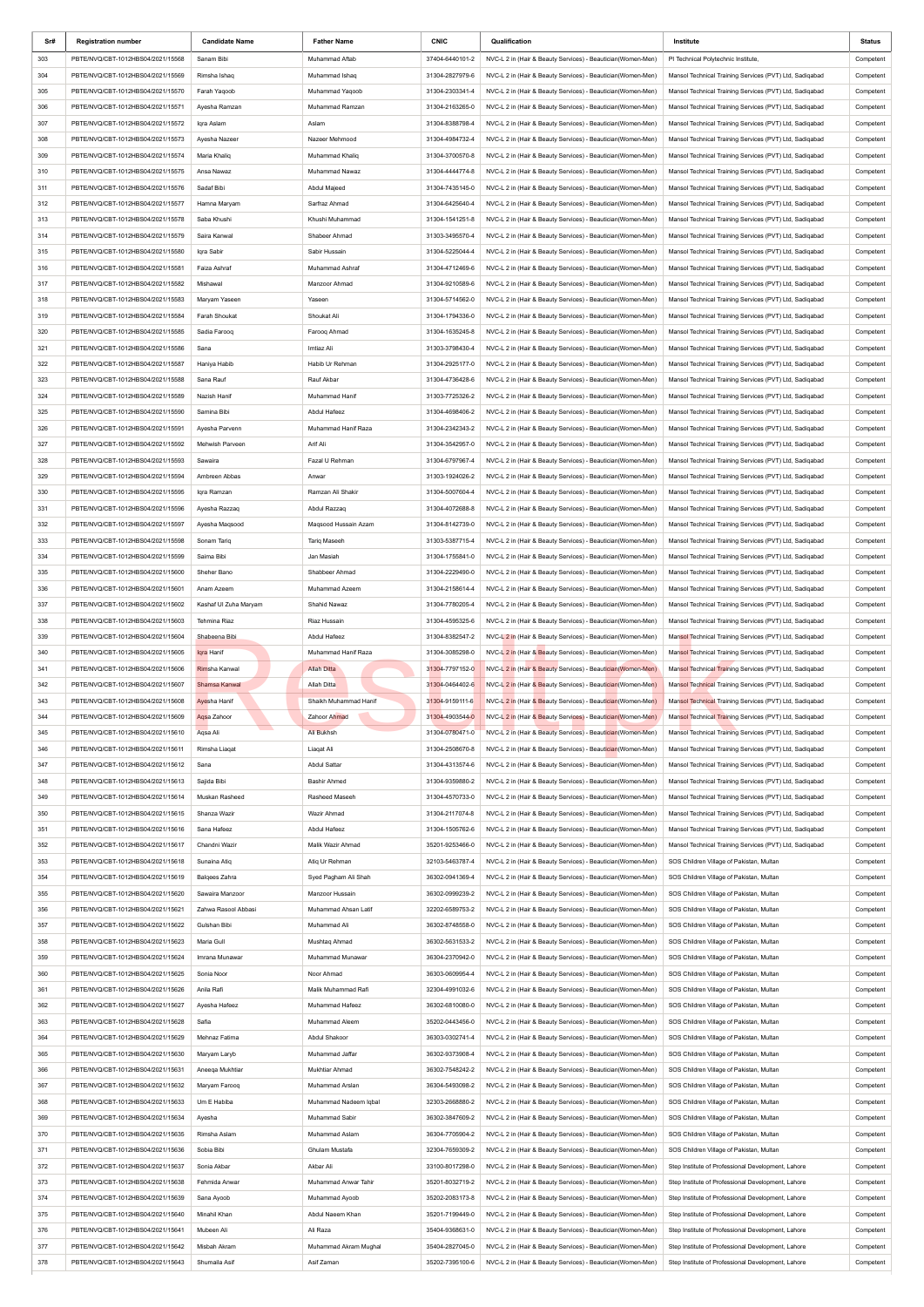| Sr# | <b>Registration number</b>        | <b>Candidate Name</b> | <b>Father Name</b>              | <b>CNIC</b>     | Qualification                                                | Institute                                          | Status    |
|-----|-----------------------------------|-----------------------|---------------------------------|-----------------|--------------------------------------------------------------|----------------------------------------------------|-----------|
| 379 | PBTE/NVQ/CBT-1012HBS04/2021/15644 | Rafia Sadiq           | Malik Sadiq Hussain Bhatti      | 35202-3611083-8 | NVC-L 2 in (Hair & Beauty Services) - Beautician(Women-Men)  | Step Institute of Professional Development, Lahore | Competent |
| 380 | PBTE/NVQ/CBT-1012HBS04/2021/15645 | Sidra Akram           | Muhammad Akram Mughal           | 35404-2826190-0 | NVC-L 2 in (Hair & Beauty Services) - Beautician(Women-Men)  | Step Institute of Professional Development, Lahore | Competent |
|     |                                   |                       |                                 |                 |                                                              |                                                    |           |
| 381 | PBTE/NVQ/CBT-1012HBS04/2021/15646 | Iqra Arif             | Muhammad Arif                   | 35202-8757889-2 | NVC-L 2 in (Hair & Beauty Services) - Beautician(Women-Men)  | Step Institute of Professional Development, Lahore | Competent |
| 382 | PBTE/NVQ/CBT-1012HBS04/2021/15647 | Umaima Iftikhar       | Mirza Iftikhar Ahmad            | 35202-6687736-0 | NVC-L 2 in (Hair & Beauty Services) - Beautician(Women-Men)  | Step Institute of Professional Development, Lahore | Competent |
| 383 | PBTE/NVQ/CBT-1012HBS04/2021/15648 | Kinza Khalid          | Muhammad Khalid                 | 35201-4199289-6 | NVC-L 2 in (Hair & Beauty Services) - Beautician (Women-Men) | Step Institute of Professional Development, Lahore | Competent |
| 384 | PBTE/NVQ/CBT-1012HBS04/2021/15649 | Maryam Nadeem         | Muhammad Nadeem                 | 35202-6656157-6 | NVC-L 2 in (Hair & Beauty Services) - Beautician(Women-Men)  | Step Institute of Professional Development, Lahore | Competent |
| 385 | PBTE/NVQ/CBT-1012HBS04/2021/15650 | Minahil Tahir         | <b>Tahir Amin</b>               | 35201-4987060-0 | NVC-L 2 in (Hair & Beauty Services) - Beautician(Women-Men)  | Step Institute of Professional Development, Lahore | Competent |
| 386 | PBTE/NVQ/CBT-1012HBS04/2021/15651 | Faiza Abbas           | Muhammad Abbas                  | 35404-8153800-4 | NVC-L 2 in (Hair & Beauty Services) - Beautician(Women-Men)  | Step Institute of Professional Development, Lahore | Competent |
| 387 | PBTE/NVQ/CBT-1012HBS04/2021/15652 | Jamila                | Muhammad Boota                  | 34102-8417103-8 | NVC-L 2 in (Hair & Beauty Services) - Beautician(Women-Men)  | Step Institute of Professional Development, Lahore | Competent |
| 388 | PBTE/NVQ/CBT-1012HBS04/2021/15653 | Sameen Asim           | Muhammad Asim Tarar             | 34301-3257362-8 | NVC-L 2 in (Hair & Beauty Services) - Beautician(Women-Men)  | Step Institute of Professional Development, Lahore | Competent |
|     |                                   |                       |                                 |                 |                                                              |                                                    |           |
| 389 | PBTE/NVQ/CBT-1012HBS04/2021/15654 | Adeen Azam            | Muhamad Azam                    | 36502-7190698-4 | NVC-L 2 in (Hair & Beauty Services) - Beautician(Women-Men)  | Step Institute of Professional Development, Lahore | Competent |
| 390 | PBTE/NVQ/CBT-1012HBS04/2021/15655 | Anam Riaz             | Muhammad Riaz                   | 35202-4978408-0 | NVC-L 2 in (Hair & Beauty Services) - Beautician(Women-Men)  | Step Institute of Professional Development, Lahore | Competent |
| 391 | PBTE/NVQ/CBT-1012HBS04/2021/15656 | Mahrukh Butt          | Muhammad Aslam                  | 35202-4153595-0 | NVC-L 2 in (Hair & Beauty Services) - Beautician(Women-Men)  | Step Institute of Professional Development, Lahore | Competent |
| 392 | PBTE/NVQ/CBT-1012HBS04/2021/15657 | Sania Ashraf          | Asad Mehmood                    | 35201-7496960-2 | NVC-L 2 in (Hair & Beauty Services) - Beautician (Women-Men) | Step Institute of Professional Development, Lahore | Competent |
| 393 | PBTE/NVQ/CBT-1012HBS04/2021/15658 | Aiman Saleem          | Muhammad Saleem                 | 35202-2478771-8 | NVC-L 2 in (Hair & Beauty Services) - Beautician(Women-Men)  | Step Institute of Professional Development, Lahore | Competent |
| 394 | PBTE/NVQ/CBT-1012HBS04/2021/15659 | Sana                  | Muhammad Saddig                 | 35202-1330933-6 | NVC-L 2 in (Hair & Beauty Services) - Beautician(Women-Men)  | Step Institute of Professional Development, Lahore | Competent |
| 395 | PBTE/NVQ/CBT-1012HBS04/2021/15660 | Madiha Rafique        | Muhammad Rafique                | 35401-2085791-2 | NVC-L 2 in (Hair & Beauty Services) - Beautician(Women-Men)  | Step Institute of Professional Development, Lahore | Competent |
| 396 | PBTE/NVQ/CBT-1012HBS04/2021/15661 | Qizal Zikria          | Zikria Mehboob                  | 35202-2266717-8 | NVC-L 2 in (Hair & Beauty Services) - Beautician(Women-Men)  | Step Institute of Professional Development, Lahore | Competent |
|     |                                   |                       |                                 |                 |                                                              |                                                    |           |
| 397 | PBTE/NVQ/CBT-1012HBS04/2021/15662 | Noor UI Ain           | Abdul Waheed Awan               | 34101-4463612-6 | NVC-L 2 in (Hair & Beauty Services) - Beautician(Women-Men)  | Step Institute of Professional Development, Lahore | Competent |
| 398 | PBTE/NVQ/CBT-1012HBS04/2021/15663 | Memona Naeem          | Abdul Naeem                     | 35202-5960359-2 | NVC-L 2 in (Hair & Beauty Services) - Beautician(Women-Men)  | Step Institute of Professional Development, Lahore | Competent |
| 399 | PBTE/NVQ/CBT-1012HBS04/2021/15664 | Sidra Asghar          | Asghar Ali                      | 35202-7869441-4 | NVC-L 2 in (Hair & Beauty Services) - Beautician (Women-Men) | Step Institute of Professional Development, Lahore | Competent |
| 400 | PBTE/NVQ/CBT-1012HBS04/2021/15665 | Arooj Jahazeb         | Muhammad Jahanzeb Farid Bhatti  | 35202-6986773-2 | NVC-L 2 in (Hair & Beauty Services) - Beautician(Women-Men)  | Step Institute of Professional Development, Lahore | Competent |
| 401 | PBTE/NVQ/CBT-1012HBS04/2021/15666 | Anum Asim             | Muhammad Asim Raza              | 35202-5837663-2 | NVC-L 2 in (Hair & Beauty Services) - Beautician (Women-Men) | Step Institute of Professional Development, Lahore | Competent |
| 402 | PBTE/NVQ/CBT-1012HBS04/2021/15667 | Amna Aslam            | Muhammad Aslam                  | 35202-1872315-0 | NVC-L 2 in (Hair & Beauty Services) - Beautician(Women-Men)  | Step Institute of Professional Development, Lahore | Competent |
| 403 | PBTE/NVQ/CBT-1012HBS04/2021/15668 | Maria Javed           |                                 | 35401-1346757-4 | NVC-L 2 in (Hair & Beauty Services) - Beautician(Women-Men)  | Step Institute of Professional Development, Lahore | Competent |
|     |                                   |                       | Tariq Javed                     |                 |                                                              |                                                    |           |
| 404 | PBTE/NVQ/CBT-1012HBS04/2021/15669 | Maria Razzaq          | Mian Abdul Razzag               | 35202-5199742-4 | NVC-L 2 in (Hair & Beauty Services) - Beautician(Women-Men)  | Step Institute of Professional Development, Lahore | Competent |
| 405 | PBTE/NVQ/CBT-1012HBS04/2021/15670 | Momina Kashif         | Kashif Javed                    | 35202-4723958-6 | NVC-L 2 in (Hair & Beauty Services) - Beautician(Women-Men)  | Step Institute of Professional Development, Lahore | Competent |
| 406 | PBTE/NVQ/CBT-1012HBS04/2021/15671 | Amber Mohsin          | Mohsin Shahzad                  | 35202-8893453-4 | NVC-L 2 in (Hair & Beauty Services) - Beautician (Women-Men) | Step Institute of Professional Development, Lahore | Competent |
| 407 | PBTE/NVQ/CBT-1012HBS04/2021/15672 | Faseeha Zafar         | Hafiz Mian Muhammad Zafar Ullah | 35201-7320243-2 | NVC-L 2 in (Hair & Beauty Services) - Beautician(Women-Men)  | Step Institute of Professional Development, Lahore | Competent |
| 408 | PBTE/NVQ/CBT-1012HBS04/2021/15673 | Aneela Shahzadi       | Muhammad Tanveer Bhutta         | 35202-4505596-8 | NVC-L 2 in (Hair & Beauty Services) - Beautician(Women-Men)  | Step Institute of Professional Development, Lahore | Competent |
| 409 | PBTE/NVQ/CBT-1012HBS04/2021/15674 | Maryam Sajid          | Sajid Ali                       | 35401-8809296-4 | NVC-L 2 in (Hair & Beauty Services) - Beautician(Women-Men)  | Step Institute of Professional Development, Lahore | Competent |
|     | PBTE/NVQ/CBT-1012HBS04/2021/15675 |                       | M Mushtag Ahmad                 |                 |                                                              | Step Institute of Professional Development, Lahore |           |
| 410 |                                   | Ayesha Mushtaq        |                                 | 35202-4379702-0 | NVC-L 2 in (Hair & Beauty Services) - Beautician(Women-Men)  |                                                    | Competent |
| 411 | PBTE/NVQ/CBT-1012HBS04/2021/15676 | Waresha Butt          | Rashed Ahmad Butt               | 35401-7341760-2 | NVC-L 2 in (Hair & Beauty Services) - Beautician(Women-Men)  | Step Institute of Professional Development, Lahore | Competent |
| 412 | PBTE/NVQ/CBT-1012HBS04/2021/15677 | Sidra Tul Muntha      | Abdul Haseeb Mufti              | 35202-9615429-6 | NVC-L 2 in (Hair & Beauty Services) - Beautician(Women-Men)  | Step Institute of Professional Development, Lahore | Competent |
| 413 | PBTE/NVQ/CBT-1012HBS04/2021/15678 | Tehmina Naz           | Abdul Sattar                    | 35202-7806075-0 | NVC-L 2 in (Hair & Beauty Services) - Beautician(Women-Men)  | Step Institute of Professional Development, Lahore | Competent |
| 414 | PBTE/NVQ/CBT-1012HBS04/2021/15679 | Fatima Magsood        | Muhammad Rawaz Ali              | 35202-7309032-2 | NVC-L 2 in (Hair & Beauty Services) - Beautician(Women-Men)  | Step Institute of Professional Development, Lahore | Competent |
| 415 | PBTE/NVQ/CBT-1012HBS04/2021/15680 | Shabana Altaf         | Haji Altaf Hussain              | 31201-8933324-4 | NVC-L 2 in (Hair & Beauty Services) - Beautician (Women-Men) | Aiml College, Ahmad Pur East                       | Competent |
| 416 | PBTE/NVQ/CBT-1012HBS04/2021/15681 | Sahira Aslam          | Muhammad Aslam                  | 31201-9404730-2 | NVC-L 2 in (Hair & Beauty Services) - Beautician (Women-Men) | Aiml College, Ahmad Pur East                       | Competent |
|     |                                   |                       |                                 |                 |                                                              |                                                    |           |
| 417 | PBTE/NVQ/CBT-1012HBS04/2021/15682 | Humaira Sadiqi        | Ghulam Yaseen                   | 31201-0847150-8 | NVC-L 2 in (Hair & Beauty Services) - Beautician (Women-Men) | Aiml College, Ahmad Pur East                       | Competent |
| 418 | PBTE/NVQ/CBT-1012HBS04/2021/15683 | Sana Faiz             | Faiz Muhammad Khan              | 31201-7969354-6 | NVC-L 2 in (Hair & Beauty Services) - Beautician (Women-Men) | Aiml College, Ahmad Pur East                       | Competent |
| 419 | PBTE/NVQ/CBT-1012HBS04/2021/15684 | Muqadas Saleem        | Muhammad Sajjad Rasheed         | 31201-5007823-8 | NVC-L 2 in (Hair & Beauty Services) - Beautician (Women-Men) | Aiml College, Ahmad Pur East                       | Competent |
| 420 | PBTE/NVQ/CBT-1012HBS04/2021/15685 | Sobia Bibi            | <b>Muhammad Naveed</b>          | 31201-1600552-8 | NVC-L 2 in (Hair & Beauty Services) - Beautician (Women-Men) | Aiml College, Ahmad Pur East                       | Competent |
| 421 | PBTE/NVQ/CBT-1012HBS04/2021/15686 | Tanzeela Latif        | <b>Abdul Lateef</b>             | 31201-0778038-0 | NVC-L 2 in (Hair & Beauty Services) - Beautician (Women-Men) | Aiml College, Ahmad Pur East                       | Competent |
| 422 | PBTE/NVQ/CBT-1012HBS04/2021/15687 | Farkhanda Bibi        | Abdul Mutlib                    | 31201-3745141-8 | NVC-L 2 in (Hair & Beauty Services) - Beautician (Women-Men) | Aiml College, Ahmad Pur East                       | Competent |
|     |                                   |                       |                                 |                 |                                                              |                                                    |           |
| 423 | PBTE/NVQ/CBT-1012HBS04/2021/15688 | Zahra Iqbal           | Iqbal Hussain                   | 31201-9470207-4 | NVC-L 2 in (Hair & Beauty Services) - Beautician(Women-Men)  | Aiml College, Ahmad Pur East                       | Competent |
| 424 | PBTE/NVQ/CBT-1012HBS04/2021/15689 | Zainab Azam           | Muhammad Azam                   | 31201-8167956-0 | NVC-L 2 in (Hair & Beauty Services) - Beautician(Women-Men)  | Aiml College, Ahmad Pur East                       | Competent |
| 425 | PBTE/NVQ/CBT-1012HBS04/2021/15690 | Mumtaz Bibi           | Muhammad Saleem                 | 31201-2603673-8 | NVC-L 2 in (Hair & Beauty Services) - Beautician(Women-Men)  | Aiml College, Ahmad Pur East                       | Competent |
| 426 | PBTE/NVQ/CBT-1012HBS04/2021/15691 | Aqsa Shabeer          | Shabeer Ahmad                   | 31205-9884974-8 | NVC-L 2 in (Hair & Beauty Services) - Beautician(Women-Men)  | Aiml College, Ahmad Pur East                       | Competent |
| 427 | PBTE/NVQ/CBT-1012HBS04/2021/15692 | Saniya Farooq         | Raja Naveed Mumtaz              | 42501-1747725-6 | NVC-L 2 in (Hair & Beauty Services) - Beautician(Women-Men)  | Aiml College, Ahmad Pur East                       | Competent |
| 428 | PBTE/NVQ/CBT-1012HBS04/2021/15693 | Maira Rasool          | M Zeeshan                       | 31201-1948560-6 | NVC-L 2 in (Hair & Beauty Services) - Beautician(Women-Men)  | Aiml College, Ahmad Pur East                       | Competent |
| 429 | PBTE/NVQ/CBT-1012HBS04/2021/15694 | Mahnoor Jalil         | Jalil Ur Rehman                 | 31201-8365194-0 | NVC-L 2 in (Hair & Beauty Services) - Beautician(Women-Men)  | Aiml College, Ahmad Pur East                       | Competent |
|     |                                   |                       |                                 |                 |                                                              |                                                    |           |
| 430 | PBTE/NVQ/CBT-1012HBS04/2021/15695 | Rabia Arshad          | Muhammad Arshad                 | 31201-4862738-8 | NVC-L 2 in (Hair & Beauty Services) - Beautician(Women-Men)  | Aiml College, Ahmad Pur East                       | Competent |
| 431 | PBTE/NVQ/CBT-1012HBS04/2021/15696 | Nimra Rasool          | Ghulam Rasool                   | 31201-6176231-4 | NVC-L 2 in (Hair & Beauty Services) - Beautician(Women-Men)  | Aiml College, Ahmad Pur East                       | Competent |
| 432 | PBTE/NVQ/CBT-1012HBS04/2021/15697 | Sana Ameen            | Muhammad Ameen                  | 31201-1783559-6 | NVC-L 2 in (Hair & Beauty Services) - Beautician(Women-Men)  | Aiml College, Ahmad Pur East                       | Competent |
| 433 | PBTE/NVQ/CBT-1012HBS04/2021/15698 | Saba Ameen            | Muhammad Ameen                  | 31201-6246949-8 | NVC-L 2 in (Hair & Beauty Services) - Beautician(Women-Men)  | Aiml College, Ahmad Pur East                       | Competent |
| 434 | PBTE/NVQ/CBT-1012HBS04/2021/15699 | Sana Gul              | Abdul Hafeez                    | 31201-4335667-4 | NVC-L 2 in (Hair & Beauty Services) - Beautician(Women-Men)  | Aiml College, Ahmad Pur East                       | Competent |
| 435 | PBTE/NVQ/CBT-1012HBS04/2021/15700 | Humaira Bibi          | M Nasir                         | 31201-5862440-4 | NVC-L 2 in (Hair & Beauty Services) - Beautician(Women-Men)  | Aiml College, Ahmad Pur East                       | Competent |
| 436 | PBTE/NVQ/CBT-1012HBS04/2021/15701 | Samia Bibi            | Ghulam Shabbir                  | 31201-4196719-2 | NVC-L 2 in (Hair & Beauty Services) - Beautician(Women-Men)  | Aiml College, Ahmad Pur East                       | Competent |
| 437 | PBTE/NVQ/CBT-1012HBS04/2021/15702 | Sobia Shaban          | Muhammad Shaban                 | 31201-3734081-6 | NVC-L 2 in (Hair & Beauty Services) - Beautician(Women-Men)  | Aiml College, Ahmad Pur East                       | Competent |
|     |                                   |                       |                                 |                 |                                                              |                                                    |           |
| 438 | PBTE/NVQ/CBT-1012HBS04/2021/15703 | Fatima Aslam          | Muhammad Aslam                  | 31201-7031130-5 | NVC-L 2 in (Hair & Beauty Services) - Beautician(Women-Men)  | Aiml College, Ahmad Pur East                       | Competent |
| 439 | PBTE/NVQ/CBT-1012HBS04/2021/15704 | Irsa Saif             | Saif UI Rehman                  | 31205-1863431-4 | NVC-L 2 in (Hair & Beauty Services) - Beautician(Women-Men)  | Aiml College, Ahmad Pur East                       | Competent |
| 440 | PBTE/NVQ/CBT-1012HBS04/2021/15705 | Nabila Kousar         | Khadim Hussain                  | 82401-8738958-6 | NVC-L 2 in (Hair & Beauty Services) - Beautician(Women-Men)  | Rawalpindi Polytechnic Institute, Rawalpindi       | Competent |
| 441 | PBTE/NVQ/CBT-1012HBS04/2021/15706 | Nimra Tehzeeb         | Muhammad Tehzeeb                | 37405-0885686-2 | NVC-L 2 in (Hair & Beauty Services) - Beautician(Women-Men)  | Rawalpindi Polytechnic Institute, Rawalpindi       | Competent |
| 442 | PBTE/NVQ/CBT-1012HBS04/2021/15707 | Rabia Azhar           | Azhar Hussain                   | 37405-5425242-2 | NVC-L 2 in (Hair & Beauty Services) - Beautician(Women-Men)  | Rawalpindi Polytechnic Institute, Rawalpindi       | Competent |
| 443 | PBTE/NVQ/CBT-1012HBS04/2021/15708 | Muqaddus Basharat     | <b>Basharat Hussain</b>         | 37401-6111321-4 | NVC-L 2 in (Hair & Beauty Services) - Beautician(Women-Men)  | Rawalpindi Polytechnic Institute, Rawalpindi       | Competent |
| 444 | PBTE/NVQ/CBT-1012HBS04/2021/15709 | Narmeen Khan          | Mir Said Khan                   | 37405-9715648-2 | NVC-L 2 in (Hair & Beauty Services) - Beautician(Women-Men)  | Rawalpindi Polytechnic Institute, Rawalpindi       | Competent |
|     |                                   |                       |                                 |                 |                                                              |                                                    |           |
| 445 | PBTE/NVQ/CBT-1012HBS04/2021/15710 | Lubna Doraiz          | Doraiz Khan                     | 37405-2777215-4 | NVC-L 2 in (Hair & Beauty Services) - Beautician(Women-Men)  | Rawalpindi Polytechnic Institute, Rawalpindi       | Competent |
| 446 | PBTE/NVQ/CBT-1012HBS04/2021/15711 | Marryum Kanwal        | Pervaiz Akhtar                  | 37405-2370692-2 | NVC-L 2 in (Hair & Beauty Services) - Beautician(Women-Men)  | Rawalpindi Polytechnic Institute, Rawalpindi       | Competent |
| 447 | PBTE/NVQ/CBT-1012HBS04/2021/15712 | Sidra Safdar          | Tahir Mehmood                   | 37405-5142812-8 | NVC-L 2 in (Hair & Beauty Services) - Beautician(Women-Men)  | Rawalpindi Polytechnic Institute, Rawalpindi       | Competent |
| 448 | PBTE/NVQ/CBT-1012HBS04/2021/15713 | <b>Riffat Majeed</b>  | Abdul Majeed                    | 37405-7047022-2 | NVC-L 2 in (Hair & Beauty Services) - Beautician(Women-Men)  | Rawalpindi Polytechnic Institute, Rawalpindi       | Competent |
| 449 | PBTE/NVQ/CBT-1012HBS04/2021/15714 | Fouzia Yasmeen        | Ch Ghafoor Ahmad                | 37405-4407932-0 | NVC-L 2 in (Hair & Beauty Services) - Beautician(Women-Men)  | Rawalpindi Polytechnic Institute, Rawalpindi       | Competent |
| 450 | PBTE/NVQ/CBT-1012HBS04/2021/15715 | Hijab Baig            | Mirza Mustansar Baig            | 37405-0300937-0 | NVC-L 2 in (Hair & Beauty Services) - Beautician(Women-Men)  | Rawalpindi Polytechnic Institute, Rawalpindi       | Competent |
| 451 | PBTE/NVQ/CBT-1012HBS04/2021/15716 | Qirrat Baig           | Nadeem Baig                     | 37405-0845280-8 | NVC-L 2 in (Hair & Beauty Services) - Beautician(Women-Men)  | Rawalpindi Polytechnic Institute, Rawalpindi       | Competent |
|     |                                   |                       |                                 |                 | NVC-L 2 in (Hair & Beauty Services) - Beautician(Women-Men)  |                                                    |           |
| 452 | PBTE/NVQ/CBT-1012HBS04/2021/15717 | Rimsha Masood         | Masood Ellahi                   | 37405-4412487-2 |                                                              | Rawalpindi Polytechnic Institute, Rawalpindi       | Competent |
| 453 | PBTE/NVQ/CBT-1012HBS04/2021/15718 | Sadia Khan            | Muhammad Khan                   | 37405-9545992-8 | NVC-L 2 in (Hair & Beauty Services) - Beautician(Women-Men)  | Rawalpindi Polytechnic Institute, Rawalpindi       | Competent |
| 454 | PBTE/NVQ/CBT-1012HBS04/2021/15719 | Nazia Bibi            | Ghulam Abbas                    | 38401-1467517-2 | NVC-L 2 in (Hair & Beauty Services) - Beautician(Women-Men)  | Rawalpindi Polytechnic Institute, Rawalpindi       | Competent |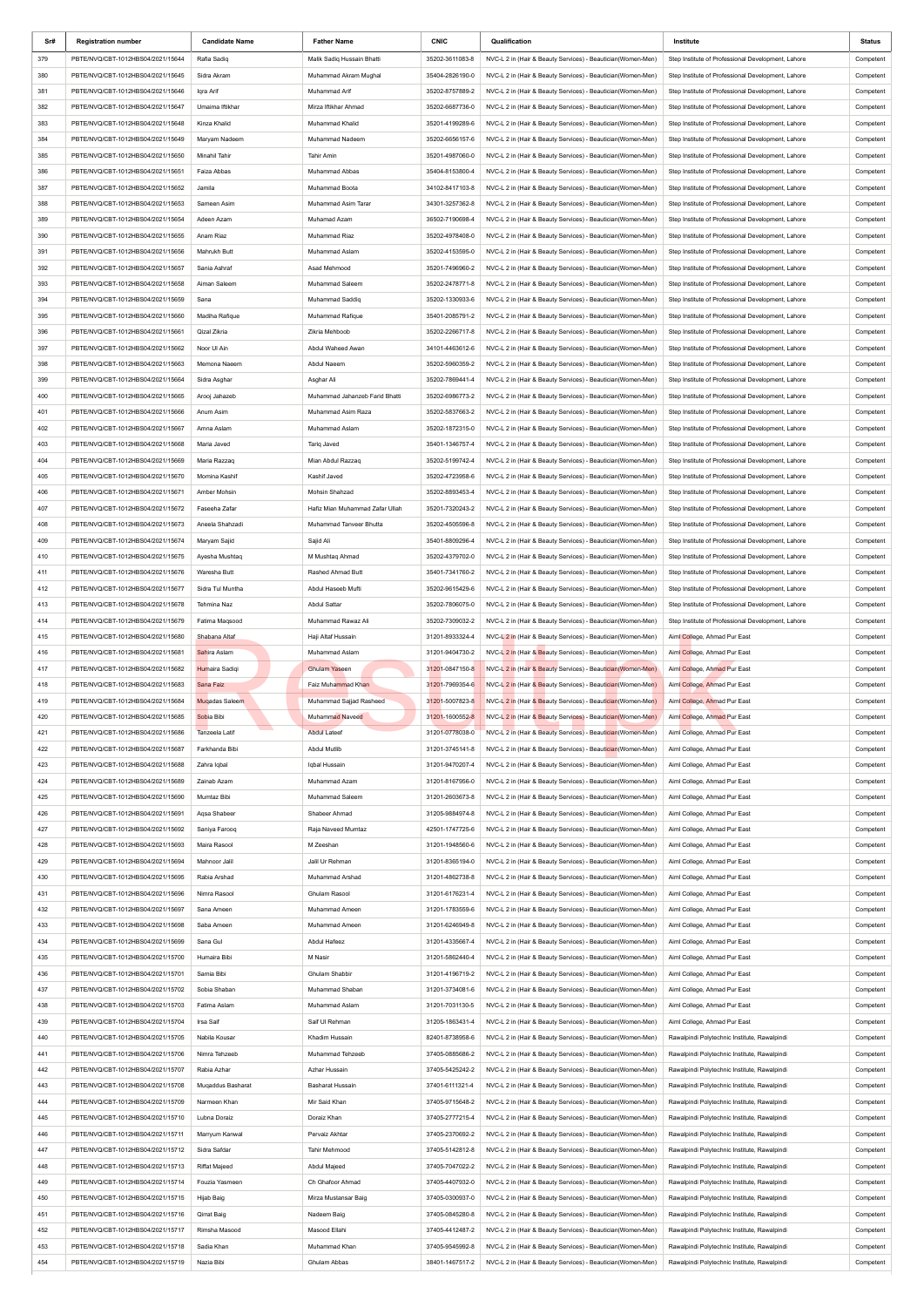| Sr#        | <b>Registration number</b>                                             | <b>Candidate Name</b>             | <b>Father Name</b>                 | <b>CNIC</b>                        | Qualification                                                                                                                | Institute                                                                                                  | Status                 |
|------------|------------------------------------------------------------------------|-----------------------------------|------------------------------------|------------------------------------|------------------------------------------------------------------------------------------------------------------------------|------------------------------------------------------------------------------------------------------------|------------------------|
| 455        | PBTE/NVQ/CBT-1012HBS04/2021/15720                                      | Sadia Siddiqui                    | Masood Ahmed Saddiqui              | 37405-3763101-8                    | NVC-L 2 in (Hair & Beauty Services) - Beautician(Women-Men)                                                                  | Rawalpindi Polytechnic Institute, Rawalpindi                                                               | Competent              |
| 456        | PBTE/NVQ/CBT-1012HBS04/2021/15721                                      | Saima Zubair                      | Muhammad Zubair                    | 37405-0106434-4                    | NVC-L 2 in (Hair & Beauty Services) - Beautician(Women-Men)                                                                  | Rawalpindi Polytechnic Institute, Rawalpindi                                                               | Competent              |
| 457        | PBTE/NVQ/CBT-1012HBS04/2021/15722                                      | Ambreen Fatima                    | Ch Muhammad Arif                   | 37405-0494133-6                    | NVC-L 2 in (Hair & Beauty Services) - Beautician(Women-Men)                                                                  | Rawalpindi Polytechnic Institute, Rawalpindi                                                               | Competent              |
| 458        | PBTE/NVQ/CBT-1012HBS04/2021/15723                                      | Shumaila Khalil                   | Malik Naveed Liaquat               | 37405-6436946-6                    | NVC-L 2 in (Hair & Beauty Services) - Beautician(Women-Men)                                                                  | Rawalpindi Polytechnic Institute, Rawalpindi                                                               | Competent              |
| 459        | PBTE/NVQ/CBT-1012HBS04/2021/15724                                      | Zakaira Arshad                    | Arshad Khan                        | 37405-6292015-4                    | NVC-L 2 in (Hair & Beauty Services) - Beautician(Women-Men)                                                                  | Rawalpindi Polytechnic Institute, Rawalpindi                                                               | Competent              |
| 460        | PBTE/NVQ/CBT-1012HBS04/2021/15725                                      | Asma Butt                         | Sheikh Muhammad Raza               | 37405-6897094-4                    | NVC-L 2 in (Hair & Beauty Services) - Beautician(Women-Men)                                                                  | Rawalpindi Polytechnic Institute, Rawalpindi                                                               | Competent              |
| 461        | PBTE/NVQ/CBT-1012HBS04/2021/15726                                      | Sidra Nasir                       | Nasir Hanif                        | 37405-8988280-2                    | NVC-L 2 in (Hair & Beauty Services) - Beautician(Women-Men)                                                                  | Rawalpindi Polytechnic Institute, Rawalpindi                                                               | Absent                 |
| 462        | PBTE/NVQ/CBT-1012HBS04/2021/15727                                      | Irum Manzoor                      | Manzoor Shah                       | 13101-9788212-8                    | NVC-L 2 in (Hair & Beauty Services) - Beautician(Women-Men)                                                                  | Rawalpindi Polytechnic Institute, Rawalpindi                                                               | Competent              |
| 463        | PBTE/NVQ/CBT-1012HBS04/2021/15728                                      | Meerab Khan                       | Tahir Mehmood                      | 37405-3876956-2                    | NVC-L 2 in (Hair & Beauty Services) - Beautician (Women-Men)                                                                 | Rawalpindi Polytechnic Institute, Rawalpindi                                                               | Competent              |
| 464        | PBTE/NVQ/CBT-1012HBS04/2021/15729                                      | Syeda Fiza E Najaf                | Shahid Abbas Bukkhari              | 37405-2632538-0                    | NVC-L 2 in (Hair & Beauty Services) - Beautician(Women-Men)                                                                  | Rawalpindi Polytechnic Institute, Rawalpindi                                                               | Competent              |
| 465        | PBTE/NVQ/CBT-1012HBS04/2021/15730                                      | Aroosa Aman                       | Noman Akhter                       | 17301-4892879-4                    | NVC-L 2 in (Hair & Beauty Services) - Beautician(Women-Men)                                                                  | Rawalpindi Polytechnic Institute, Rawalpindi                                                               | Competent              |
| 466        | PBTE/NVQ/CBT-1012HBS04/2021/15731                                      | Ifrah Zaheer                      | Muhammad Zaheer                    | 37407-0639042-6                    | NVC-L 2 in (Hair & Beauty Services) - Beautician(Women-Men)                                                                  | Rawalpindi Polytechnic Institute, Rawalpindi                                                               | Competent              |
| 467        | PBTE/NVQ/CBT-1012HBS04/2021/15732                                      | Farah Naz                         | Muhammad Hanif                     | 37405-4930063-6                    | NVC-L 2 in (Hair & Beauty Services) - Beautician(Women-Men)                                                                  | Rawalpindi Polytechnic Institute, Rawalpindi                                                               | Absent                 |
| 468        | PBTE/NVQ/CBT-1012HBS04/2021/15733                                      | Maria Ulfat                       | Malik Ghulam Qadir                 | 38401-1300945-0                    | NVC-L 2 in (Hair & Beauty Services) - Beautician (Women-Men)                                                                 | Rawalpindi Polytechnic Institute, Rawalpindi                                                               | Competent              |
| 469        | PBTE/NVQ/CBT-1012HBS04/2021/15734                                      | Rimsha Khan                       | Muhammad Khan                      | 37405-1089915-6                    | NVC-L 2 in (Hair & Beauty Services) - Beautician(Women-Men)                                                                  | Rawalpindi Polytechnic Institute, Rawalpindi                                                               | Competent              |
| 470        | PBTE/NVQ/CBT-1012HBS04/2021/15735                                      | Amna Bano                         | Abdul Rasheed Khan                 | 13503-4165731-8                    | NVC-L 2 in (Hair & Beauty Services) - Beautician(Women-Men)                                                                  | Rawalpindi Polytechnic Institute, Rawalpindi                                                               | Competent              |
| 471        | PBTE/NVQ/CBT-1012HBS04/2021/15736                                      | Tazeem Ismat                      | Mallik Muhammad Ismat              | 37405-1156762-8                    | NVC-L 2 in (Hair & Beauty Services) - Beautician(Women-Men)                                                                  | Rawalpindi Polytechnic Institute, Rawalpindi                                                               | Competent              |
| 472        | PBTE/NVQ/CBT-1012HBS04/2021/15737                                      | Rida Shahzadi                     | Ashfaq Ahmad                       | 33100-9305765-0                    | NVC-L 2 in (Hair & Beauty Services) - Beautician(Women-Men)                                                                  | London College of Technical Education, Faisalabad                                                          | Competent              |
| 473<br>474 | PBTE/NVQ/CBT-1012HBS04/2021/15738<br>PBTE/NVQ/CBT-1012HBS04/2021/15739 | Iram Shehzadi<br>Javeria Shehzadi | Muhammad Sarwar<br>Muhammad Riaz   | 33100-7894171-0<br>33100-6117362-4 | NVC-L 2 in (Hair & Beauty Services) - Beautician(Women-Men)<br>NVC-L 2 in (Hair & Beauty Services) - Beautician(Women-Men)   | London College of Technical Education, Faisalabad<br>London College of Technical Education, Faisalabad     | Competent              |
| 475        | PBTE/NVQ/CBT-1012HBS04/2021/15740                                      | Rimsha Parveen                    | Majid Ali                          | 33102-3369747-2                    | NVC-L 2 in (Hair & Beauty Services) - Beautician(Women-Men)                                                                  | London College of Technical Education, Faisalabad                                                          | Competent              |
| 476        | PBTE/NVQ/CBT-1012HBS04/2021/15741                                      | Anam Batool                       | Muhammad Tufail Nasir              | 33104-4277148-8                    | NVC-L 2 in (Hair & Beauty Services) - Beautician(Women-Men)                                                                  | London College of Technical Education, Faisalabad                                                          | Competent<br>Competent |
| 477        | PBTE/NVQ/CBT-1012HBS04/2021/15742                                      | Gulshan Bibi                      | Abdul Razzaq                       | 33100-2292573-0                    | NVC-L 2 in (Hair & Beauty Services) - Beautician (Women-Men)                                                                 | London College of Technical Education, Faisalabad                                                          | Competent              |
| 478        | PBTE/NVQ/CBT-1012HBS04/2021/15743                                      | Shakeela Saleem                   | Muhammad Saleem                    | 33104-0120244-2                    | NVC-L 2 in (Hair & Beauty Services) - Beautician(Women-Men)                                                                  | London College of Technical Education, Faisalabad                                                          | Competent              |
| 479        | PBTE/NVQ/CBT-1012HBS04/2021/15744                                      | Esha                              | Abid Ahmad                         | 33103-9841865-6                    | NVC-L 2 in (Hair & Beauty Services) - Beautician(Women-Men)                                                                  | London College of Technical Education, Faisalabad                                                          | Competent              |
| 480        | PBTE/NVQ/CBT-1012HBS04/2021/15745                                      | Hifsa Mustafa                     | Ghulam Mustafa                     | 33100-2632888-0                    | NVC-L 2 in (Hair & Beauty Services) - Beautician(Women-Men)                                                                  | London College of Technical Education, Faisalabad                                                          | Competent              |
| 481        | PBTE/NVQ/CBT-1012HBS04/2021/15746                                      | Warda Latif                       | Muhammad Latif                     | 33102-1405195-0                    | NVC-L 2 in (Hair & Beauty Services) - Beautician(Women-Men)                                                                  | London College of Technical Education, Faisalabad                                                          | Competent              |
| 482        | PBTE/NVQ/CBT-1012HBS04/2021/15747                                      | Zoita Batool                      | Mumtaz Ahmad                       | 33103-3808075-4                    | NVC-L 2 in (Hair & Beauty Services) - Beautician(Women-Men)                                                                  | London College of Technical Education, Faisalabad                                                          | Competent              |
| 483        | PBTE/NVQ/CBT-1012HBS04/2021/15748                                      | Atika                             | Tahir Mehmood                      | 33401-0711990-4                    | NVC-L 2 in (Hair & Beauty Services) - Beautician(Women-Men)                                                                  | London College of Technical Education, Faisalabad                                                          | Competent              |
| 484        | PBTE/NVQ/CBT-1012HBS04/2021/15749                                      | Iqra Gulzar                       | Gulzar Ahmad                       | 33104-3402121-6                    | NVC-L 2 in (Hair & Beauty Services) - Beautician(Women-Men)                                                                  | London College of Technical Education, Faisalabad                                                          | Competent              |
| 485        | PBTE/NVQ/CBT-1012HBS04/2021/15750                                      | Ayesha Shahzadi                   | Hafeez Ur Rehman                   | 33100-4741053-4                    | NVC-L 2 in (Hair & Beauty Services) - Beautician(Women-Men)                                                                  | London College of Technical Education, Faisalabad                                                          | Competent              |
| 486        | PBTE/NVQ/CBT-1012HBS04/2021/15751                                      | Umme Habiba                       | Ali Hassan                         | 33102-2172108-0                    | NVC-L 2 in (Hair & Beauty Services) - Beautician(Women-Men)                                                                  | London College of Technical Education, Faisalabad                                                          | Competent              |
| 487        | PBTE/NVQ/CBT-1012HBS04/2021/15752                                      | Fatima Gull                       | Zafar Iqbal                        | 33100-7759608-6                    | NVC-L 2 in (Hair & Beauty Services) - Beautician(Women-Men)                                                                  | London College of Technical Education, Faisalabad                                                          | Competent              |
| 488        | PBTE/NVQ/CBT-1012HBS04/2021/15753                                      | Noreen Khalid                     | Khalid Nadeem                      | 33102-4494585-4                    | NVC-L 2 in (Hair & Beauty Services) - Beautician(Women-Men)                                                                  | London College of Technical Education, Faisalabad                                                          | Competent              |
| 489        | PBTE/NVQ/CBT-1012HBS04/2021/15754                                      | Sawaira Nayyab                    | Noor Muhammad                      | 33102-9775898-0                    | NVC-L 2 in (Hair & Beauty Services) - Beautician(Women-Men)                                                                  | London College of Technical Education, Faisalabad                                                          | Competent              |
| 490        | PBTE/NVQ/CBT-1012HBS04/2021/15755                                      | Amna Bibi                         | Muhammad Ali                       | 33103-1843231-0                    | NVC-L 2 in (Hair & Beauty Services) - Beautician(Women-Men)                                                                  | London College of Technical Education, Faisalabad                                                          | Absent                 |
| 491        | PBTE/NVQ/CBT-1012HBS04/2021/15756                                      | Noor Fatima                       | Manik Sher                         | 33100-3343946-2                    | NVC-L 2 in (Hair & Beauty Services) - Beautician (Women-Men)                                                                 | London College of Technical Education, Faisalabad                                                          | Competent              |
| 492        | PBTE/NVQ/CBT-1012HBS04/2021/15757                                      | <b>Gulnaz Shahid</b>              | Muhammad Shahid                    | 33100-7915535-6                    | NVC-L 2 in (Hair & Beauty Services) - Beautician (Women-Men)                                                                 | London College of Technical Education, Faisalabad                                                          | Competent              |
| 493        | PBTE/NVQ/CBT-1012HBS04/2021/15758                                      | Amna Shahid                       | <b>Shahid Majeed</b>               | 36302-5459276-6                    | NVC-L 2 in (Hair & Beauty Services) - Beautician (Women-Men)                                                                 | Exclusive Intenational, Multan                                                                             | Competent              |
| 494<br>495 | PBTE/NVQ/CBT-1012HBS04/2021/15759<br>PBTE/NVQ/CBT-1012HBS04/2021/15760 | Malaika Sahar<br>Sana Bibi        | Waseem Manzoor<br>Rabnawaz         | 36302-1381202-6<br>36302-6764752-8 | NVC-L 2 in (Hair & Beauty Services) - Beautician (Women-Men)<br>NVC-L 2 in (Hair & Beauty Services) - Beautician (Women-Men) | Exclusive Intenational, Multan<br>Exclusive Intenational, Multan                                           | Competent<br>Competent |
| 496        | PBTE/NVQ/CBT-1012HBS04/2021/15761                                      | Yasmeen Yaqub                     | Muhammad Yaqub                     | 36302-2307112-6                    | NVC-L 2 in (Hair & Beauty Services) - Beautician (Women-Men)                                                                 | Exclusive Intenational, Multan                                                                             | Competent              |
| 497        | PBTE/NVQ/CBT-1012HBS04/2021/15762                                      | Maryam Ashraf                     | Muhammad Ashraf                    | 36302-8731345-2                    | NVC-L 2 in (Hair & Beauty Services) - Beautician (Women-Men)                                                                 | Exclusive Intenational, Multan                                                                             | Competent              |
| 498        | PBTE/NVQ/CBT-1012HBS04/2021/15763                                      | Iqra Yousaf                       | Rao Muhammad Yousaf                | 36302-4599875-0                    | NVC-L 2 in (Hair & Beauty Services) - Beautician (Women-Men)                                                                 | Exclusive Intenational, Multan                                                                             | Competent              |
| 499        | PBTE/NVQ/CBT-1012HBS04/2021/15764                                      | Takveen Riaz                      | Riaz Hussain                       | 36302-2855890-6                    | NVC-L 2 in (Hair & Beauty Services) - Beautician(Women-Men)                                                                  | Exclusive Intenational, Multan                                                                             | Competent              |
| 500        | PBTE/NVQ/CBT-1012HBS04/2021/15765                                      | Maryam Iqbal                      | Iqbal Hussain                      | 36302-4155017-4                    | NVC-L 2 in (Hair & Beauty Services) - Beautician(Women-Men)                                                                  | Exclusive Intenational, Multan                                                                             | Competent              |
| 501        | PBTE/NVQ/CBT-1012HBS04/2021/15766                                      | Saima Abdul Sattar                | Abdul Sattar                       | 36302-0654921-8                    | NVC-L 2 in (Hair & Beauty Services) - Beautician(Women-Men)                                                                  | Exclusive Intenational, Multan                                                                             | Competent              |
| 502        | PBTE/NVQ/CBT-1012HBS04/2021/15767                                      | Sidra Ramzan                      | Muhammad Ramzan                    | 36303-1542766-0                    | NVC-L 2 in (Hair & Beauty Services) - Beautician(Women-Men)                                                                  | Exclusive Intenational, Multan                                                                             | Competent              |
| 503        | PBTE/NVQ/CBT-1012HBS04/2021/15768                                      | Faria Shahid                      | Shahid Iqbal                       | 36302-2840073-6                    | NVC-L 2 in (Hair & Beauty Services) - Beautician(Women-Men)                                                                  | Exclusive Intenational, Multan                                                                             | Competent              |
| 504        | PBTE/NVQ/CBT-1012HBS04/2021/15769                                      | Mehreen Ashraf                    | Muhammad Ashraf                    | 36302-6856644-4                    | NVC-L 2 in (Hair & Beauty Services) - Beautician(Women-Men)                                                                  | Exclusive Intenational, Multan                                                                             | Competent              |
| 505        | PBTE/NVQ/CBT-1012HBS04/2021/15770                                      | Arooj Shabbir                     | Shabbir Ahmad                      | 36302-8459826-4                    | NVC-L 2 in (Hair & Beauty Services) - Beautician(Women-Men)                                                                  | Exclusive Intenational, Multan                                                                             | Competent              |
| 506        | PBTE/NVQ/CBT-1012HBS04/2021/15771                                      | Tuba Habib                        | Alaudin Quershi                    | 36302-7703238-2                    | NVC-L 2 in (Hair & Beauty Services) - Beautician(Women-Men)                                                                  | Exclusive Intenational, Multan                                                                             | Competent              |
| 507        | PBTE/NVQ/CBT-1012HBS04/2021/15772                                      | Dania Naz                         | Abdulhameed                        | 36302-0936324-4                    | NVC-L 2 in (Hair & Beauty Services) - Beautician(Women-Men)                                                                  | Exclusive Intenational, Multan                                                                             | Competent              |
| 508        | PBTE/NVQ/CBT-1012HBS04/2021/15773                                      | Tahira Ahmad                      | Malik Ahmad Baksh                  | 36302-2921118-8                    | NVC-L 2 in (Hair & Beauty Services) - Beautician(Women-Men)                                                                  | Exclusive Intenational, Multan                                                                             | Competent              |
| 509        | PBTE/NVQ/CBT-1012HBS04/2021/15774                                      | Arzoo Zafar                       | Muhammad Faraz                     | 36303-5948455-8                    | NVC-L 2 in (Hair & Beauty Services) - Beautician(Women-Men)                                                                  | Exclusive Intenational, Multan                                                                             | Competent              |
| 510        | PBTE/NVQ/CBT-1012HBS04/2021/15775                                      | Maryam Bibi                       | Malik Yasir Ilyas                  | 35202-7228169-4                    | NVC-L 2 in (Hair & Beauty Services) - Beautician(Women-Men)                                                                  | Exclusive Intenational, Multan                                                                             | Competent              |
| 511        | PBTE/NVQ/CBT-1012HBS04/2021/15776                                      | Sumaira Tubasum                   | Saeed Ahmed                        | 36302-0718961-4                    | NVC-L 2 in (Hair & Beauty Services) - Beautician(Women-Men)                                                                  | Exclusive Intenational, Multan                                                                             | Competent              |
| 512<br>513 | PBTE/NVQ/CBT-1012HBS04/2021/15777<br>PBTE/NVQ/CBT-1012HBS04/2021/15778 | Nimra Malik<br>Sana Ameen         | Malik Allah Ditta                  | 36302-6342327-0<br>36302-6156439-6 | NVC-L 2 in (Hair & Beauty Services) - Beautician(Women-Men)<br>NVC-L 2 in (Hair & Beauty Services) - Beautician(Women-Men)   | Exclusive Intenational, Multan<br>Exclusive Intenational, Multan                                           | Competent              |
|            |                                                                        |                                   | Muhammad Ameen                     |                                    |                                                                                                                              |                                                                                                            | Competent              |
| 514<br>515 | PBTE/NVQ/CBT-1012HBS04/2021/15779<br>PBTE/NVQ/CBT-1012HBS04/2021/15780 | Aneesa Shakeel<br>Nida Aslam      | Imran Javed<br>Rana Muhammad Aslam | 31202-4681582-2<br>31202-8131328-8 | NVC-L 2 in (Hair & Beauty Services) - Beautician(Women-Men)<br>NVC-L 2 in (Hair & Beauty Services) - Beautician(Women-Men)   | Al-Kousar Vocational Training Institute, Bahawalpur<br>Al-Kousar Vocational Training Institute, Bahawalpur | Competent<br>Competent |
| 516        | PBTE/NVQ/CBT-1012HBS04/2021/15781                                      | Ramsha Ghaffar                    | Abdul Ghaffar                      | 31202-0550815-0                    | NVC-L 2 in (Hair & Beauty Services) - Beautician(Women-Men)                                                                  | Al-Kousar Vocational Training Institute, Bahawalpur                                                        | Competent              |
| 517        | PBTE/NVQ/CBT-1012HBS04/2021/15782                                      | Nimra Iqbal                       | Muhammad Iqbal                     | 31202-1825271-0                    | NVC-L 2 in (Hair & Beauty Services) - Beautician(Women-Men)                                                                  | Al-Kousar Vocational Training Institute, Bahawalpur                                                        | Competent              |
| 518        | PBTE/NVQ/CBT-1012HBS04/2021/15783                                      | Sadaf Rasheed                     | Haji Rasheed Ahmad                 | 33102-4752740-8                    | NVC-L 2 in (Hair & Beauty Services) - Beautician(Women-Men)                                                                  | Al-Kousar Vocational Training Institute, Bahawalpur                                                        | Competent              |
| 519        | PBTE/NVQ/CBT-1012HBS04/2021/15784                                      | Rukhsar Wakeel                    | Muhammad Wakeel                    | 31202-0173404-8                    | NVC-L 2 in (Hair & Beauty Services) - Beautician(Women-Men)                                                                  | Al-Kousar Vocational Training Institute, Bahawalpur                                                        | Competent              |
| 520        | PBTE/NVQ/CBT-1012HBS04/2021/15785                                      | Samreen                           | Abdul Ghaffar                      | 31202-4205896-2                    | NVC-L 2 in (Hair & Beauty Services) - Beautician(Women-Men)                                                                  | Al-Kousar Vocational Training Institute, Bahawalpur                                                        | Competent              |
| 521        | PBTE/NVQ/CBT-1012HBS04/2021/15786                                      | Rehana Hameed                     | Abdul Hameed                       | 31202-5536590-8                    | NVC-L 2 in (Hair & Beauty Services) - Beautician(Women-Men)                                                                  | Al-Kousar Vocational Training Institute, Bahawalpur                                                        | Competent              |
| 522        | PBTE/NVQ/CBT-1012HBS04/2021/15787                                      | Shabana Shareef                   | Shafqat Abbasi                     | 31202-8086255-0                    | NVC-L 2 in (Hair & Beauty Services) - Beautician(Women-Men)                                                                  | Al-Kousar Vocational Training Institute, Bahawalpur                                                        | Competent              |
| 523        | PBTE/NVQ/CBT-1012HBS04/2021/15788                                      | Iram Shahzadi                     | M Junaid Khan                      | 31202-7512813-4                    | NVC-L 2 in (Hair & Beauty Services) - Beautician(Women-Men)                                                                  | Al-Kousar Vocational Training Institute, Bahawalpur                                                        | Competent              |
| 524        | PBTE/NVQ/CBT-1012HBS04/2021/15789                                      | Madiha Bibi                       | Allah Yar Khawaja                  | 31202-4346088-0                    | NVC-L 2 in (Hair & Beauty Services) - Beautician(Women-Men)                                                                  | Al-Kousar Vocational Training Institute, Bahawalpur                                                        | Competent              |
| 525        |                                                                        | Asma Manzoor                      | Manzoor Ahmad                      | 31202-3186364-6                    | NVC-L 2 in (Hair & Beauty Services) - Beautician(Women-Men)                                                                  | Al-Kousar Vocational Training Institute, Bahawalpur                                                        | Competent              |
| 526        | PBTE/NVQ/CBT-1012HBS04/2021/15790                                      |                                   |                                    |                                    |                                                                                                                              |                                                                                                            |                        |
|            | PBTE/NVQ/CBT-1012HBS04/2021/15791                                      | Syeda Farhat Iqbal                | Tehzeeb UI Hassan Shah             | 31202-8098362-2                    | NVC-L 2 in (Hair & Beauty Services) - Beautician(Women-Men)                                                                  | Al-Kousar Vocational Training Institute, Bahawalpur                                                        | Competent              |
| 527        | PBTE/NVQ/CBT-1012HBS04/2021/15792                                      | Sadia Ghani                       | Abdul Ghani                        | 31202-9609782-4                    | NVC-L 2 in (Hair & Beauty Services) - Beautician(Women-Men)                                                                  | Al-Kousar Vocational Training Institute, Bahawalpur                                                        | Competent              |
| 528        | PBTE/NVQ/CBT-1012HBS04/2021/15793                                      | Shagufta Saif                     | Saif Ur Rehman                     | 31202-8642359-8                    | NVC-L 2 in (Hair & Beauty Services) - Beautician(Women-Men)                                                                  | Al-Kousar Vocational Training Institute, Bahawalpur                                                        | Competent              |
| 529<br>530 | PBTE/NVQ/CBT-1012HBS04/2021/15794<br>PBTE/NVQ/CBT-1012HBS04/2021/15795 | Saba Zahoor<br>Bushra Bibi        | Zahoor Ahmad<br>Shabir Hussain     | 31202-5806524-2<br>31202-2317943-8 | NVC-L 2 in (Hair & Beauty Services) - Beautician(Women-Men)<br>NVC-L 2 in (Hair & Beauty Services) - Beautician(Women-Men)   | Al-Kousar Vocational Training Institute, Bahawalpur<br>Al-Kousar Vocational Training Institute, Bahawalpur | Competent<br>Competent |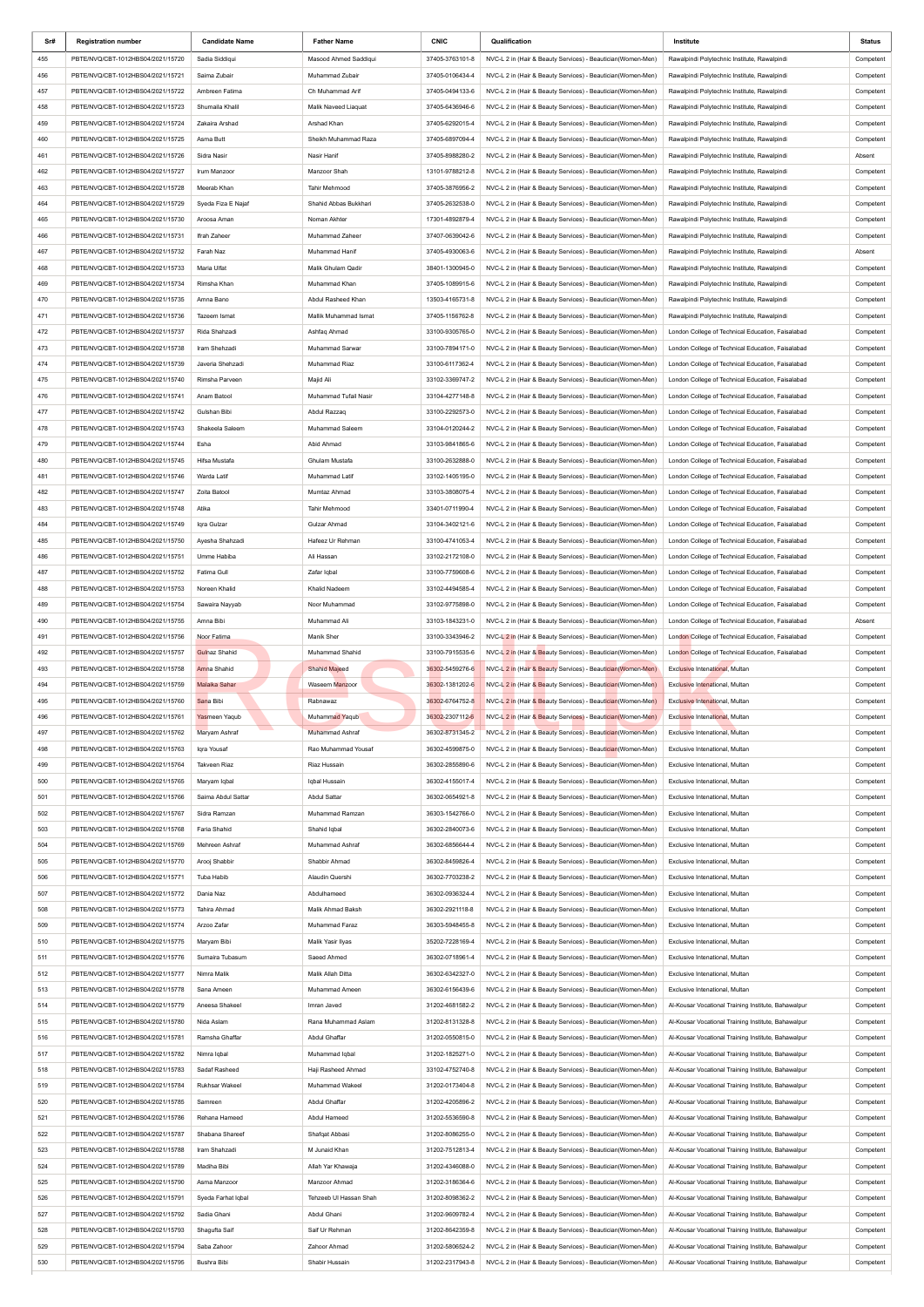| Sr#        | <b>Registration number</b>                                             | <b>Candidate Name</b>                | <b>Father Name</b>                      | <b>CNIC</b>                        | Qualification                                                                                                              | Institute                                                                                                      | Status                 |
|------------|------------------------------------------------------------------------|--------------------------------------|-----------------------------------------|------------------------------------|----------------------------------------------------------------------------------------------------------------------------|----------------------------------------------------------------------------------------------------------------|------------------------|
| 531        | PBTE/NVQ/CBT-1012HBS04/2021/15796                                      | <b>Riffat Ramzan</b>                 | Muhammad Ramzan                         | 31202-7057011-4                    | NVC-L 2 in (Hair & Beauty Services) - Beautician(Women-Men)                                                                | Al-Kousar Vocational Training Institute, Bahawalpur                                                            | Competent              |
| 532        | PBTE/NVQ/CBT-1012HBS04/2021/15797                                      | Zainab Deen                          | Allah Deen                              | 31202-3694435-6                    | NVC-L 2 in (Hair & Beauty Services) - Beautician(Women-Men)                                                                | Al-Kousar Vocational Training Institute, Bahawalpur                                                            | Competent              |
| 533        | PBTE/NVQ/CBT-1012HBS04/2021/15798                                      | Zainab Saeed                         | Muhammad Saeed                          | 31202-3328891-2                    | NVC-L 2 in (Hair & Beauty Services) - Beautician(Women-Men)                                                                | Al-Kousar Vocational Training Institute, Bahawalpur                                                            | Competent              |
| 534        | PBTE/NVQ/CBT-1012HBS04/2021/15799                                      | Zahra Siddique                       | Muhammad Siddique                       | 31202-3375154-4                    | NVC-L 2 in (Hair & Beauty Services) - Beautician(Women-Men)                                                                | Al-Kousar Vocational Training Institute, Bahawalpur                                                            | Competent              |
| 535        | PBTE/NVQ/CBT-1012HBS04/2021/15800                                      | Ayesha Azhar                         | Azhar Rehman Khan                       | 31202-6950146-2                    | NVC-L 2 in (Hair & Beauty Services) - Beautician(Women-Men)                                                                | Al-Kousar Vocational Training Institute, Bahawalpur                                                            | Competent              |
| 536        | PBTE/NVQ/CBT-1012HBS04/2021/15801                                      | Sawera Khan                          | Zahid Perviez                           | 31202-9436411-4                    | NVC-L 2 in (Hair & Beauty Services) - Beautician(Women-Men)                                                                | Al-Kousar Vocational Training Institute, Bahawalpur                                                            | Absent                 |
| 537        | PBTE/NVQ/CBT-1012HBS04/2021/15802                                      | Samreen Akhter                       | Akhter Ali                              | 31202-1322479-6                    | NVC-L 2 in (Hair & Beauty Services) - Beautician(Women-Men)                                                                | Al-Kousar Vocational Training Institute, Bahawalpur                                                            | Competent              |
| 538        | PBTE/NVQ/CBT-1012HBS04/2021/15803                                      | Naveeda Nazir                        | Nazir Ahmad                             | 31202-2772028-4                    | NVC-L 2 in (Hair & Beauty Services) - Beautician(Women-Men)                                                                | Al-Kousar Vocational Training Institute, Bahawalpur                                                            | Competent              |
| 539        | PBTE/NVQ/CBT-1012HBS04/2021/15804                                      | Asia Bashir                          | <b>Muhammad Bashir</b>                  | 31202-9803874-4                    | NVC-L 2 in (Hair & Beauty Services) - Beautician(Women-Men)                                                                | Al-Kousar Vocational Training Institute, Bahawalpur                                                            | Competent              |
| 540        | PBTE/NVQ/CBT-1012HBS04/2021/15805                                      | Khizra Arif                          | Muhammad Arif                           | 31202-3113103-4                    | NVC-L 2 in (Hair & Beauty Services) - Beautician(Women-Men)                                                                | Al-Kousar Vocational Training Institute, Bahawalpur                                                            | Competent              |
| 541        | PBTE/NVQ/CBT-1012HBS04/2021/15806                                      | Ayesha Bibi                          | Habib Ahmad                             | 31202-5786624-6                    | NVC-L 2 in (Hair & Beauty Services) - Beautician(Women-Men)                                                                | Al-Kousar Vocational Training Institute, Bahawalpur                                                            | Competent              |
| 542        | PBTE/NVQ/CBT-1012HBS04/2021/15807                                      | Memoona Khan                         | Laal Khan                               | 31202-4003863-0                    | NVC-L 2 in (Hair & Beauty Services) - Beautician(Women-Men)                                                                | Al-Kousar Vocational Training Institute, Bahawalpur                                                            | Competent              |
| 543        | PBTE/NVQ/CBT-1012HBS04/2021/15808                                      | Sumeira Bibi                         | Ghulam Hussain                          | 31202-8521389-6                    | NVC-L 2 in (Hair & Beauty Services) - Beautician(Women-Men)                                                                | Al-Kousar Vocational Training Institute, Bahawalpur                                                            | Competent              |
| 544        | PBTE/NVQ/CBT-1012HBS04/2021/15809                                      | Khadeeja Ashraf                      | Muhammad Ashraf                         | 31204-3514936-8                    | NVC-L 2 in (Hair & Beauty Services) - Beautician(Women-Men)                                                                | Al-Kousar Vocational Training Institute, Bahawalpur                                                            | Competent              |
| 545        | PBTE/NVQ/CBT-1012HBS04/2021/15810                                      | Amber Jamil                          | Muhammad Javed                          | 31202-8333058-4                    | NVC-L 2 in (Hair & Beauty Services) - Beautician(Women-Men)                                                                | Al-Kousar Vocational Training Institute, Bahawalpur                                                            | Competent              |
| 546        | PBTE/NVQ/CBT-1012HBS04/2021/15811                                      | Iqra Rasheed                         | Muhammad Rasheed Bhatti                 | 31202-3670123-2                    | NVC-L 2 in (Hair & Beauty Services) - Beautician(Women-Men)                                                                | Al-Kousar Vocational Training Institute, Bahawalpur                                                            | Competent              |
| 547        | PBTE/NVQ/CBT-1012HBS04/2021/15812                                      | Sonia Niaz                           | Niaz Ahmad Sidiqqi                      | 42401-4896465-0                    | NVC-L 2 in (Hair & Beauty Services) - Beautician(Women-Men)                                                                | Al-Kousar Vocational Training Institute, Bahawalpur                                                            | Competent              |
| 548        | PBTE/NVQ/CBT-1012HBS04/2021/15813<br>PBTE/NVQ/CBT-1012HBS04/2021/15814 | Sanam Gilani                         | Syed Ijaz Hussain Shah Gillani          | 38401-6962989-8                    | NVC-L 2 in (Hair & Beauty Services) - Beautician(Women-Men)                                                                | Al-Kousar Vocational Training Institute, Bahawalpur                                                            | Competent              |
| 549<br>550 | PBTE/NVQ/CBT-1012HBS04/2021/15815                                      | Saima Shabbir<br>Abida Manzoor       | H Muhammad Asif<br>Manzoor Ahmad        | 36304-5107447-8<br>31202-5523939-0 | NVC-L 2 in (Hair & Beauty Services) - Beautician(Women-Men)<br>NVC-L 2 in (Hair & Beauty Services) - Beautician(Women-Men) | Al-Kousar Vocational Training Institute, Bahawalpur<br>Al-Kousar Vocational Training Institute, Bahawalpur     | Competent<br>Competent |
| 551        | PBTE/NVQ/CBT-1012HBS04/2021/15816                                      | Tanzeela Fatima                      | Muhammad Saleem Sajid                   | 31202-1264376-6                    | NVC-L 2 in (Hair & Beauty Services) - Beautician(Women-Men)                                                                | Al-Kousar Vocational Training Institute, Bahawalpur                                                            | Competent              |
| 552        | PBTE/NVQ/CBT-1012HBS04/2021/15817                                      | Uzma Shahzadi                        | Muhammad Mursleen                       | 31202-1304791-4                    | NVC-L 2 in (Hair & Beauty Services) - Beautician(Women-Men)                                                                | Al-Kousar Vocational Training Institute, Bahawalpur                                                            | Competent              |
| 553        | PBTE/NVQ/CBT-1012HBS04/2021/15818                                      | Nosheen Arshad                       | Arshad Iqbal                            | 31204-0740629-6                    | NVC-L 2 in (Hair & Beauty Services) - Beautician(Women-Men)                                                                | Al-Kousar Vocational Training Institute, Bahawalpur                                                            | Competent              |
| 554        | PBTE/NVQ/CBT-1012HBS04/2021/15819                                      | Farheen Jameel                       | Muhammad Jameel                         | 31202-3179536-2                    | NVC-L 2 in (Hair & Beauty Services) - Beautician(Women-Men)                                                                | Al-Kousar Vocational Training Institute, Bahawalpur                                                            | Competent              |
| 555        | PBTE/NVQ/CBT-1012HBS04/2021/15820                                      | Naina Anwar                          | Muhammad Anwar                          | 31202-4752837-0                    | NVC-L 2 in (Hair & Beauty Services) - Beautician(Women-Men)                                                                | Al-Kousar Vocational Training Institute, Bahawalpur                                                            | Competent              |
| 556        | PBTE/NVQ/CBT-1012HBS04/2021/15821                                      | Shazia Gulzar                        | Gulzar Ahmad                            | 31202-1597415-8                    | NVC-L 2 in (Hair & Beauty Services) - Beautician(Women-Men)                                                                | Al-Kousar Vocational Training Institute, Bahawalpur                                                            | Competent              |
| 557        | PBTE/NVQ/CBT-1012HBS04/2021/15822                                      | Mudasara Murtaza                     | Ghulam Murtaza                          | 31202-8434432-2                    | NVC-L 2 in (Hair & Beauty Services) - Beautician(Women-Men)                                                                | Al-Kousar Vocational Training Institute, Bahawalpur                                                            | Competent              |
| 558        | PBTE/NVQ/CBT-1012HBS04/2021/15823                                      | Seemab Arshad Khan                   | Muhammad Arshad Khan                    | 31202-6643348-8                    | NVC-L 2 in (Hair & Beauty Services) - Beautician(Women-Men)                                                                | Al-Kousar Vocational Training Institute, Bahawalpur                                                            | Competent              |
| 559        | PBTE/NVQ/CBT-1012HBS04/2021/15824                                      | Ishrat Fatima                        | Malik Ellahi Buksh                      | 31202-1817637-0                    | NVC-L 2 in (Hair & Beauty Services) - Beautician(Women-Men)                                                                | Al-Kousar Vocational Training Institute, Bahawalpur                                                            | Competent              |
| 560        | PBTE/NVQ/CBT-1012HBS04/2021/15825                                      | Syeda Wafa Fatima                    | Syed Nasir Hussain                      | 31202-8719419-0                    | NVC-L 2 in (Hair & Beauty Services) - Beautician(Women-Men)                                                                | Al-Kousar Vocational Training Institute, Bahawalpur                                                            | Competent              |
| 561        | PBTE/NVQ/CBT-1012HBS04/2021/15826                                      | Rabia Hanif                          | Muhammad Hanif                          | 31204-0875049-6                    | NVC-L 2 in (Hair & Beauty Services) - Beautician(Women-Men)                                                                | Great Jinnah College of Technology, Qaimpur Hasilpur                                                           | Competent              |
| 562        | PBTE/NVQ/CBT-1012HBS04/2021/15827                                      | Nazia Riaz                           | Riaz Ahmad                              | 31203-9084133-2                    | NVC-L 2 in (Hair & Beauty Services) - Beautician(Women-Men)                                                                | Great Jinnah College of Technology, Qaimpur Hasilpur                                                           | Competent              |
| 563        | PBTE/NVQ/CBT-1012HBS04/2021/15828                                      | Shazia Mai                           | Khizar Abbas                            | 36602-1069128-6                    | NVC-L 2 in (Hair & Beauty Services) - Beautician(Women-Men)                                                                | Great Jinnah College of Technology, Qaimpur Hasilpur                                                           | Competent              |
| 564        | PBTE/NVQ/CBT-1012HBS04/2021/15829                                      | Reena Bibi                           | Nazar Hussain                           | 31203-9795618-2                    | NVC-L 2 in (Hair & Beauty Services) - Beautician(Women-Men)                                                                | Great Jinnah College of Technology, Qaimpur Hasilpur                                                           | Competent              |
| 565        | PBTE/NVQ/CBT-1012HBS04/2021/15830                                      | Shumaila Bibi                        | Jang Sher                               | 31203-3007507-6                    | NVC-L 2 in (Hair & Beauty Services) - Beautician(Women-Men)                                                                | Great Jinnah College of Technology, Qaimpur Hasilpur                                                           | Competent              |
| 566        | PBTE/NVQ/CBT-1012HBS04/2021/15831                                      | Shafqat Bibi                         | Muhammad Irshad                         | 31203-5839462-4                    | NVC-L 2 in (Hair & Beauty Services) - Beautician(Women-Men)                                                                | Great Jinnah College of Technology, Qaimpur Hasilpur                                                           | Competent              |
| 567        | PBTE/NVQ/CBT-1012HBS04/2021/15832                                      | Shabnum Muhammad Ali                 | Muhammad Ali                            | 31203-1885075-6                    | NVC-L 2 in (Hair & Beauty Services) - Beautician(Women-Men)                                                                | Great Jinnah College of Technology, Qaimpur Hasilpur                                                           | Competent              |
| 568        | PBTE/NVQ/CBT-1012HBS04/2021/15833                                      | Iqra Shahzadi                        | Ghulam Mustafa                          | 31203-1185500-4                    | NVC-L 2 in (Hair & Beauty Services) - Beautician (Women-Men)                                                               | Great Jinnah College of Technology, Qaimpur Hasilpur                                                           | Competent              |
| 569        | PBTE/NVQ/CBT-1012HBS04/2021/15834                                      | Iram Shahzadi                        | <b>Muhammad Asif</b>                    | 31203-9530339-4                    | NVC-L 2 in (Hair & Beauty Services) - Beautician (Women-Men)                                                               | Great Jinnah College of Technology, Qaimpur Hasilpur                                                           | Competent              |
| 570        | PBTE/NVQ/CBT-1012HBS04/2021/15835                                      | Iram Shahzadi                        | Muhammad Tufail                         | 31204-8438207-2                    | NVC-L 2 in (Hair & Beauty Services) - Beautician (Women-Men)                                                               | Great Jinnah College of Technology, Qaimpur Hasilpur                                                           | Competent              |
| 571        | PBTE/NVQ/CBT-1012HBS04/2021/15836                                      | Sanam Irshad                         | Muhammad Irshad                         | 31204-6185422-2                    | NVC-L 2 in (Hair & Beauty Services) - Beautician (Women-Men)                                                               | Great Jinnah College of Technology, Qaimpur Hasilpur                                                           | Competent              |
| 572        | PBTE/NVQ/CBT-1012HBS04/2021/15837                                      | Iqra Abid                            | Abid Hussain                            | 31203-3573582-8                    | NVC-L 2 in (Hair & Beauty Services) - Beautician (Women-Men)                                                               | Great Jinnah College of Technology, Qaimpur Hasilpur                                                           | Competent              |
| 573        | PBTE/NVQ/CBT-1012HBS04/2021/15838                                      | Asia Nawaz                           | Rana M Shahid Hameed                    | 31203-2990182-4                    | NVC-L 2 in (Hair & Beauty Services) - Beautician (Women-Men)                                                               | Great Jinnah College of Technology, Qaimpur Hasilpur                                                           | Competent              |
| 574        | PBTE/NVQ/CBT-1012HBS04/2021/15839                                      | Sana Nayab                           | Muhammad Rashid                         | 31203-6264015-2                    | NVC-L 2 in (Hair & Beauty Services) - Beautician (Women-Men)                                                               | Great Jinnah College of Technology, Qaimpur Hasilpur                                                           | Competent              |
| 575        | PBTE/NVQ/CBT-1012HBS04/2021/15840                                      | Ayesha Aslam                         | Muhammad Aslam                          | 31203-3670031-8                    | NVC-L 2 in (Hair & Beauty Services) - Beautician(Women-Men)                                                                | Great Jinnah College of Technology, Qaimpur Hasilpur                                                           | Competent              |
| 576<br>577 | PBTE/NVQ/CBT-1012HBS04/2021/15841<br>PBTE/NVQ/CBT-1012HBS04/2021/15842 | Aneela Batool                        | Ghulam Rasool                           | 31203-2904894-6                    | NVC-L 2 in (Hair & Beauty Services) - Beautician(Women-Men)                                                                | Great Jinnah College of Technology, Qaimpur Hasilpur                                                           | Competent              |
| 578        | PBTE/NVQ/CBT-1012HBS04/2021/15843                                      | Rehana Talib<br>Maria Ijaz           | Husnain Abbas<br>ljaz Ahmad             | 31203-6839737-8<br>31203-8172081-6 | NVC-L 2 in (Hair & Beauty Services) - Beautician(Women-Men)<br>NVC-L 2 in (Hair & Beauty Services) - Beautician(Women-Men) | Great Jinnah College of Technology, Qaimpur Hasilpur<br>Great Jinnah College of Technology, Qaimpur Hasilpur   | Competent<br>Competent |
| 579        | PBTE/NVQ/CBT-1012HBS04/2021/15844                                      | Anam Khan                            | Muhammad Tufail                         | 36502-7315425-8                    | NVC-L 2 in (Hair & Beauty Services) - Beautician(Women-Men)                                                                | Great Jinnah College of Technology, Qaimpur Hasilpur                                                           | Competent              |
| 580        | PBTE/NVQ/CBT-1012HBS04/2021/15845                                      | Lubna Perveen                        | Talib Hussain                           | 33100-5626131-2                    | NVC-L 2 in (Hair & Beauty Services) - Beautician(Women-Men)                                                                | Great Jinnah College of Technology, Qaimpur Hasilpur                                                           | Competent              |
| 581        | PBTE/NVQ/CBT-1012HBS04/2021/15846                                      | Maria Akram                          | Muhammad Akram                          | 31203-9783806-0                    | NVC-L 2 in (Hair & Beauty Services) - Beautician(Women-Men)                                                                | Great Jinnah College of Technology, Qaimpur Hasilpur                                                           | Absent                 |
| 582        | PBTE/NVQ/CBT-1012HBS04/2021/15847                                      | Ayesha Ameen                         | Muhammad Ameen                          | 31203-9439492-2                    | NVC-L 2 in (Hair & Beauty Services) - Beautician(Women-Men)                                                                | Great Jinnah College of Technology, Qaimpur Hasilpur                                                           | Competent              |
| 583        | PBTE/NVQ/CBT-1012HBS04/2021/15848                                      | Iqra Younas                          | Younas Ali                              | 31203-9150609-6                    | NVC-L 2 in (Hair & Beauty Services) - Beautician(Women-Men)                                                                | Great Jinnah College of Technology, Qaimpur Hasilpur                                                           | Competent              |
| 584        | PBTE/NVQ/CBT-1012HBS04/2021/15849                                      | Ayesha Perveen                       | Muhammad Bukhsh                         | 31203-7447414-8                    | NVC-L 2 in (Hair & Beauty Services) - Beautician(Women-Men)                                                                | Great Jinnah College of Technology, Qaimpur Hasilpur                                                           | Competent              |
| 585        | PBTE/NVQ/CBT-1012HBS04/2021/15850                                      | Adeela Bibi                          | Niamat Ali                              | 31203-3118117-4                    | NVC-L 2 in (Hair & Beauty Services) - Beautician(Women-Men)                                                                | Great Jinnah College of Technology, Qaimpur Hasilpur                                                           | Competent              |
| 586        | PBTE/NVQ/CBT-1012HBS04/2021/15851                                      | Mehak Rani                           | Muhammad Irfan                          | 31203-0164147-0                    | NVC-L 2 in (Hair & Beauty Services) - Beautician(Women-Men)                                                                | Great Jinnah College of Technology, Qaimpur Hasilpur                                                           | Competent              |
| 587        | PBTE/NVQ/CBT-1012HBS04/2021/15852                                      | Aneela Sarwar                        | Muhammad Sarwar                         | 31203-3534102-4                    | NVC-L 2 in (Hair & Beauty Services) - Beautician(Women-Men)                                                                | Great Jinnah College of Technology, Qaimpur Hasilpur                                                           | Competent              |
| 588        | PBTE/NVQ/CBT-1012HBS04/2021/15853                                      | Nabeela Sarwar                       | Muhammad Sarwar                         | 31203-8281473-2                    | NVC-L 2 in (Hair & Beauty Services) - Beautician(Women-Men)                                                                | Great Jinnah College of Technology, Qaimpur Hasilpur                                                           | Competent              |
| 589        | PBTE/NVQ/CBT-1012HBS04/2021/15854                                      | Sana Bibi                            | Haji Ahmad                              | 31203-8945763-2                    | NVC-L 2 in (Hair & Beauty Services) - Beautician(Women-Men)                                                                | Great Jinnah College of Technology, Qaimpur Hasilpur                                                           | Competent              |
| 590        | PBTE/NVQ/CBT-1012HBS04/2021/15855                                      | Sobia Zahoor                         | Muhammad Salemm                         | 36603-7952074-0                    | NVC-L 2 in (Hair & Beauty Services) - Beautician(Women-Men)                                                                | Great Jinnah College of Technology, Qaimpur Hasilpur                                                           | Absent                 |
| 591        | PBTE/NVQ/CBT-1012HBS04/2021/15856                                      | Sonia Kiran                          | Allah Rakha                             | 31203-2464460-2                    | NVC-L 2 in (Hair & Beauty Services) - Beautician(Women-Men)                                                                | Great Jinnah College of Technology, Qaimpur Hasilpur                                                           | Competent              |
| 592        | PBTE/NVQ/CBT-1012HBS04/2021/15857                                      | Iram Shahbaz                         | Muhammad Shahbaz                        | 37405-9103561-4                    | NVC-L 2 in (Hair & Beauty Services) - Beautician(Women-Men)                                                                | Glamour Cosmetics and Saloon (PVT) Limited Rawalpindi                                                          | Competent              |
| 593        | PBTE/NVQ/CBT-1012HBS04/2021/15858                                      | Maryam Waheed                        | Abdul Waheed                            | 37405-7230555-0                    | NVC-L 2 in (Hair & Beauty Services) - Beautician(Women-Men)                                                                | Glamour Cosmetics and Saloon (PVT) Limited Rawalpindi                                                          | Competent              |
| 594        | PBTE/NVQ/CBT-1012HBS04/2021/15859                                      | Iraj Abbasi                          | Muhammad Saeed                          | 37405-8318803-4                    | NVC-L 2 in (Hair & Beauty Services) - Beautician(Women-Men)                                                                | Glamour Cosmetics and Saloon (PVT) Limited Rawalpindi                                                          | Competent              |
| 595        | PBTE/NVQ/CBT-1012HBS04/2021/15860                                      | Areej Khalid                         | Khalid Mehmood Khokhar                  | 61101-8048538-8                    | NVC-L 2 in (Hair & Beauty Services) - Beautician(Women-Men)                                                                | Glamour Cosmetics and Saloon (PVT) Limited Rawalpindi                                                          | Competent              |
| 596        | PBTE/NVQ/CBT-1012HBS04/2021/15861                                      | Nimra Bibi<br>Muskaan Rasheed        | Ghulam Hussain<br>Muhammad Rasheed Khan | 37405-8936284-2                    | NVC-L 2 in (Hair & Beauty Services) - Beautician(Women-Men)                                                                | Glamour Cosmetics and Saloon (PVT) Limited Rawalpindi<br>Glamour Cosmetics and Saloon (PVT) Limited Rawalpindi | Competent              |
| 597<br>598 | PBTE/NVQ/CBT-1012HBS04/2021/15862                                      |                                      | Akhtar Ali                              | 37405-9839506-0<br>31101-2896113-8 | NVC-L 2 in (Hair & Beauty Services) - Beautician(Women-Men)<br>NVC-L 2 in (Hair & Beauty Services) - Beautician(Women-Men) |                                                                                                                | Competent              |
| 599        | PBTE/NVQ/CBT-1012HBS04/2021/15863<br>PBTE/NVQ/CBT-1012HBS04/2021/15864 | Bushra Akhtar<br><b>Bisma Ashraf</b> | Ashraf Ali                              | 37405-6320995-8                    | NVC-L 2 in (Hair & Beauty Services) - Beautician(Women-Men)                                                                | Glamour Cosmetics and Saloon (PVT) Limited Rawalpindi<br>Glamour Cosmetics and Saloon (PVT) Limited Rawalpindi | Competent<br>Competent |
| 600        | PBTE/NVQ/CBT-1012HBS04/2021/15865                                      | Igra Shahid Paracha                  | Shahid Iqbal Paracha                    | 37405-1200088-4                    | NVC-L 2 in (Hair & Beauty Services) - Beautician(Women-Men)                                                                | Glamour Cosmetics and Saloon (PVT) Limited Rawalpindi                                                          | Competent              |
| 601        | PBTE/NVQ/CBT-1012HBS04/2021/15866                                      | Areesha Saeed                        | Muhammad Saeed                          | 37404-2932439-0                    | NVC-L 2 in (Hair & Beauty Services) - Beautician(Women-Men)                                                                | Glamour Cosmetics and Saloon (PVT) Limited Rawalpindi                                                          | Competent              |
| 602        | PBTE/NVQ/CBT-1012HBS04/2021/15867                                      | Farzan                               | Muhammad Azam                           | 33201-6719471-2                    | NVC-L 2 in (Hair & Beauty Services) - Beautician(Women-Men)                                                                | Glamour Cosmetics and Saloon (PVT) Limited Rawalpindi                                                          | Competent              |
| 603        | PBTE/NVQ/CBT-1012HBS04/2021/15868                                      | Irsa Changaiz                        | Changaiz Khan                           | 61101-1561049-6                    | NVC-L 2 in (Hair & Beauty Services) - Beautician(Women-Men)                                                                | Glamour Cosmetics and Saloon (PVT) Limited Rawalpindi                                                          | Competent              |
| 604        | PBTE/NVQ/CBT-1012HBS04/2021/15869                                      | Shanza Changaiz                      | Changaiz Khan                           | 61101-8874844-0                    | NVC-L 2 in (Hair & Beauty Services) - Beautician(Women-Men)                                                                | Glamour Cosmetics and Saloon (PVT) Limited Rawalpindi                                                          | Competent              |
| 605        | PBTE/NVQ/CBT-1012HBS04/2021/15870                                      | Sonia Muhammad Rafiq                 | Muhammad Rafiq                          | 37106-0112390-6                    | NVC-L 2 in (Hair & Beauty Services) - Beautician(Women-Men)                                                                | Glamour Cosmetics and Saloon (PVT) Limited Rawalpindi                                                          | Competent              |
| 606        | PBTE/NVQ/CBT-1012HBS04/2021/15871                                      | Amreen Bibi                          | Muhammad Ishfaq                         | 37402-5621648-4                    | NVC-L 2 in (Hair & Beauty Services) - Beautician(Women-Men)                                                                | Glamour Cosmetics and Saloon (PVT) Limited Rawalpindi                                                          | Competent              |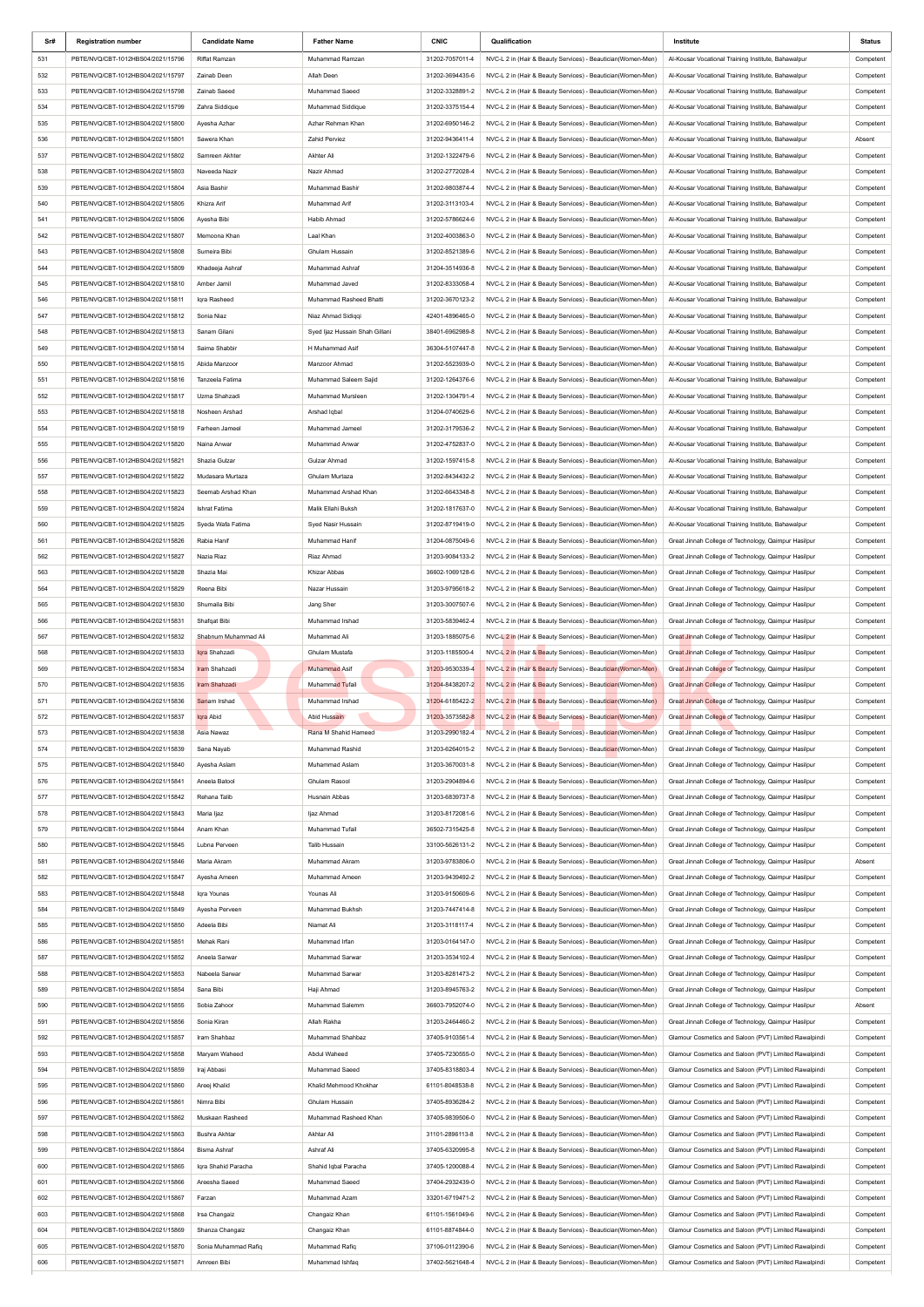| Sr#        | <b>Registration number</b>                                             | <b>Candidate Name</b>        | <b>Father Name</b>             | <b>CNIC</b>                        | Qualification                                                                                                              | Institute                                                                                                      | Status                 |
|------------|------------------------------------------------------------------------|------------------------------|--------------------------------|------------------------------------|----------------------------------------------------------------------------------------------------------------------------|----------------------------------------------------------------------------------------------------------------|------------------------|
| 607        | PBTE/NVQ/CBT-1012HBS04/2021/15872                                      | Afshan Maqsood               | Choudhary Magsood              | 34202-4280698-4                    | NVC-L 2 in (Hair & Beauty Services) - Beautician(Women-Men)                                                                | Glamour Cosmetics and Saloon (PVT) Limited Rawalpindi                                                          | Competent              |
| 608        | PBTE/NVQ/CBT-1012HBS04/2021/15873                                      | Muqaddas Ameen               | Ameen Masih                    | 61101-9040871-4                    | NVC-L 2 in (Hair & Beauty Services) - Beautician(Women-Men)                                                                | Glamour Cosmetics and Saloon (PVT) Limited Rawalpindi                                                          | Competent              |
| 609        | PBTE/NVQ/CBT-1012HBS04/2021/15874                                      | Bushra Zaib                  | Aurangzaib Khan                | 13101-1616148-4                    | NVC-L 2 in (Hair & Beauty Services) - Beautician(Women-Men)                                                                | Glamour Cosmetics and Saloon (PVT) Limited Rawalpindi                                                          | Competent              |
| 610        | PBTE/NVQ/CBT-1012HBS04/2021/15875                                      | Shamsa Kanwal                | Ikhlag Ahmed                   | 37405-1411110-4                    | NVC-L 2 in (Hair & Beauty Services) - Beautician(Women-Men)                                                                | Glamour Cosmetics and Saloon (PVT) Limited Rawalpindi                                                          | Competent              |
| 611        | PBTE/NVQ/CBT-1012HBS04/2021/15876                                      | Javeria Haroon               | Muhammad Haroon Khan           | 82401-8599125-0                    | NVC-L 2 in (Hair & Beauty Services) - Beautician(Women-Men)                                                                | Glamour Cosmetics and Saloon (PVT) Limited Rawalpindi                                                          | Competent              |
| 612        | PBTE/NVQ/CBT-1012HBS04/2021/15877                                      | Hajra Safeer                 | Muhammad Safeer                | 37402-3490337-0                    | NVC-L 2 in (Hair & Beauty Services) - Beautician(Women-Men)                                                                | Glamour Cosmetics and Saloon (PVT) Limited Rawalpindi                                                          | Competent              |
| 613        | PBTE/NVQ/CBT-1012HBS04/2021/15878                                      | Fizra Tarig                  | Muhammad Tariq Kiani           | 37405-6590128-0                    | NVC-L 2 in (Hair & Beauty Services) - Beautician(Women-Men)                                                                | Glamour Cosmetics and Saloon (PVT) Limited Rawalpindi                                                          | Competent              |
| 614        | PBTE/NVQ/CBT-1012HBS04/2021/15879                                      | Sidra                        | Naveed Anjum                   | 33401-0590481-0                    | NVC-L 2 in (Hair & Beauty Services) - Beautician(Women-Men)                                                                | Glamour Cosmetics and Saloon (PVT) Limited Rawalpindi                                                          | Competent              |
| 615        | PBTE/NVQ/CBT-1012HBS04/2021/15880                                      | Maham Shahid                 | Shahid Mehmood                 | 14301-6316833-3                    | NVC-L 2 in (Hair & Beauty Services) - Beautician(Women-Men)                                                                | Glamour Cosmetics and Saloon (PVT) Limited Rawalpindi                                                          | Competent              |
| 616        | PBTE/NVQ/CBT-1012HBS04/2021/15881                                      | Fazeela Kousar               | Muhammad Rashid Arshad         | 31301-5231291-0                    | NVC-L 2 in (Hair & Beauty Services) - Beautician(Women-Men)                                                                | Glamour Cosmetics and Saloon (PVT) Limited Rawalpindi                                                          | Competent              |
| 617        | PBTE/NVQ/CBT-1012HBS04/2021/15882                                      | Kubra Liagat                 | Malik Liagat Hussain           | 37405-1464166-2                    | NVC-L 2 in (Hair & Beauty Services) - Beautician(Women-Men)                                                                | Glamour Cosmetics and Saloon (PVT) Limited Rawalpindi                                                          | Competent              |
| 618        | PBTE/NVQ/CBT-1012HBS04/2021/15883                                      | Kashaf Ijaz                  | ljaz Ahmed                     | 37405-1401847-6                    | NVC-L 2 in (Hair & Beauty Services) - Beautician(Women-Men)                                                                | Glamour Cosmetics and Saloon (PVT) Limited Rawalpindi                                                          | Competent              |
| 619        | PBTE/NVQ/CBT-1012HBS04/2021/15884                                      | Sidra Azhar                  | Pirzada Azhar Mehmood          | 37405-1841710-0                    | NVC-L 2 in (Hair & Beauty Services) - Beautician(Women-Men)                                                                | Glamour Cosmetics and Saloon (PVT) Limited Rawalpindi                                                          | Competent              |
| 620        | PBTE/NVQ/CBT-1012HBS04/2021/15885                                      | Eisha Mehboob                | Muhammad Mehboob UI Hassan     | 42000-8850441-8                    | NVC-L 2 in (Hair & Beauty Services) - Beautician(Women-Men)                                                                | Glamour Cosmetics and Saloon (PVT) Limited Rawalpindi                                                          | Competent              |
| 621        | PBTE/NVQ/CBT-1012HBS04/2021/15886                                      | Rimsha Faroog                | Muhammad Faroog Qureshi        | 37401-7898086-0                    | NVC-L 2 in (Hair & Beauty Services) - Beautician(Women-Men)                                                                | Glamour Cosmetics and Saloon (PVT) Limited Rawalpindi                                                          | Competent              |
| 622        | PBTE/NVQ/CBT-1012HBS04/2021/15887                                      | Rimsha Afzal                 | Muhammad Afzal                 | 37405-1416759-6                    | NVC-L 2 in (Hair & Beauty Services) - Beautician(Women-Men)                                                                | Glamour Cosmetics and Saloon (PVT) Limited Rawalpindi                                                          | Competent              |
| 623        | PBTE/NVQ/CBT-1012HBS04/2021/15888                                      | Tayyaba Haroon               | Muhammad Haroon Khan           | 82401-0669180-8                    | NVC-L 2 in (Hair & Beauty Services) - Beautician(Women-Men)                                                                | Glamour Cosmetics and Saloon (PVT) Limited Rawalpindi                                                          | Competent              |
| 624        | PBTE/NVQ/CBT-1012HBS04/2021/15889                                      | Hajra Arshad                 | Muhammad Arshad                | 61101-4443859-8                    | NVC-L 2 in (Hair & Beauty Services) - Beautician(Women-Men)                                                                | Glamour Cosmetics and Saloon (PVT) Limited Rawalpindi                                                          | Competent              |
| 625        | PBTE/NVQ/CBT-1012HBS04/2021/15890                                      | Tahira Azzam                 | Muhammad Azzam Khan            | 37405-4743790-4                    | NVC-L 2 in (Hair & Beauty Services) - Beautician(Women-Men)                                                                | Glamour Cosmetics and Saloon (PVT) Limited Rawalpindi                                                          | Competent              |
| 626        | PBTE/NVQ/CBT-1012HBS04/2021/15891                                      | Lala Rukh                    | Mirza Daud Baig                | 37405-4232556-6                    | NVC-L 2 in (Hair & Beauty Services) - Beautician(Women-Men)                                                                | Glamour Cosmetics and Saloon (PVT) Limited Rawalpindi                                                          | Competent              |
| 627        | PBTE/NVQ/CBT-1012HBS04/2021/15892                                      | Tayyaba Noor Ul Ain          | Muhammad Asif                  | 61101-6439984-2                    | NVC-L 2 in (Hair & Beauty Services) - Beautician(Women-Men)                                                                | Glamour Cosmetics and Saloon (PVT) Limited Rawalpindi                                                          | Competent              |
| 628        | PBTE/NVQ/CBT-1012HBS04/2021/15893                                      | Hajra Fazil                  | Muhammad Fazil Khan            | 82102-4762549-8                    | NVC-L 2 in (Hair & Beauty Services) - Beautician(Women-Men)                                                                | Glamour Cosmetics and Saloon (PVT) Limited Rawalpindi                                                          | Competent              |
| 629        | PBTE/NVQ/CBT-1012HBS04/2021/15894                                      | Maria Bibi                   | Mishal Khan                    | 11101-8372099-6                    | NVC-L 2 in (Hair & Beauty Services) - Beautician(Women-Men)                                                                | Glamour Cosmetics and Saloon (PVT) Limited Rawalpindi                                                          | Competent              |
| 630        | PBTE/NVQ/CBT-1012HBS04/2021/15895                                      | Hafza Asma Riasat            | Riasat Ali                     | 37405-7017452-0                    | NVC-L 2 in (Hair & Beauty Services) - Beautician(Women-Men)                                                                | Glamour Cosmetics and Saloon (PVT) Limited Rawalpindi                                                          | Competent              |
| 631        | PBTE/NVQ/CBT-1012HBS04/2021/15896                                      | Fiza Batool                  | Shahid Mubarak                 | 37401-7506381-6                    | NVC-L 2 in (Hair & Beauty Services) - Beautician(Women-Men)                                                                | Glamour Cosmetics and Saloon (PVT) Limited Rawalpindi                                                          | Competent              |
| 632        | PBTE/NVQ/CBT-1012HBS04/2021/15897                                      | Samra Urooj                  | Ghulam Sarwar                  | 38401-9532738-8                    | NVC-L 2 in (Hair & Beauty Services) - Beautician(Women-Men)                                                                | Glamour Cosmetics and Saloon (PVT) Limited Rawalpindi                                                          | Competent              |
| 633<br>634 | PBTE/NVQ/CBT-1012HBS04/2021/15898                                      | Muqadas Noor                 | Imran Sultan<br>Zakir Hussain  | 37405-9900110-8<br>37403-3838776-6 | NVC-L 2 in (Hair & Beauty Services) - Beautician(Women-Men)                                                                | Glamour Cosmetics and Saloon (PVT) Limited Rawalpindi                                                          | Competent              |
| 635        | PBTE/NVQ/CBT-1012HBS04/2021/15899<br>PBTE/NVQ/CBT-1012HBS04/2021/15900 | Hadiga Zakir<br>Ravida       | Patras                         | 61101-5766207-4                    | NVC-L 2 in (Hair & Beauty Services) - Beautician(Women-Men)<br>NVC-L 2 in (Hair & Beauty Services) - Beautician(Women-Men) | Glamour Cosmetics and Saloon (PVT) Limited Rawalpindi<br>Glamour Cosmetics and Saloon (PVT) Limited Rawalpindi | Competent<br>Competent |
| 636        | PBTE/NVQ/CBT-1012HBS04/2021/15901                                      | Ghulam Fatima                | Muhammad Farooq Qureshi        | 37401-1930242-6                    | NVC-L 2 in (Hair & Beauty Services) - Beautician(Women-Men)                                                                | Glamour Cosmetics and Saloon (PVT) Limited Rawalpindi                                                          |                        |
| 637        | PBTE/NVQ/CBT-1012HBS04/2021/15902                                      | Nadia Aziz                   | Abdul Aziz Khan                | 82303-9067262-8                    | NVC-L 2 in (Hair & Beauty Services) - Beautician(Women-Men)                                                                | Glamour Cosmetics and Saloon (PVT) Limited Rawalpindi                                                          | Competent<br>Competent |
| 638        | PBTE/NVQ/CBT-1012HBS04/2021/15903                                      | Saiga Naz                    | Yasir Hameed                   | 37303-5802908-0                    | NVC-L 2 in (Hair & Beauty Services) - Beautician(Women-Men)                                                                | Glamour Cosmetics and Saloon (PVT) Limited Rawalpindi                                                          | Competent              |
| 639        | PBTE/NVQ/CBT-1012HBS04/2021/15904                                      | Shehar Bano                  | Zafar UI Hag                   | 37405-8356521-0                    | NVC-L 2 in (Hair & Beauty Services) - Beautician(Women-Men)                                                                | Glamour Cosmetics and Saloon (PVT) Limited Rawalpindi                                                          | Competent              |
| 640        | PBTE/NVQ/CBT-1012HBS04/2021/15905                                      | Ayesha Iqbal                 | Muhammad Iqbal                 | 31205-9992945-0                    | NVC-L 2 in (Hair & Beauty Services) - Beautician(Women-Men)                                                                | Al-Kousar Vocational Training Institute, Yazman                                                                | Competent              |
| 641        | PBTE/NVQ/CBT-1012HBS04/2021/15906                                      | Asifa Noreen                 | Muhammad Akhtar                | 31205-3234544-8                    | NVC-L 2 in (Hair & Beauty Services) - Beautician(Women-Men)                                                                | Al-Kousar Vocational Training Institute, Yazman                                                                | Competent              |
| 642        | PBTE/NVQ/CBT-1012HBS04/2021/15907                                      | Hina Mushtaq                 | Mushtaq Ahmad                  | 31205-6429746-4                    | NVC-L 2 in (Hair & Beauty Services) - Beautician(Women-Men)                                                                | Al-Kousar Vocational Training Institute, Yazman                                                                | Competent              |
| 643        | PBTE/NVQ/CBT-1012HBS04/2021/15908                                      | <b>Benish Younas</b>         | Muhammad Younas                | 31205-4373769-0                    | NVC-L 2 in (Hair & Beauty Services) - Beautician (Women-Men)                                                               | Al-Kousar Vocational Training Institute, Yazman                                                                | Competent              |
| 644        | PBTE/NVQ/CBT-1012HBS04/2021/15909                                      | Shaista Parveen              | Muhammad Sharif                | 31205-1310649-2                    | NVC-L 2 in (Hair & Beauty Services) - Beautician (Women-Men)                                                               | Al-Kousar Vocational Training Institute, Yazman                                                                | Competent              |
| 645        | PBTE/NVQ/CBT-1012HBS04/2021/15910                                      | Taslim Naz                   | <b>Gul Shad Ahmad</b>          | 31205-8132288-6                    | NVC-L 2 in (Hair & Beauty Services) - Beautician (Women-Men)                                                               | Al-Kousar Vocational Training Institute, Yazman                                                                | Competent              |
| 646        | PBTE/NVQ/CBT-1012HBS04/2021/15911                                      | Mafia Ramzan                 | Muhammad Ramzan                | 31205-7383645-6                    | NVC-L 2 in (Hair & Beauty Services) - Beautician (Women-Men)                                                               | Al-Kousar Vocational Training Institute, Yazman                                                                | Competent              |
| 647        | PBTE/NVQ/CBT-1012HBS04/2021/15912                                      | Rafia Mushtag                | Mushtaq Ahmad                  | 31205-6470148-6                    | NVC-L 2 in (Hair & Beauty Services) - Beautician (Women-Men)                                                               | Al-Kousar Vocational Training Institute, Yazman                                                                | Competent              |
| 648        | PBTE/NVQ/CBT-1012HBS04/2021/15913                                      | Eman Fatima                  | <b>Abdul Majeed</b>            | 31205-3247019-4                    | NVC-L 2 in (Hair & Beauty Services) - Beautician (Women-Men)                                                               | Al-Kousar Vocational Training Institute, Yazman                                                                | Competent              |
| 649        | PBTE/NVQ/CBT-1012HBS04/2021/15914                                      | Kubra Bibi                   | Muhammad Akram                 | 31205-8281673-4                    | NVC-L 2 in (Hair & Beauty Services) - Beautician (Women-Men)                                                               | Al-Kousar Vocational Training Institute, Yazman                                                                | Competent              |
| 650        | PBTE/NVQ/CBT-1012HBS04/2021/15915                                      | Kiran                        | Muhammad Ashraf                | 31205-9234311-0                    | NVC-L 2 in (Hair & Beauty Services) - Beautician (Women-Men)                                                               | Al-Kousar Vocational Training Institute, Yazman                                                                | Competent              |
| 651        | PBTE/NVQ/CBT-1012HBS04/2021/15916                                      | Sidra Rauf                   | Abdul Rauf                     | 31205-2276852-2                    | NVC-L 2 in (Hair & Beauty Services) - Beautician(Women-Men)                                                                | Al-Kousar Vocational Training Institute, Yazman                                                                | Competent              |
| 652        | PBTE/NVQ/CBT-1012HBS04/2021/15917                                      | Sayeeda Rafiq                | Muhammad Rafiq Qadri           | 31205-1694050-0                    | NVC-L 2 in (Hair & Beauty Services) - Beautician(Women-Men)                                                                | Al-Kousar Vocational Training Institute, Yazman                                                                | Competent              |
| 653        | PBTE/NVQ/CBT-1012HBS04/2021/15918                                      | Amna Bibi                    | Waqar Ahmad                    | 31205-0607363-8                    | NVC-L 2 in (Hair & Beauty Services) - Beautician(Women-Men)                                                                | Al-Kousar Vocational Training Institute, Yazman                                                                | Competent              |
| 654        | PBTE/NVQ/CBT-1012HBS04/2021/15919                                      | Rabia Ameen                  | Muhammad Ameen                 | 31202-0850163-8                    | NVC-L 2 in (Hair & Beauty Services) - Beautician(Women-Men)                                                                | Al-Kousar Vocational Training Institute, Yazman                                                                | Competent              |
| 655        | PBTE/NVQ/CBT-1012HBS04/2021/15920                                      | Igra Akbar                   | M Idrees                       | 31205-7979690-0                    | NVC-L 2 in (Hair & Beauty Services) - Beautician(Women-Men)                                                                | Al-Kousar Vocational Training Institute, Yazman                                                                | Competent              |
| 656        | PBTE/NVQ/CBT-1012HBS04/2021/15921                                      | Umaima Naz                   | Akhtar Ali                     | 31205-6802033-4                    | NVC-L 2 in (Hair & Beauty Services) - Beautician(Women-Men)                                                                | Al-Kousar Vocational Training Institute, Yazman                                                                | Competent              |
| 657        | PBTE/NVQ/CBT-1012HBS04/2021/15922                                      | Nida Shahzadi                | Muhammad Boota                 | 31205-8830208-2                    | NVC-L 2 in (Hair & Beauty Services) - Beautician(Women-Men)                                                                | Al-Kousar Vocational Training Institute, Yazman                                                                | Competent              |
| 658        | PBTE/NVQ/CBT-1012HBS04/2021/15923                                      | Nida Afzal                   | Muhammad Afzal                 | 31205-4875836-4                    | NVC-L 2 in (Hair & Beauty Services) - Beautician(Women-Men)                                                                | Al-Kousar Vocational Training Institute, Yazman                                                                | Competent              |
| 659        | PBTE/NVQ/CBT-1012HBS04/2021/15924                                      | Sonia Aleem                  | Muhammad Aleem                 | 31205-5240482-2                    | NVC-L 2 in (Hair & Beauty Services) - Beautician(Women-Men)                                                                | Al-Kousar Vocational Training Institute, Yazman                                                                | Competent              |
| 660        | PBTE/NVQ/CBT-1012HBS04/2021/15925                                      | Iqra Nadeem                  | Muhammad Nadeem                | 31205-7771169-6                    | NVC-L 2 in (Hair & Beauty Services) - Beautician(Women-Men)                                                                | Al-Kousar Vocational Training Institute, Yazman                                                                | Competent              |
| 661        | PBTE/NVQ/CBT-1012HBS04/2021/15926                                      | Sana Sattar                  | Abdul Sattar                   | 31205-6008443-8                    | NVC-L 2 in (Hair & Beauty Services) - Beautician(Women-Men)                                                                | Al-Kousar Vocational Training Institute, Yazman                                                                | Competent              |
| 662        | PBTE/NVQ/CBT-1012HBS04/2021/15927                                      | Khadija Ilyas                | Ilyas Ahmad                    | 31205-3606893-0                    | NVC-L 2 in (Hair & Beauty Services) - Beautician(Women-Men)                                                                | Al-Kousar Vocational Training Institute, Yazman                                                                | Competent              |
| 663        | PBTE/NVQ/CBT-1012HBS04/2021/15928                                      | Sumbal Zulfigar              | Zulfiqar Ali                   | 31205-6397094-2                    | NVC-L 2 in (Hair & Beauty Services) - Beautician(Women-Men)                                                                | Al-Kousar Vocational Training Institute, Yazman                                                                | Competent              |
| 664        | PBTE/NVQ/CBT-1012HBS04/2021/15929                                      | Mubashra Ramzan              | Muhammad Ramzan                | 42401-2564572-4                    | NVC-L 2 in (Hair & Beauty Services) - Beautician(Women-Men)                                                                | Al-Kousar Vocational Training Institute, Yazman                                                                | Competent              |
| 665        | PBTE/NVQ/CBT-1012HBS04/2021/15930                                      | Munazza Ramzan               | Muhammad Ramzan                | 31205-1217287-2                    | NVC-L 2 in (Hair & Beauty Services) - Beautician(Women-Men)                                                                | Al-Kousar Vocational Training Institute, Yazman                                                                | Competent              |
| 666        | PBTE/NVQ/CBT-1012HBS04/2021/15931                                      | Hira Bibi                    | Muhammad Shabbir               | 35302-2276511-2                    | NVC-L 2 in (Hair & Beauty Services) - Beautician(Women-Men)                                                                | Al-Kousar Vocational Training Institute, Yazman                                                                | Competent              |
| 667        | PBTE/NVQ/CBT-1012HBS04/2021/15932                                      | Anam Lateef                  | Muhammad Lateef                | 31205-9912888-8                    | NVC-L 2 in (Hair & Beauty Services) - Beautician(Women-Men)                                                                | Al-Kousar Vocational Training Institute, Yazman                                                                | Competent              |
| 668        | PBTE/NVQ/CBT-1012HBS04/2021/15933                                      | Maryam Bibi                  | Jam Allah Rakha                | 31205-3034435-2                    | NVC-L 2 in (Hair & Beauty Services) - Beautician(Women-Men)                                                                | Al-Kousar Vocational Training Institute, Yazman                                                                | Competent              |
| 669        | PBTE/NVQ/CBT-1012HBS04/2021/15934                                      | Aqsa Ramzan                  | Muhammad Ramzan                | 31205-0882371-6                    | NVC-L 2 in (Hair & Beauty Services) - Beautician(Women-Men)                                                                | Al-Kousar Vocational Training Institute, Yazman                                                                | Competent              |
| 670        | PBTE/NVQ/CBT-1012HBS04/2021/15935                                      | Sidra Rafiq                  | Muhammad Rafiq                 | 31205-3893416-8                    | NVC-L 2 in (Hair & Beauty Services) - Beautician(Women-Men)                                                                | Al-Kousar Vocational Training Institute, Yazman                                                                | Competent              |
| 671<br>672 | PBTE/NVQ/CBT-1012HBS04/2021/15936                                      | Sara Naz                     | Muhammad Siddique              | 90403-0140293-6<br>31205-8579088-8 | NVC-L 2 in (Hair & Beauty Services) - Beautician(Women-Men)                                                                | Al-Kousar Vocational Training Institute, Yazman<br>Al-Kousar Vocational Training Institute, Yazman             | Competent              |
| 673        | PBTE/NVQ/CBT-1012HBS04/2021/15937<br>PBTE/NVQ/CBT-1012HBS04/2021/15938 | Nimra Nawaz<br>Taiba Shaukat | Muhammad Nawaz<br>Taj Muhammad | 31205-4230558-8                    | NVC-L 2 in (Hair & Beauty Services) - Beautician(Women-Men)<br>NVC-L 2 in (Hair & Beauty Services) - Beautician(Women-Men) | Al-Kousar Vocational Training Institute, Yazman                                                                | Competent<br>Competent |
| 674        | PBTE/NVQ/CBT-1012HBS04/2021/15939                                      | Farah Bibi                   | Muhammad Shafi                 | 31205-4288213-4                    | NVC-L 2 in (Hair & Beauty Services) - Beautician(Women-Men)                                                                | Al-Kousar Vocational Training Institute, Yazman                                                                | Competent              |
| 675        | PBTE/NVQ/CBT-1012HBS04/2021/15940                                      | Saba Yousaf                  | Muhammad Yousaf                | 31205-0733480-9                    | NVC-L 2 in (Hair & Beauty Services) - Beautician(Women-Men)                                                                | Al-Kousar Vocational Training Institute, Yazman                                                                | Competent              |
| 676        | PBTE/NVQ/CBT-1012HBS04/2021/15941                                      | Zainab Bibi                  | Mehboob Ali                    | 31205-1750751-0                    | NVC-L 2 in (Hair & Beauty Services) - Beautician(Women-Men)                                                                | Al-Kousar Vocational Training Institute, Yazman                                                                | Competent              |
| 677        | PBTE/NVQ/CBT-1012HBS04/2021/15942                                      | Taram Nayab                  | Abdul Ruaf                     | 31205-0329731-8                    | NVC-L 2 in (Hair & Beauty Services) - Beautician(Women-Men)                                                                | Al-Kousar Vocational Training Institute, Yazman                                                                | Competent              |
| 678        | PBTE/NVQ/CBT-1012HBS04/2021/15943                                      | Nadia Rasheed                | Asif Ali                       | 33100-6082994-8                    | NVC-L 2 in (Hair & Beauty Services) - Beautician(Women-Men)                                                                | Al-Kousar Vocational Training Institute, Yazman                                                                | Competent              |
| 679        | PBTE/NVQ/CBT-1012HBS04/2021/15944                                      | Fatima Kouser                | Muhammad Saddique              | 31205-8640958-6                    | NVC-L 2 in (Hair & Beauty Services) - Beautician(Women-Men)                                                                | Al-Kousar Vocational Training Institute, Yazman                                                                | Competent              |
| 680        |                                                                        |                              |                                |                                    |                                                                                                                            |                                                                                                                |                        |
|            | PBTE/NVQ/CBT-1012HBS04/2021/15945                                      | Fareeha Bukhari              | Zulfiqar Hassan                | 31205-6872326-6                    | NVC-L 2 in (Hair & Beauty Services) - Beautician(Women-Men)                                                                | Al-Kousar Vocational Training Institute, Yazman                                                                | Competent              |
| 681        | PBTE/NVQ/CBT-1012HBS04/2021/15946                                      | Tahira Yasmeen               | Muhammad Ashraf                | 31205-2338771-8                    | NVC-L 2 in (Hair & Beauty Services) - Beautician(Women-Men)                                                                | Al-Kousar Vocational Training Institute, Yazman                                                                | Competent              |
| 682        | PBTE/NVQ/CBT-1012HBS04/2021/15947                                      | Nusrat Fatima                | Muhammad Tariq                 | 31205-7580929-2                    | NVC-L 2 in (Hair & Beauty Services) - Beautician(Women-Men)                                                                | Al-Kousar Vocational Training Institute, Yazman                                                                | Competent              |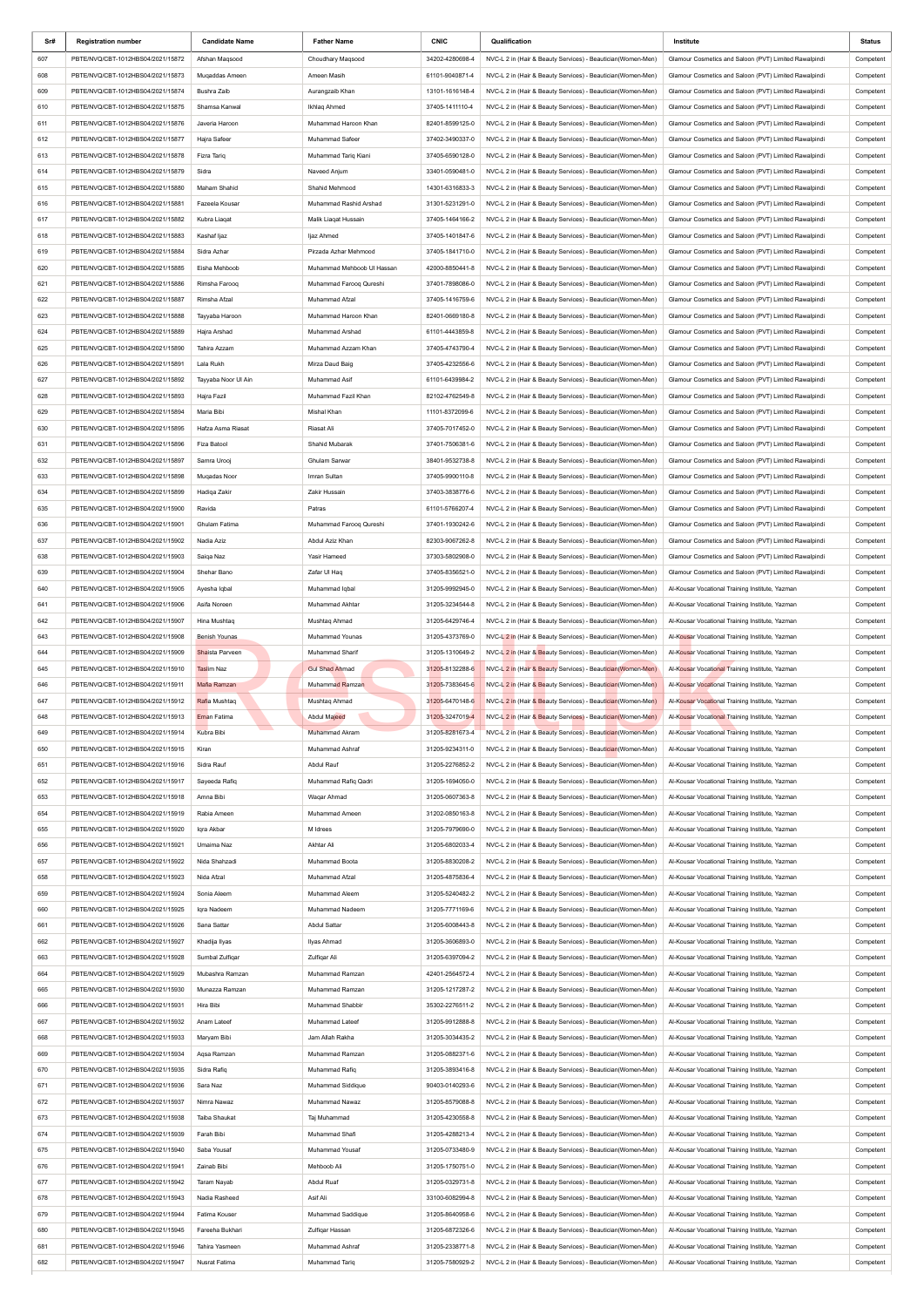| Sr# | <b>Registration number</b>        | <b>Candidate Name</b>     | <b>Father Name</b>          | <b>CNIC</b>     | Qualification                                               | Institute                                                  | Status    |
|-----|-----------------------------------|---------------------------|-----------------------------|-----------------|-------------------------------------------------------------|------------------------------------------------------------|-----------|
| 683 | PBTE/NVQ/CBT-1012HBS04/2021/15948 | Javeria Aqsa              | Muhammad Ramzan             | 31205-4462818-8 | NVC-L 2 in (Hair & Beauty Services) - Beautician(Women-Men) | Al-Kousar Vocational Training Institute, Chak 42 DB Yazman | Competent |
| 684 | PBTE/NVQ/CBT-1012HBS04/2021/15949 | Zarina Ashraf             | Muhammad Ashraf             | 31205-7918045-0 | NVC-L 2 in (Hair & Beauty Services) - Beautician(Women-Men) | Al-Kousar Vocational Training Institute, Chak 42 DB Yazman | Competent |
| 685 | PBTE/NVQ/CBT-1012HBS04/2021/15950 | Mehwish Bibi              | Zulfigar Ali                | 31205-6520297-0 | NVC-L 2 in (Hair & Beauty Services) - Beautician(Women-Men) | Al-Kousar Vocational Training Institute, Chak 42 DB Yazman | Competent |
| 686 | PBTE/NVQ/CBT-1012HBS04/2021/15951 | Ghazala Shahzadi          | Muhammad Boota              | 31205-8635391-8 | NVC-L 2 in (Hair & Beauty Services) - Beautician(Women-Men) | Al-Kousar Vocational Training Institute, Chak 42 DB Yazman | Competent |
| 687 | PBTE/NVQ/CBT-1012HBS04/2021/15952 | Samra Shahzadi            | Muhammad Ramzan             | 31202-5028790-8 |                                                             |                                                            |           |
|     |                                   |                           |                             |                 | NVC-L 2 in (Hair & Beauty Services) - Beautician(Women-Men) | Al-Kousar Vocational Training Institute, Chak 42 DB Yazman | Competent |
| 688 | PBTE/NVQ/CBT-1012HBS04/2021/15953 | Shahnaz Parveen           | Muhammad Sharif             | 31205-4296681-8 | NVC-L 2 in (Hair & Beauty Services) - Beautician(Women-Men) | Al-Kousar Vocational Training Institute, Chak 42 DB Yazman | Competent |
| 689 | PBTE/NVQ/CBT-1012HBS04/2021/15954 | <b>Maira Anees</b>        | Muhammad Anees              | 31205-1469238-6 | NVC-L 2 in (Hair & Beauty Services) - Beautician(Women-Men) | Al-Kousar Vocational Training Institute, Chak 42 DB Yazman | Competent |
| 690 | PBTE/NVQ/CBT-1012HBS04/2021/15955 | Shanza Murtaza            | Ghulam Murtaza              | 31205-5723470-0 | NVC-L 2 in (Hair & Beauty Services) - Beautician(Women-Men) | Al-Kousar Vocational Training Institute, Chak 42 DB Yazman | Competent |
| 691 | PBTE/NVQ/CBT-1012HBS04/2021/15956 | Aqsa Bano                 | Abdul Aziz                  | 31205-2359763-8 | NVC-L 2 in (Hair & Beauty Services) - Beautician(Women-Men) | Al-Kousar Vocational Training Institute, Chak 42 DB Yazman | Competent |
| 692 | PBTE/NVQ/CBT-1012HBS04/2021/15957 | Tahira Naseem             | Fazeel Ahmad                | 33303-5902146-6 | NVC-L 2 in (Hair & Beauty Services) - Beautician(Women-Men) | Al-Kousar Vocational Training Institute, Chak 42 DB Yazman | Competent |
| 693 | PBTE/NVQ/CBT-1012HBS04/2021/15958 | Asma Liagat               | Liagat Ali                  | 31205-5783447-0 | NVC-L 2 in (Hair & Beauty Services) - Beautician(Women-Men) | Al-Kousar Vocational Training Institute, Chak 42 DB Yazman | Competent |
| 694 | PBTE/NVQ/CBT-1012HBS04/2021/15959 | Irum Maqsood              | Maqsood Ali                 | 31205-1302328-0 | NVC-L 2 in (Hair & Beauty Services) - Beautician(Women-Men) | Al-Kousar Vocational Training Institute, Chak 42 DB Yazman | Competent |
| 695 | PBTE/NVQ/CBT-1012HBS04/2021/15960 | Haina Imtiaz              | Waqas Shabeer               | 31205-5482165-4 | NVC-L 2 in (Hair & Beauty Services) - Beautician(Women-Men) | Al-Kousar Vocational Training Institute, Chak 42 DB Yazman | Competent |
| 696 | PBTE/NVQ/CBT-1012HBS04/2021/15961 | Alishba Tahleel           | Maqbool Ahmad               | 31205-2999126-4 | NVC-L 2 in (Hair & Beauty Services) - Beautician(Women-Men) | Al-Kousar Vocational Training Institute, Chak 42 DB Yazman | Competent |
| 697 | PBTE/NVQ/CBT-1012HBS04/2021/15962 | Ayesha Perveen            | Muhammad Shabbir            | 31205-3419575-8 | NVC-L 2 in (Hair & Beauty Services) - Beautician(Women-Men) | Al-Kousar Vocational Training Institute, Chak 42 DB Yazman | Competent |
|     |                                   |                           |                             |                 |                                                             |                                                            |           |
| 698 | PBTE/NVQ/CBT-1012HBS04/2021/15963 | Maria Noreen              | Muhammad Mansha             | 31205-8330868-2 | NVC-L 2 in (Hair & Beauty Services) - Beautician(Women-Men) | Al-Kousar Vocational Training Institute, Chak 42 DB Yazman | Competent |
| 699 | PBTE/NVQ/CBT-1012HBS04/2021/15964 | Mubarrah Perveen          | Abdul Hafeez                | 31205-4884735-6 | NVC-L 2 in (Hair & Beauty Services) - Beautician(Women-Men) | Al-Kousar Vocational Training Institute, Chak 42 DB Yazman | Competent |
| 700 | PBTE/NVQ/CBT-1012HBS04/2021/15965 | Eshrat Fatima             | Muhammad Akbar              | 31205-2295497-6 | NVC-L 2 in (Hair & Beauty Services) - Beautician(Women-Men) | Al-Kousar Vocational Training Institute, Chak 42 DB Yazman | Competent |
| 701 | PBTE/NVQ/CBT-1012HBS04/2021/15966 | Farha Bibi                | Muhammad Zubair             | 36304-8234122-4 | NVC-L 2 in (Hair & Beauty Services) - Beautician(Women-Men) | Al-Kousar Vocational Training Institute, Chak 42 DB Yazman | Competent |
| 702 | PBTE/NVQ/CBT-1012HBS04/2021/15967 | Asima Perveen             | Abdul Ghaffar               | 31205-3554842-0 | NVC-L 2 in (Hair & Beauty Services) - Beautician(Women-Men) | Al-Kousar Vocational Training Institute, Chak 42 DB Yazman | Competent |
| 703 | PBTE/NVQ/CBT-1012HBS04/2021/15968 | Sana Noreen               | Noor Akbar Khan             | 31205-2905468-6 | NVC-L 2 in (Hair & Beauty Services) - Beautician(Women-Men) | Al-Kousar Vocational Training Institute, Chak 42 DB Yazman | Competent |
| 704 | PBTE/NVQ/CBT-1012HBS04/2021/15969 | Rehana Hameed             | Abdul Hameed                | 31205-4589531-6 | NVC-L 2 in (Hair & Beauty Services) - Beautician(Women-Men) | Al-Kousar Vocational Training Institute, Chak 42 DB Yazman | Competent |
| 705 | PBTE/NVQ/CBT-1012HBS04/2021/15970 | Maham Kanwal              | Akhter Ali Saber            | 31205-8840712-6 | NVC-L 2 in (Hair & Beauty Services) - Beautician(Women-Men) | Al-Kousar Vocational Training Institute, Chak 42 DB Yazman | Competent |
| 706 | PBTE/NVQ/CBT-1012HBS04/2021/15971 | Sobia Noreen              | Zulfiqar Ali                | 31205-7641972-4 | NVC-L 2 in (Hair & Beauty Services) - Beautician(Women-Men) | Al-Kousar Vocational Training Institute, Chak 42 DB Yazman | Competent |
| 707 | PBTE/NVQ/CBT-1012HBS04/2021/15972 | Sana Ashraf               | Muhammad Ashraf             | 31205-9962381-0 | NVC-L 2 in (Hair & Beauty Services) - Beautician(Women-Men) | Al-Kousar Vocational Training Institute, Chak 42 DB Yazman | Competent |
|     |                                   |                           | Kashif Shafig               |                 |                                                             |                                                            |           |
| 708 | PBTE/NVQ/CBT-1012HBS04/2021/15973 | Zahida Parveen            |                             | 31205-8552540-0 | NVC-L 2 in (Hair & Beauty Services) - Beautician(Women-Men) | Al-Kousar Vocational Training Institute, Chak 42 DB Yazman | Competent |
| 709 | PBTE/NVQ/CBT-1012HBS04/2021/15974 | Maham Asghar              | Muhammad Asghar             | 31202-7349291-2 | NVC-L 2 in (Hair & Beauty Services) - Beautician(Women-Men) | Al-Kousar Vocational Training Institute, Chak 42 DB Yazman | Competent |
| 710 | PBTE/NVQ/CBT-1012HBS04/2021/15975 | Kiran Shahzadi            | Muhammad Awais Arshad       | 31205-8590480-6 | NVC-L 2 in (Hair & Beauty Services) - Beautician(Women-Men) | Al-Kousar Vocational Training Institute, Chak 42 DB Yazman | Competent |
| 711 | PBTE/NVQ/CBT-0713E&E23/2021/15976 | Sami Ur Rehman            | Muhammad Zaheer             | 37404-1136939-1 | NVC-L 2 in Electrical Technology (General Electrician)      | PI Technical Polytechnic Institute,                        | Competent |
| 712 | PBTE/NVQ/CBT-0713E&E23/2021/15977 | Taimoor Ahmed             | Ishtiaq Ahmed               | 37404-1202998-9 | NVC-L 2 in Electrical Technology (General Electrician)      | PI Technical Polytechnic Institute,                        | Competent |
| 713 | PBTE/NVQ/CBT-0713E&E23/2021/15978 | Muhammad Shahzaib Asghar  | Ali Asghar                  | 61101-2772880-9 | NVC-L 2 in Electrical Technology (General Electrician)      | PI Technical Polytechnic Institute,                        | Competent |
| 714 | PBTE/NVQ/CBT-0713E&E23/2021/15979 | Adeel Tariq Abbasi        | Tariq Mehmood Abbasi        | 61101-2159309-1 | NVC-L 2 in Electrical Technology (General Electrician)      | PI Technical Polytechnic Institute,                        | Absent    |
| 715 | PBTE/NVQ/CBT-0713E&E23/2021/15980 | Naqeeb Ur Rehman          | Muhammad Akram              | 33303-1666191-9 | NVC-L 2 in Electrical Technology (General Electrician)      | PI Technical Polytechnic Institute,                        | Absent    |
| 716 | PBTE/NVQ/CBT-0713E&E23/2021/15981 | Muhammad Abdul Dayyan     | Abdul Nasir                 | 33202-4223217-9 | NVC-L 2 in Electrical Technology (General Electrician)      | PI Technical Polytechnic Institute,                        | Competent |
| 717 | PBTE/NVQ/CBT-0713E&E23/2021/15982 | Khalil Ahmad              | Muhammad Shameer Ahmad Khan | 32402-7091399-5 | NVC-L 2 in Electrical Technology (General Electrician)      | PI Technical Polytechnic Institute,                        | Competent |
| 718 | PBTE/NVQ/CBT-0713E&E23/2021/15983 | Shahryar Gull             | Amjad Ali                   | 37404-9303461-3 | NVC-L 2 in Electrical Technology (General Electrician)      | PI Technical Polytechnic Institute,                        | Competent |
|     |                                   |                           |                             |                 |                                                             |                                                            |           |
| 719 | PBTE/NVQ/CBT-0713E&E23/2021/15984 | Muhammad Usman            | Muhammad Zahoor             | 61101-6937259-5 | NVC-L 2 in Electrical Technology (General Electrician)      | PI Technical Polytechnic Institute,                        | Competent |
| 720 | PBTE/NVQ/CBT-0713E&E23/2021/15985 | Imran Abbasi              | Nazzar Ahmed                | 37404-7366201-9 | NVC-L 2 in Electrical Technology (General Electrician)      | PI Technical Polytechnic Institute,                        | Competent |
|     |                                   |                           |                             |                 |                                                             |                                                            |           |
| 721 | PBTE/NVQ/CBT-0713E&E23/2021/15986 | <b>Saif Ullah</b>         | Muhammad Ikhlaq             | 37404-9970969-1 | NVC-L 2 in Electrical Technology (General Electrician)      | PI Technical Polytechnic Institute,                        | Competent |
| 722 | PBTE/NVQ/CBT-0713E&E23/2021/15987 | <b>Bilal Ashraf</b>       | Muhammad Ashraf             | 61101-6727757-3 | NVC-L 2 in Electrical Technology (General Electrician)      | PI Technical Polytechnic Institute,                        | Competent |
| 723 | PBTE/NVQ/CBT-0713E&E23/2021/15988 | Muhammad Abdullah         | Muhammad Akram Awan         | 61101-7637008-3 | NVC-L 2 in Electrical Technology (General Electrician)      | PI Technical Polytechnic Institute,                        | Competent |
| 724 | PBTE/NVQ/CBT-0713E&E23/2021/15989 | Danish Jahangir           | Muhammad Jahangir Khan      | 35202-5457134-3 | NVC-L 2 in Electrical Technology (General Electrician)      | PI Technical Polytechnic Institute,                        | Competent |
| 725 | PBTE/NVQ/CBT-0713E&E23/2021/15990 | Farhan Hafeez             | Muhammad Hafeez             | 37402-4531980-3 | NVC-L 2 in Electrical Technology (General Electrician)      | PI Technical Polytechnic Institute,                        | Competent |
| 726 | PBTE/NVQ/CBT-0713E&E23/2021/15991 | Saad Naseer               | Naseer Ahmed                | 61101-0287358-5 | NVC-L 2 in Electrical Technology (General Electrician)      | PI Technical Polytechnic Institute,                        | Competent |
| 727 | PBTE/NVQ/CBT-0713E&E23/2021/15992 | Danyal Imran              | Imran Ahmed                 | 61101-9641109-3 | NVC-L 2 in Electrical Technology (General Electrician)      | PI Technical Polytechnic Institute,                        | Competent |
|     |                                   |                           |                             |                 |                                                             |                                                            |           |
| 728 | PBTE/NVQ/CBT-0713E&E23/2021/15993 | Muhammad Ghufran          | Nazik Ali                   | 61101-7413234-1 | NVC-L 2 in Electrical Technology (General Electrician)      | PI Technical Polytechnic Institute,                        | Competent |
| 729 | PBTE/NVQ/CBT-0713E&E23/2021/15994 | Hashim Munir              | Muhammad Munir              | 61101-2622285-3 | NVC-L 2 in Electrical Technology (General Electrician)      | PI Technical Polytechnic Institute,                        | Competent |
| 730 | PBTE/NVQ/CBT-0713E&E23/2021/15995 | Abdullah                  | Muhammad Mushtag            | 37404-1679287-7 | NVC-L 2 in Electrical Technology (General Electrician)      | PI Technical Polytechnic Institute,                        | Competent |
| 731 | PBTE/NVQ/CBT-0713E&E23/2021/15996 | Haider Ali                | Javed Hussain               | 37404-0214688-3 | NVC-L 2 in Electrical Technology (General Electrician)      | PI Technical Polytechnic Institute,                        | Competent |
| 732 | PBTE/NVQ/CBT-0713E&E23/2021/15997 | Umar Ali                  | Muhammad Safeer             | 37404-6657952-9 | NVC-L 2 in Electrical Technology (General Electrician)      | PI Technical Polytechnic Institute,                        | Competent |
| 733 | PBTE/NVQ/CBT-0713E&E23/2021/15998 | Waleed Mehmood            | Afzal Mehmood Abbasi        | 61101-2710110-5 | NVC-L 2 in Electrical Technology (General Electrician)      | PI Technical Polytechnic Institute,                        | Competent |
| 734 | PBTE/NVQ/CBT-0713E&E23/2021/15999 | Awais Sarfraz             | Sarfraz Ahmed               | 61101-3112673-7 | NVC-L 2 in Electrical Technology (General Electrician)      | PI Technical Polytechnic Institute,                        | Competent |
| 735 | PBTE/NVQ/CBT-0713E&E23/2021/16000 | Taha Yaqoob               | Muhammad Yaqoob             | 61101-3203822-9 | NVC-L 2 in Electrical Technology (General Electrician)      | PI Technical Polytechnic Institute,                        | Competent |
| 736 | PBTE/NVQ/CBT-0713E&E23/2021/16001 | Ali Mubeen                | Muhammad Rasheed            | 34602-6568054-1 | NVC-L 2 in Electrical Technology (General Electrician)      | PI Technical Polytechnic Institute,                        | Competent |
| 737 | PBTE/NVQ/CBT-0713E&E23/2021/16002 | Wagar Ahmed               | Aurangzeb                   | 37404-6089991-7 | NVC-L 2 in Electrical Technology (General Electrician)      | PI Technical Polytechnic Institute,                        | Absent    |
| 738 | PBTE/NVQ/CBT-0713E&E23/2021/16003 | Zain Nokhaiz              | Raja Nokhaiz Dhanyal        | 37404-7406125-9 | NVC-L 2 in Electrical Technology (General Electrician)      | PI Technical Polytechnic Institute,                        | Competent |
| 739 | PBTE/NVQ/CBT-0713E&E23/2021/16004 | Sakander Imtiaz           | Amjad Hussain Abbasi        | 37404-5206495-9 | NVC-L 2 in Electrical Technology (General Electrician)      | PI Technical Polytechnic Institute,                        | Competent |
|     |                                   |                           |                             |                 |                                                             |                                                            |           |
| 740 | PBTE/NVQ/CBT-0713E&E23/2021/16005 | Agha Danish Raza          | Ghulam Abbas Shah           | 34402-1591357-5 | NVC-L 2 in Electrical Technology (General Electrician)      | PI Technical Polytechnic Institute,                        | Competent |
| 741 | PBTE/NVQ/CBT-0713E&E23/2021/16006 | Syed Muhammad Abbas Kazmi | Syed Imran Haider           | 34402-7894408-3 | NVC-L 2 in Electrical Technology (General Electrician)      | PI Technical Polytechnic Institute,                        | Competent |
| 742 | PBTE/NVQ/CBT-0713E&E23/2021/16007 | Muhammad Dawood Hassan    | Dubair Ahmed                | 61101-9568846-3 | NVC-L 2 in Electrical Technology (General Electrician)      | PI Technical Polytechnic Institute,                        | Competent |
| 743 | PBTE/NVQ/CBT-0713E&E23/2021/16008 | Riaz Ud Din               | Shuja Ud Din                | 15202-2865410-5 | NVC-L 2 in Electrical Technology (General Electrician)      | PI Technical Polytechnic Institute,                        | Competent |
| 744 | PBTE/NVQ/CBT-0713E&E23/2021/16009 | Zeeshan Ali               | Muhammad Ali                | 31201-2245491-7 | NVC-L 2 in Electrical Technology (General Electrician)      | SOS Children Village of Pakistan, Multan                   | Competent |
| 745 | PBTE/NVQ/CBT-0713E&E23/2021/16010 | Zohaib Sattar             | Abdul Sattar Qadiri         | 36302-4843056-1 | NVC-L 2 in Electrical Technology (General Electrician)      | SOS Children Village of Pakistan, Multan                   | Competent |
| 746 | PBTE/NVQ/CBT-0713E&E23/2021/16011 | Jafar Hussain             | Muhammad Bakhsh             | 36302-1677872-3 | NVC-L 2 in Electrical Technology (General Electrician)      | SOS Children Village of Pakistan, Multan                   | Competent |
| 747 | PBTE/NVQ/CBT-0713E&E23/2021/16012 | Muhammad Amir             | Abdul Waheed                | 36302-4737643-7 | NVC-L 2 in Electrical Technology (General Electrician)      | SOS Children Village of Pakistan, Multan                   | Competent |
| 748 | PBTE/NVQ/CBT-0713E&E23/2021/16013 | Rana Muhammad Ghufran     | Rana Iqbal                  | 36302-6737772-7 | NVC-L 2 in Electrical Technology (General Electrician)      | SOS Children Village of Pakistan, Multan                   | Competent |
| 749 |                                   | Muhammad Hammad           |                             |                 |                                                             |                                                            |           |
|     | PBTE/NVQ/CBT-0713E&E23/2021/16014 |                           | Muhammad Sajjad             | 36302-6140962-7 | NVC-L 2 in Electrical Technology (General Electrician)      | SOS Children Village of Pakistan, Multan                   | Competent |
| 750 | PBTE/NVQ/CBT-0713E&E23/2021/16015 | Zeeshan Ahmad             | Sajjad Ahmad                | 36302-2949092-7 | NVC-L 2 in Electrical Technology (General Electrician)      | SOS Children Village of Pakistan, Multan                   | Competent |
| 751 | PBTE/NVQ/CBT-0713E&E23/2021/16016 | Muhammad Yousaf           | Altaf Hussain               | 36302-0280625-3 | NVC-L 2 in Electrical Technology (General Electrician)      | SOS Children Village of Pakistan, Multan                   | Competent |
| 752 | PBTE/NVQ/CBT-0713E&E23/2021/16017 | Muhammad Fazeel Haidar    | Syed Asif Ali Rizvi         | 36302-1578735-9 | NVC-L 2 in Electrical Technology (General Electrician)      | SOS Children Village of Pakistan, Multan                   | Competent |
| 753 | PBTE/NVQ/CBT-0713E&E23/2021/16018 | Waris Khan                | Abdul Sattar Khan           | 36302-8074691-3 | NVC-L 2 in Electrical Technology (General Electrician)      | SOS Children Village of Pakistan, Multan                   | Competent |
| 754 | PBTE/NVQ/CBT-0713E&E23/2021/16019 | Muhammad Saqlain          | Muhammad Latif              | 31303-3590374-7 | NVC-L 2 in Electrical Technology (General Electrician)      | SOS Children Village of Pakistan, Multan                   | Competent |
| 755 | PBTE/NVQ/CBT-0713E&E23/2021/16020 | Ammar Babar               | Zaheer Ud Din               | 36302-7092395-9 | NVC-L 2 in Electrical Technology (General Electrician)      | SOS Children Village of Pakistan, Multan                   | Competent |
| 756 | PBTE/NVQ/CBT-0713E&E23/2021/16021 | Zeeshan Javaid            | Javaid Ahmad                | 31304-3823640-1 | NVC-L 2 in Electrical Technology (General Electrician)      | SOS Children Village of Pakistan, Multan                   | Competent |
| 757 | PBTE/NVQ/CBT-0713E&E23/2021/16022 | Ahmad Ali Ajmari          | Mubarik Ali                 | 36302-7005298-5 | NVC-L 2 in Electrical Technology (General Electrician)      | SOS Children Village of Pakistan, Multan                   | Competent |
| 758 | PBTE/NVQ/CBT-0713E&E23/2021/16023 | Muhammad Sufyan           | Amjad Ali                   | 36302-5833955-5 | NVC-L 2 in Electrical Technology (General Electrician)      | SOS Children Village of Pakistan, Multan                   | Competent |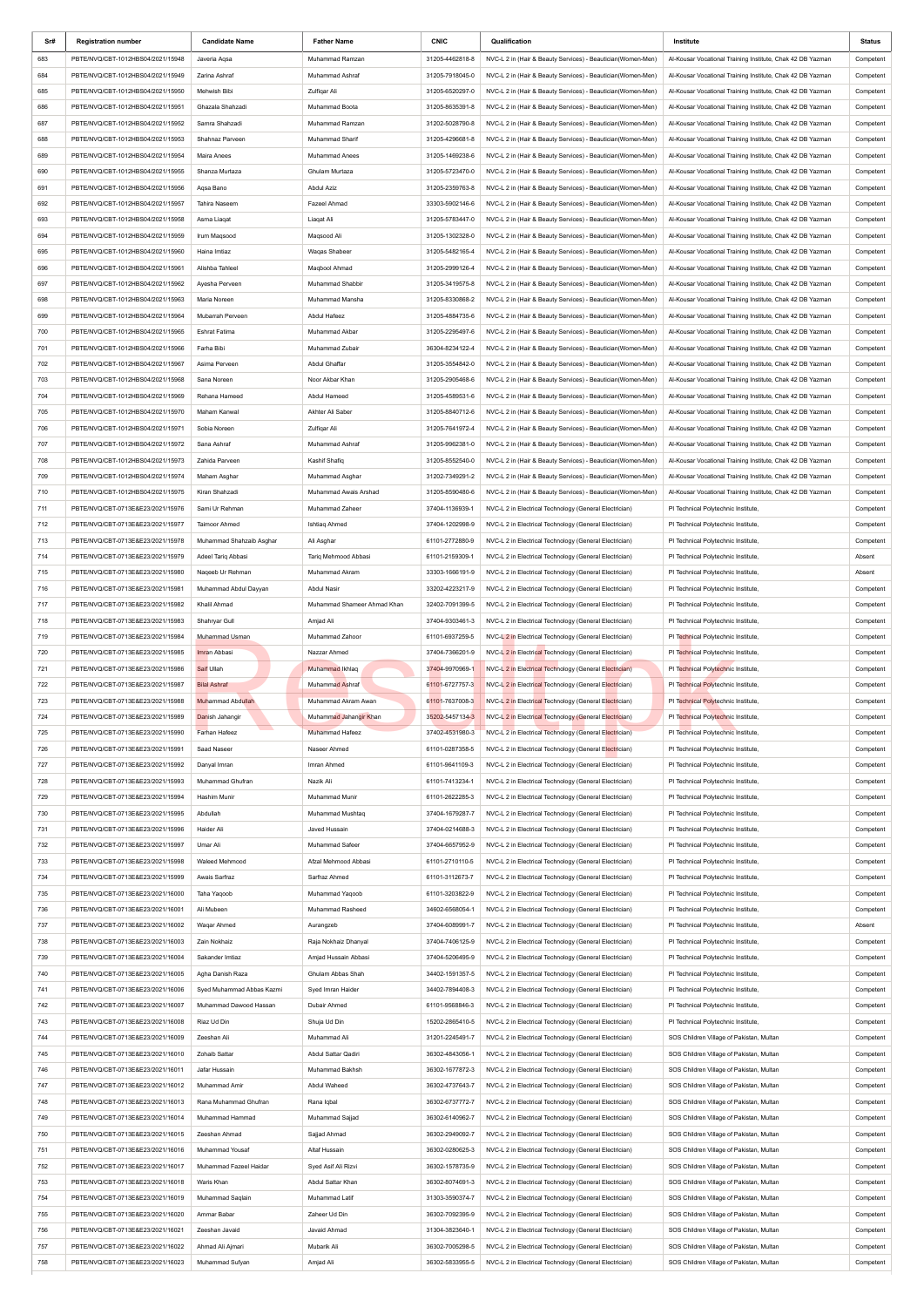| Sr# | <b>Registration number</b>        | <b>Candidate Name</b>       | <b>Father Name</b>         | <b>CNIC</b>     | Qualification                                          | Institute                                            | <b>Status</b> |
|-----|-----------------------------------|-----------------------------|----------------------------|-----------------|--------------------------------------------------------|------------------------------------------------------|---------------|
| 759 | PBTE/NVQ/CBT-0713E&E23/2021/16024 | <b>Tahir Munawar</b>        | Munawar Hussain            | 36302-7692759-7 | NVC-L 2 in Electrical Technology (General Electrician) | SOS Children Village of Pakistan, Multan             | Absent        |
| 760 | PBTE/NVQ/CBT-0713E&E23/2021/16025 | Rizwan Ali                  | Mubarak Ali                | 34103-3305907-7 | NVC-L 2 in Electrical Technology (General Electrician) | Quaid-e-Azam College of Technology, Qila Didar Singh | Competent     |
| 761 | PBTE/NVQ/CBT-0713E&E23/2021/16026 | Husnain Yaqoob              | Muhammad Yaqoob            | 34103-8070636-9 | NVC-L 2 in Electrical Technology (General Electrician) | Quaid-e-Azam College of Technology, Qila Didar Singh | Competent     |
| 762 | PBTE/NVQ/CBT-0713E&E23/2021/16027 | Hamza Gulzar                | Gulzar Hussain             | 34103-8388425-3 | NVC-L 2 in Electrical Technology (General Electrician) | Quaid-e-Azam College of Technology, Qila Didar Singh | Competent     |
| 763 | PBTE/NVQ/CBT-0713E&E23/2021/16028 | Muhammad Taimoor            | Liagat Ali                 | 34103-1838098-7 | NVC-L 2 in Electrical Technology (General Electrician) | Quaid-e-Azam College of Technology, Qila Didar Singh | Competent     |
| 764 | PBTE/NVQ/CBT-0713E&E23/2021/16029 | Talha Amin                  | Muhammad Amin              | 34101-6225240-7 | NVC-L 2 in Electrical Technology (General Electrician) | Quaid-e-Azam College of Technology, Qila Didar Singh | Competent     |
|     |                                   |                             |                            |                 |                                                        |                                                      |               |
| 765 | PBTE/NVQ/CBT-0713E&E23/2021/16030 | Ameer Hamza                 | Mushtaq Ahmad              | 34101-5793778-1 | NVC-L 2 in Electrical Technology (General Electrician) | Quaid-e-Azam College of Technology, Qila Didar Singh | Competent     |
| 766 | PBTE/NVQ/CBT-0713E&E23/2021/16031 | Haroon Sattar               | Abdul Sattar               | 34101-0157326-5 | NVC-L 2 in Electrical Technology (General Electrician) | Quaid-e-Azam College of Technology, Qila Didar Singh | Competent     |
| 767 | PBTE/NVQ/CBT-0713E&E23/2021/16032 | Hassan Aziz                 | Abdul Aziz                 | 34103-7917876-1 | NVC-L 2 in Electrical Technology (General Electrician) | Quaid-e-Azam College of Technology, Qila Didar Singh | Competent     |
| 768 | PBTE/NVQ/CBT-0713E&E23/2021/16033 | Muhammad Mubashar           | Muhammad Munir             | 34101-6731676-9 | NVC-L 2 in Electrical Technology (General Electrician) | Quaid-e-Azam College of Technology, Qila Didar Singh | Competent     |
| 769 | PBTE/NVQ/CBT-0713E&E23/2021/16034 | <b>Tanveer Hussain</b>      | Abid Hussain               | 34101-7835219-5 | NVC-L 2 in Electrical Technology (General Electrician) | Quaid-e-Azam College of Technology, Qila Didar Singh | Competent     |
| 770 | PBTE/NVQ/CBT-0713E&E23/2021/16035 | Abu Huraira                 | Naseer Ahmad               | 34101-6770720-1 | NVC-L 2 in Electrical Technology (General Electrician) | Quaid-e-Azam College of Technology, Qila Didar Singh | Competent     |
| 771 | PBTE/NVQ/CBT-0713E&E23/2021/16036 | Ubaid Ur Rahman             | Shahbaz Ahmed Bajwa        | 34101-0805853-1 | NVC-L 2 in Electrical Technology (General Electrician) | Quaid-e-Azam College of Technology, Qila Didar Singh | Competent     |
| 772 | PBTE/NVQ/CBT-0713E&E23/2021/16037 | Muhammad Kashif             | Gulzar Ahmad               | 33104-9246853-9 | NVC-L 2 in Electrical Technology (General Electrician) | London College of Technical Education, Faisalabad    | Competent     |
| 773 | PBTE/NVQ/CBT-0713E&E23/2021/16038 | Abdul Hanan                 | Nazir Hussain              | 33102-5102452-1 | NVC-L 2 in Electrical Technology (General Electrician) | London College of Technical Education, Faisalabad    | Competent     |
| 774 | PBTE/NVQ/CBT-0713E&E23/2021/16039 | Abdul Basit                 | Javaid Iqbal               | 33102-4055769-5 | NVC-L 2 in Electrical Technology (General Electrician) | London College of Technical Education, Faisalabad    | Competent     |
| 775 | PBTE/NVQ/CBT-0713E&E23/2021/16040 | Ali Raza                    | Allah Ditta                | 33100-8827996-9 | NVC-L 2 in Electrical Technology (General Electrician) | London College of Technical Education, Faisalabad    | Competent     |
|     |                                   |                             | Muhammad Afzal             |                 |                                                        |                                                      |               |
| 776 | PBTE/NVQ/CBT-0713E&E23/2021/16041 | Faizan Afzal                |                            | 33100-7243338-3 | NVC-L 2 in Electrical Technology (General Electrician) | London College of Technical Education, Faisalabad    | Competent     |
| 777 | PBTE/NVQ/CBT-0713E&E23/2021/16042 | Ahmad Raza                  | Muhammad Ashraf            | 33100-4717152-1 | NVC-L 2 in Electrical Technology (General Electrician) | London College of Technical Education, Faisalabad    | Competent     |
| 778 | PBTE/NVQ/CBT-0713E&E23/2021/16043 | Abdul Qadoos                | Ghulam Sarwar              | 33102-4536474-7 | NVC-L 2 in Electrical Technology (General Electrician) | London College of Technical Education, Faisalabad    | Competent     |
| 779 | PBTE/NVQ/CBT-0713E&E23/2021/16044 | Shaban Mustafa              | Ghulam Mustafa             | 33102-4369524-7 | NVC-L 2 in Electrical Technology (General Electrician) | London College of Technical Education, Faisalabad    | Competent     |
| 780 | PBTE/NVQ/CBT-0713E&E23/2021/16045 | Muhammad Ummee              | Muhammad Sharif            | 33100-2994927-7 | NVC-L 2 in Electrical Technology (General Electrician) | London College of Technical Education, Faisalabad    | Competent     |
| 781 | PBTE/NVQ/CBT-0713E&E23/2021/16046 | Muhammad Atif Murtaza       | Ghuiam Murtaza             | 33102-4104447-7 | NVC-L 2 in Electrical Technology (General Electrician) | London College of Technical Education, Faisalabad    | Competent     |
| 782 | PBTE/NVQ/CBT-0713E&E23/2021/16047 | Muzammal Sabir              | Muhammad Sabir             | 33104-6300322-3 | NVC-L 2 in Electrical Technology (General Electrician) | London College of Technical Education, Faisalabad    | Competent     |
| 783 | PBTE/NVQ/CBT-0713E&E23/2021/16048 | Muhammad Kamran             | Muhammad Khalil            | 33103-2851418-7 | NVC-L 2 in Electrical Technology (General Electrician) | London College of Technical Education, Faisalabad    | Competent     |
| 784 | PBTE/NVQ/CBT-0713E&E23/2021/16049 | <b>Muhammad Bilal</b>       | Abdul Ghafoor              | 33104-9465274-3 | NVC-L 2 in Electrical Technology (General Electrician) | London College of Technical Education, Faisalabad    | Absent        |
| 785 | PBTE/NVQ/CBT-0713E&E23/2021/16050 | Farman Ali                  | Abdul Ghafoor              | 33104-8734946-9 | NVC-L 2 in Electrical Technology (General Electrician) | London College of Technical Education, Faisalabad    | Absent        |
| 786 | PBTE/NVQ/CBT-0713E&E23/2021/16051 | Muhammad Mohsin             |                            | 33102-1307147-3 |                                                        |                                                      |               |
|     |                                   |                             | Abdul Razzaq               |                 | NVC-L 2 in Electrical Technology (General Electrician) | London College of Technical Education, Faisalabad    | Competent     |
| 787 | PBTE/NVQ/CBT-0713E&E23/2021/16052 | Ahsan Mumtaz                | Mumtaz Nadeem              | 36502-2475981-3 | NVC-L 2 in Electrical Technology (General Electrician) | London College of Technical Education, Faisalabad    | Competent     |
| 788 | PBTE/NVQ/CBT-0713E&E23/2021/16053 | Mubashar Ali                | Muhammad Pahlwan           | 33102-3567598-9 | NVC-L 2 in Electrical Technology (General Electrician) | London College of Technical Education, Faisalabad    | Competent     |
| 789 | PBTE/NVQ/CBT-0713E&E23/2021/16054 | Abdul Khalig                | Abdul Ghaffar              | 36302-4163076-7 | NVC-L 2 in Electrical Technology (General Electrician) | London College of Technical Education, Faisalabad    | Competent     |
| 790 | PBTE/NVQ/CBT-0713E&E23/2021/16055 | Ahmad Shahroz               | Ghulam Rasool              | 33104-1031434-9 | NVC-L 2 in Electrical Technology (General Electrician) | London College of Technical Education, Faisalabad    | Competent     |
| 791 | PBTE/NVQ/CBT-0713E&E23/2021/16056 | Ahmad Hassan Khan           | Abdul Razzaq               | 33102-7006203-9 | NVC-L 2 in Electrical Technology (General Electrician) | London College of Technical Education, Faisalabad    | Competent     |
| 792 | PBTE/NVQ/CBT-0713E&E23/2021/16057 | Yasir Mehmood               | Khalid Mehmood             | 33100-3393238-9 | NVC-L 2 in Electrical Technology (General Electrician) | London College of Technical Education, Faisalabad    | Absent        |
| 793 | PBTE/NVQ/CBT-0713E&E23/2021/16058 | Muhammad Saqlain Mustafa    | Ghulam Mustafa             | 33102-4552442-7 | NVC-L 2 in Electrical Technology (General Electrician) | London College of Technical Education, Faisalabad    | Absent        |
| 794 | PBTE/NVQ/CBT-0713E&E23/2021/16059 | Adeel                       | Muhammad Ilyas Khan        | 35201-7241521-1 | NVC-L 2 in Electrical Technology (General Electrician) | Malaysian Institute of Technology Daroghawal         | Competent     |
| 795 | PBTE/NVQ/CBT-0713E&E23/2021/16060 | <b>Waleed Hassan</b>        | Muhammad Haroon            | 13503-6205248-9 | NVC-L 2 in Electrical Technology (General Electrician) | Malaysian Institute of Technology Daroghawal         | Absent        |
| 796 | PBTE/NVQ/CBT-0713E&E23/2021/16061 | Muhammad Atif               | Muhammad Anwar             | 35201-8930289-9 | NVC-L 2 in Electrical Technology (General Electrician) | Malaysian Institute of Technology Daroghawal         | Competent     |
|     |                                   |                             |                            |                 |                                                        |                                                      |               |
| 797 |                                   |                             |                            |                 |                                                        |                                                      |               |
|     | PBTE/NVQ/CBT-0713E&E23/2021/16062 | Hafiz Muhammad Qasim Saleem | Muhammad Saleem            | 35201-1591630-9 | NVC-L 2 in Electrical Technology (General Electrician) | Malaysian Institute of Technology Daroghawal         | Competent     |
| 798 | PBTE/NVQ/CBT-0713E&E23/2021/16063 | <b>Muhammad Azeem</b>       | Muhammad Saleem            | 35201-8500493-3 | NVC-L 2 in Electrical Technology (General Electrician) | Malaysian Institute of Technology Daroghawal         | Competent     |
| 799 | PBTE/NVQ/CBT-0713E&E23/2021/16064 | Muhammad Noman              | Muhammad Naeem             | 35202-8130672-3 | NVC-L 2 in Electrical Technology (General Electrician) | Malaysian Institute of Technology Daroghawal         | Competent     |
| 800 | PBTE/NVQ/CBT-0713E&E23/2021/16065 | Ali Kamran                  | Ali Irfan                  | 35201-2710061-9 | NVC-L 2 in Electrical Technology (General Electrician) | Malaysian Institute of Technology Daroghawal         | Competent     |
| 801 | PBTE/NVQ/CBT-0713E&E23/2021/16066 | Sajid Ali                   | Abid Mehmood               | 35201-1050261-7 | NVC-L 2 in Electrical Technology (General Electrician) | Malaysian Institute of Technology Daroghawal         | Competent     |
| 802 | PBTE/NVQ/CBT-0713E&E23/2021/16067 | Muhammad Ameen Subhani      | Muhammad Naseer Ahmad      | 35201-3323856-7 | NVC-L 2 in Electrical Technology (General Electrician) | Malaysian Institute of Technology Daroghawal         | Competent     |
| 803 | PBTE/NVQ/CBT-0713E&E23/2021/16068 | Muhammad Akram              | Muhammad Aslam             | 35201-9833024-7 | NVC-L 2 in Electrical Technology (General Electrician) | Malaysian Institute of Technology Daroghawal         | Competent     |
| 804 | PBTE/NVQ/CBT-0713E&E23/2021/16069 | Ammar Atta Muhammad         | Chaudhary Atta Muhammad    | 35201-7965150-7 | NVC-L 2 in Electrical Technology (General Electrician) | Malaysian Institute of Technology Daroghawal         | Competent     |
| 805 | PBTE/NVQ/CBT-0713E&E23/2021/16070 | Tanveer                     | Muhammad Sultan            | 35201-8043842-9 | NVC-L 2 in Electrical Technology (General Electrician) | Malaysian Institute of Technology Daroghawal         |               |
|     |                                   |                             |                            |                 |                                                        |                                                      | Competent     |
| 806 | PBTE/NVQ/CBT-0713E&E23/2021/16071 | Muhammad Asad               | Muhammad Ashraf            | 35201-4968539-7 | NVC-L 2 in Electrical Technology (General Electrician) | Malaysian Institute of Technology Daroghawal         | Competent     |
| 807 | PBTE/NVQ/CBT-0713E&E23/2021/16072 | Muhammad Saif Ur Rehman     | Attiq Ur Rehman            | 35201-0890163-7 | NVC-L 2 in Electrical Technology (General Electrician) | Malaysian Institute of Technology Daroghawal         | Competent     |
| 808 | PBTE/NVQ/CBT-0713E&E23/2021/16073 | Muhammad Mubashir           | Rana Abdul Razzaq          | 35202-8199545-7 | NVC-L 2 in Electrical Technology (General Electrician) | Malaysian Institute of Technology Daroghawal         | Competent     |
| 809 | PBTE/NVQ/CBT-0713E&E23/2021/16074 | Naveed Ahmad                | Muhammad Rafiq             | 35201-2482269-5 | NVC-L 2 in Electrical Technology (General Electrician) | Malaysian Institute of Technology Daroghawal         | Competent     |
| 810 | PBTE/NVQ/CBT-0713E&E23/2021/16075 | Muhammad Mujahid Ali        | Abid Ali                   | 35502-0267868-9 | NVC-L 2 in Electrical Technology (General Electrician) | Malaysian Institute of Technology Daroghawal         | Absent        |
| 811 | PBTE/NVQ/CBT-0713E&E23/2021/16076 | Nouman Ali                  | Abdul Ghafoor              | 35201-7537820-3 | NVC-L 2 in Electrical Technology (General Electrician) | Malaysian Institute of Technology Daroghawal         | Competent     |
| 812 | PBTE/NVQ/CBT-0713E&E23/2021/16077 | Waseem                      | Bashir Muhammad            | 35201-4152470-1 | NVC-L 2 in Electrical Technology (General Electrician) | Malaysian Institute of Technology Daroghawal         | Competent     |
| 813 | PBTE/NVQ/CBT-0713E&E23/2021/16078 | Atif Ali                    | Asif Ali                   | 35201-1633574-3 | NVC-L 2 in Electrical Technology (General Electrician) | Malaysian Institute of Technology Daroghawal         | Competent     |
| 814 | PBTE/NVQ/CBT-0713E&E23/2021/16079 | Muhammad Mustageem          | Nadeem Ahmad Bhatti        | 35201-5105338-9 | NVC-L 2 in Electrical Technology (General Electrician) | Malaysian Institute of Technology Daroghawal         | Competent     |
| 815 | PBTE/NVQ/CBT-0713E&E23/2021/16080 | Syed Hussnain Ali Shah      | Syed Irshad Ali Shah       | 35201-7823322-1 | NVC-L 2 in Electrical Technology (General Electrician) | Malaysian Institute of Technology Daroghawal         | Competent     |
| 816 | PBTE/NVQ/CBT-0713E&E23/2021/16081 | Hafeez Ur Rehman            | Abdul Rehman               | 34501-6968132-9 | NVC-L 2 in Electrical Technology (General Electrician) | Malaysian Institute of Technology Daroghawal         | Competent     |
| 817 | PBTE/NVQ/CBT-0713E&E23/2021/16082 | Farhan Kabeer               | Muhammad Kabeer            | 35201-5262183-5 | NVC-L 2 in Electrical Technology (General Electrician) | Malaysian Institute of Technology Daroghawal         | Competent     |
|     |                                   |                             |                            |                 |                                                        |                                                      |               |
| 818 | PBTE/NVQ/CBT-0713E&E23/2021/16083 | Zeeshan Khan                | Ashfaq Ahmad Khan          | 35202-2115948-3 | NVC-L 2 in Electrical Technology (General Electrician) | Malaysian Institute of Technology Daroghawal         | Competent     |
| 819 | PBTE/NVQ/CBT-0713E&E23/2021/16084 | Syed Ilyas Shah             | Syed Sabir Shah            | 35201-7647111-3 | NVC-L 2 in Electrical Technology (General Electrician) | Malaysian Institute of Technology Daroghawal         | Competent     |
| 820 | PBTE/NVQ/CBT-0713E&E23/2021/16085 | Aftab Ahmad Khan            | ljaz Ahmad                 | 35201-2516255-7 | NVC-L 2 in Electrical Technology (General Electrician) | Malaysian Institute of Technology Daroghawal         | Absent        |
| 821 | PBTE/NVQ/CBT-0713E&E23/2021/16086 | Sana UI Lah                 | Muhammad Shafig            | 38301-6120612-7 | NVC-L 2 in Electrical Technology (General Electrician) | Malaysian Institute of Technology Daroghawal         | Competent     |
| 822 | PBTE/NVQ/CBT-0713E&E23/2021/16087 | Muhammad Moize Ahmad        | Shafaat Ahmad              | 35201-3378249-5 | NVC-L 2 in Electrical Technology (General Electrician) | Malaysian Institute of Technology Daroghawal         | Competent     |
| 823 | PBTE/NVQ/CBT-0713E&E23/2021/16088 | Muneeb Ur Rehman            | Attiq Ur Rehman            | 35202-2426249-3 | NVC-L 2 in Electrical Technology (General Electrician) | Malaysian Institute of Technology Daroghawal         | Competent     |
| 824 | PBTE/NVQ/CBT-0713E&E23/2021/16089 | Ahmad Hassan                | Allahditta Azhar           | 35201-6362661-5 | NVC-L 2 in Electrical Technology (General Electrician) | Malaysian Institute of Technology Daroghawal         | Competent     |
| 825 | PBTE/NVQ/CBT-0713E&E23/2021/16090 | Ali Hamza                   | Shabbir Hussain            | 35201-6610193-9 | NVC-L 2 in Electrical Technology (General Electrician) | Malaysian Institute of Technology Daroghawal         | Competent     |
| 826 | PBTE/NVQ/CBT-0713E&E23/2021/16091 | Syed Waris Ali Shah         | Syed Ghulam Haider Ghilani | 35201-7119509-9 | NVC-L 2 in Electrical Technology (General Electrician) | Malaysian Institute of Technology Daroghawal         | Competent     |
|     |                                   |                             |                            |                 |                                                        |                                                      |               |
| 827 | PBTE/NVQ/CBT-0713E&E23/2021/16092 | Ghulzaib                    | Akhter Zaib                | 35202-4455151-3 | NVC-L 2 in Electrical Technology (General Electrician) | Malaysian Institute of Technology Daroghawal         | Competent     |
| 828 | PBTE/NVQ/CBT-0713E&E23/2021/16093 | Muhammad Umair              | Munir Ahmad                | 35201-0873521-3 | NVC-L 2 in Electrical Technology (General Electrician) | Malaysian Institute of Technology Daroghawal         | Competent     |
| 829 | PBTE/NVQ/CBT-0713E&E23/2021/16094 | Asad Ali                    | Muhammad Younas            | 35202-6756736-9 | NVC-L 2 in Electrical Technology (General Electrician) | Malaysian Institute of Technology Daroghawal         | Competent     |
| 830 | PBTE/NVQ/CBT-0713E&E23/2021/16095 | Sayyam Ashraf               | Muhammad Ashraf            | 35201-7896666-5 | NVC-L 2 in Electrical Technology (General Electrician) | Malaysian Institute of Technology Daroghawal         | Competent     |
| 831 | PBTE/NVQ/CBT-0713E&E23/2021/16096 | Afaq Shahid                 | Muhammah Ijaz              | 35201-7464010-9 | NVC-L 2 in Electrical Technology (General Electrician) | Malaysian Institute of Technology Daroghawal         | Competent     |
| 832 | PBTE/NVQ/CBT-0713E&E23/2021/16097 | Muhammad Danish             | Tahir Jamil                | 35201-6267333-3 | NVC-L 2 in Electrical Technology (General Electrician) | Malaysian Institute of Technology Daroghawal         | Competent     |
| 833 | PBTE/NVQ/CBT-0713E&E23/2021/16098 | Zain Ali                    | Asif Hussain               | 35201-5088895-1 | NVC-L 2 in Electrical Technology (General Electrician) | Malaysian Institute of Technology Daroghawal         | Absent        |
| 834 | PBTE/NVQ/CBT-0713E&E23/2021/16099 | Muhammad Zubir Khan         | Muhammad Ramzan            | 35201-8265853-3 | NVC-L 2 in Electrical Technology (General Electrician) | Malaysian Institute of Technology Daroghawal         | Competent     |